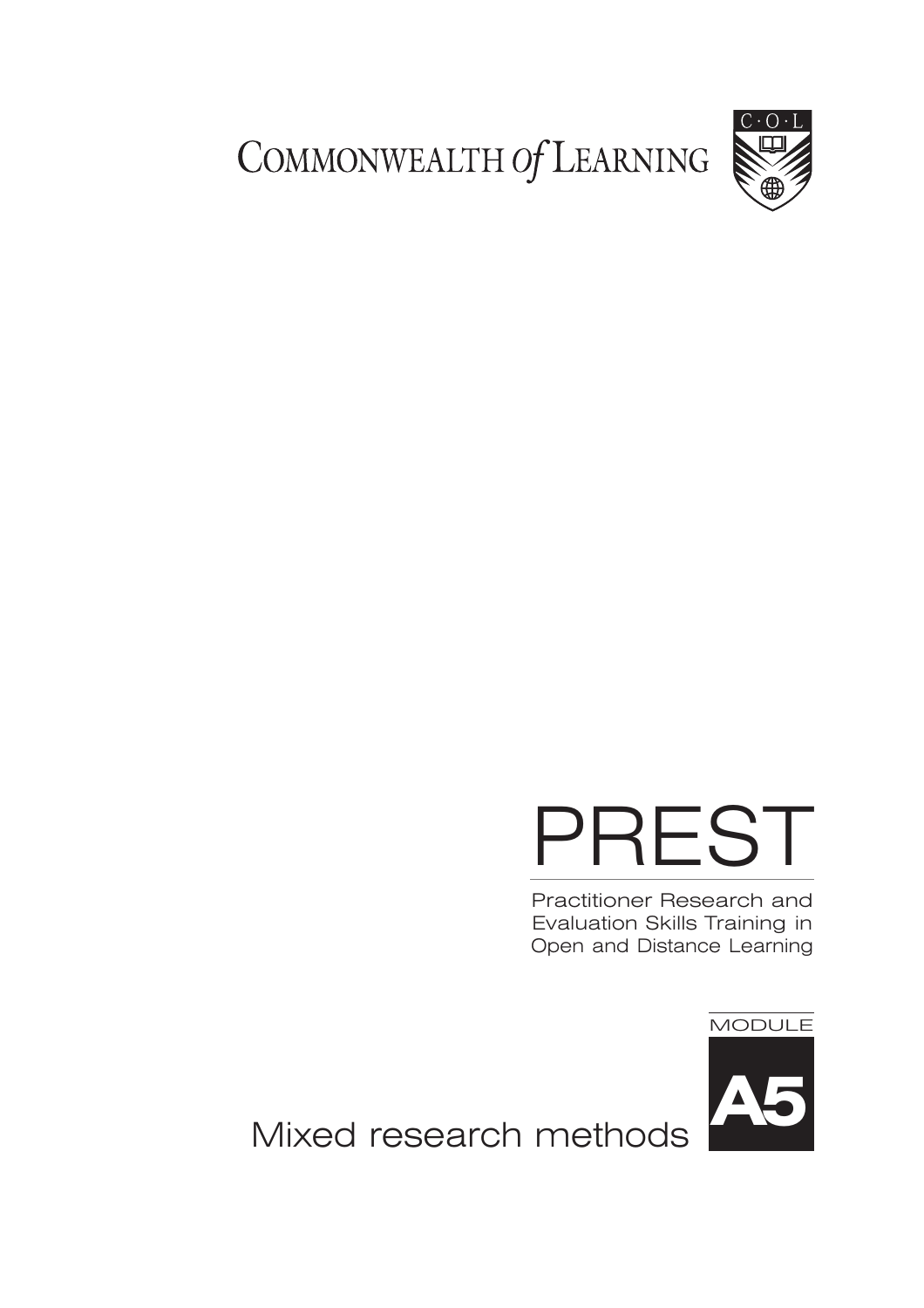The PREST training resources aim to help open and distance learning practitioners develop and extend their research and evaluation skills.They can be used on a self-study basis or by training providers.The resources consist of two sets of materials: a six-module foundation course in research and evaluation skills and six handbooks in specific research areas of ODL.There is an accompanying user guide. A full list appears on the back cover.

The print-based materials are freely downloadable from the Commonwealth of Learning (COL) website (www.col.org/prest). Providers wishing to print and bind copies can apply for camera-ready copy which includes colour covers (info@col.org).They were developed by the International Research Foundation for Open Learning (www.irfol.ac.uk) on behalf of COL.

#### The PREST core team

Charlotte Creed (Programme coordinator) Richard Freeman (Instructional designer, editor and author) Bernadette Robinson (Academic editor and author) Alan Woodley (Academic editor and author)

#### Additional members

Terry Allsop (Critical reviewer) Alicia Fentiman (Basic education adviser) Graham Hiles (Page layout) Helen Lentell (Commonwealth of Learning Training Programme Manager) Santosh Panda (External academic editor) Reehana Raza (Higher education adviser)

#### Steering group

The PREST programme has been guided by a distinguished international steering group including: Peter Cookson, Raj Dhanarajan,Tony Dodds,Terry Evans, Olugbemiro Jegede, David Murphy, Evie Nonyongo, Santosh Panda and Hilary Perraton.

#### Acknowledgements

We are particularly grateful to Hilary Perraton and Raj Dhanarajan who originally conceived of the PREST programme and have supported the project throughout. Among those to whom we are indebted for support, information and ideas are Honor Carter, Kate Crofts, John Daniel, Nick Gao, Jenny Glennie, Keith Harry, Colin Latchem, Lydia Meister, Roger Mills, Sanjaya Mishra, Ros Morpeth, Rod Tyrer, Paul West and Dave Wilson. In developing the materials, we have drawn inspiration from the lead provided by Roger Mitton in his handbook, Mitton, R. 1982 *Practical research in distance education*, Cambridge: International Extension College.

#### Module A5: Mixed research methods

Authors: Christine Spratt, Rob Walker and Bernadette Robinson. Critical reviewers:Terry Allsop, Richard Freeman and Bernadette Robinson.

© 2004 Commonwealth of Learning ISBN 1-894975-14-6

Permission is granted for use by third parties on condition that attribution to COL is retained and that their use is strictly for non-commercial purposes and not for resale. Training providers wishing to version the materials must follow COL's rules on copyright matters.

#### Permissions

See the last page of the module.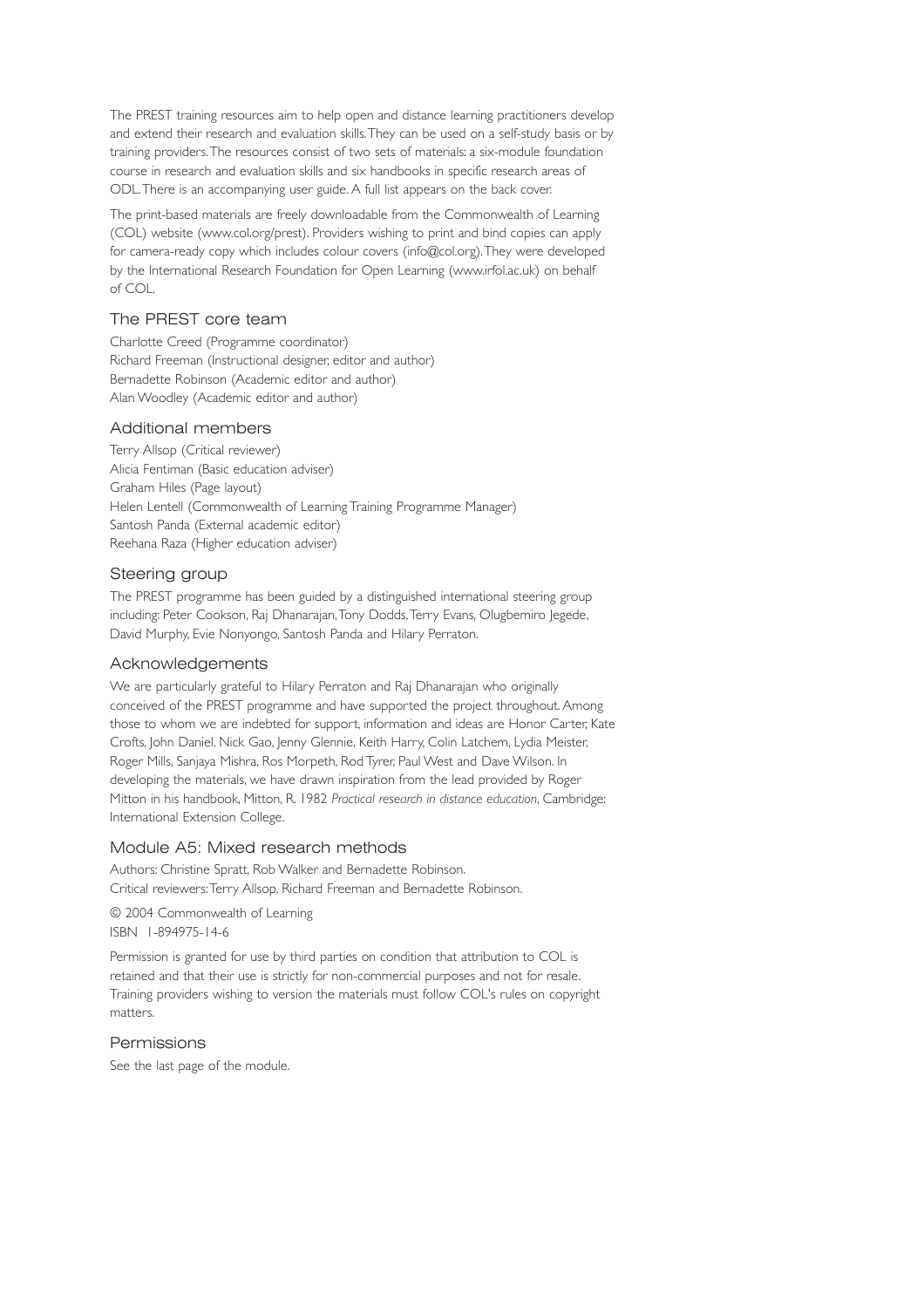# Contents

| Unit 4: Mixed methods in evaluation and reporting 31      |  |
|-----------------------------------------------------------|--|
|                                                           |  |
|                                                           |  |
|                                                           |  |
|                                                           |  |
|                                                           |  |
|                                                           |  |
|                                                           |  |
|                                                           |  |
| General comments about developing an evaluation report 44 |  |
|                                                           |  |
|                                                           |  |
|                                                           |  |
|                                                           |  |
|                                                           |  |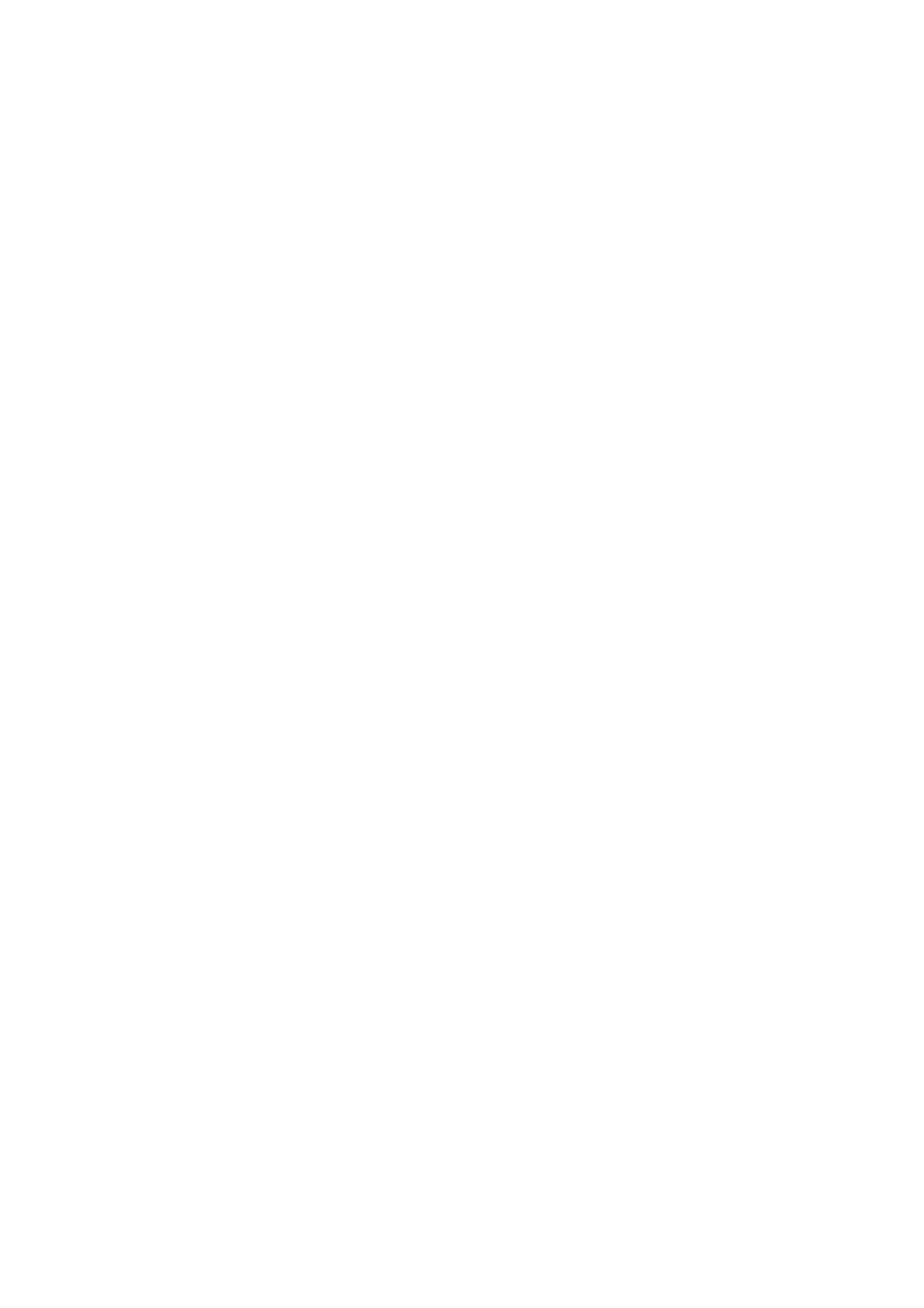# Mixed research methods

# **MODULE**



# Module overview

Welcome to Module A5 in the PREST programme.This module is about the use of mixed methods (quantitative and qualitative) in research and evaluation, in the context of open and distance learning.

Our overall aim in this module is to provide you with information, understanding, tools, skills and guidance on combining research methods in an informed way.

Why have a module on mixed methods? Other modules in this series have dealt separately with quantitative methods (*A3*) and qualitative methods (*A4*). However, a growing number of research and evaluation studies make use of mixed methods, that is, both quantitative and qualitative methods within a single study. Given that each of these approaches has its own strengths and limitations, combining them seems a good idea. It appears to offer a more comprehensive approach to finding answers to research questions, especially since many questions in open and distance learning are complex and cannot easily be answered using a single method.

But is this as straightforward as it sounds? Is it either possible (conceptually and practically) or effective to mix methods? Do different methods always complement one another or can the mix be a basis for confusion?

This module will aim to answer these and other questions about using mixed methods – and will no doubt raise even more questions! We don't claim to have all the answers but we can share our knowledge, experience, concerns and uncertainties with you as we struggle to understand 'mixed methods' and to apply the approach in our own research and evaluation work.

# About the authors

We are all practising researchers, currently working on research and evaluation projects. At the time of preparing this module, one of us (Rob Walker) is working on a project in India involving children acting as researchers in investigating their conceptions of the 'opposite of violence'. He is also evaluating a distance learning programme in effective writing skills being used by a number of UN agencies.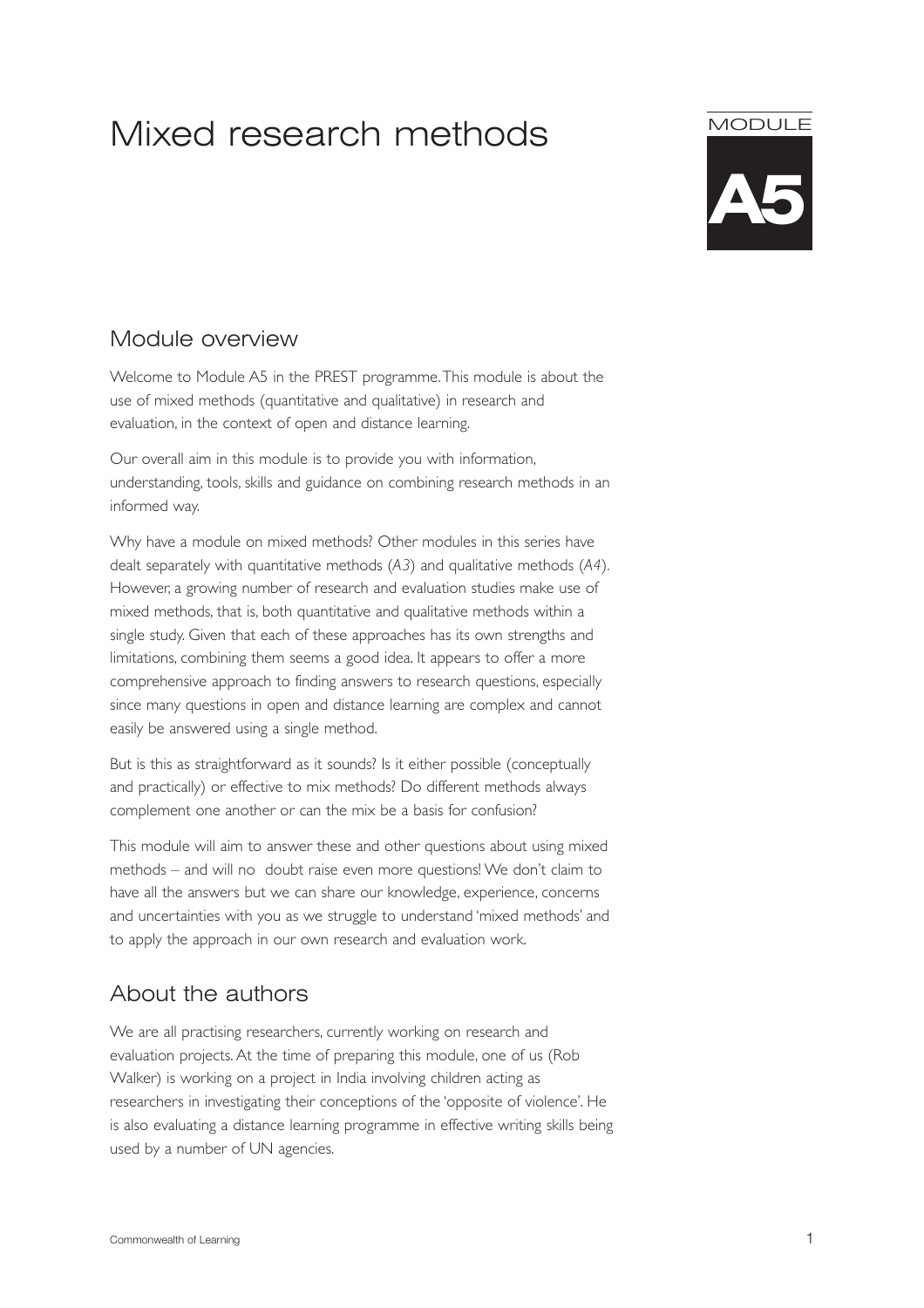Christine Spratt is researching the influence of 'significant others' on the preparedness of academic staff to use technology in teaching. She is evaluating a major teaching and learning quality assurance initiative in an undergraduate programme in nursing and she is also studying the use of high fidelity simulation to prepare undergraduate nursing students for clinical practice.

The third author (Bernadette Robinson) is currently working on research projects in China: evaluating and costing ICT resources centres as a basis for school-based training in rural areas and co-directing an Action Research project in rural schools in China. She is also training Chinese co-researchers in the use of quantitative and qualitative research methods, since Western methods of research are not yet widely known or used in all parts of China.

In preparing this module, we have come to three conclusions:

- 1 mixed methods is a rapidly evolving field of study, conceptually and practically, so our module is about a field in progress
- 2 in research on open and distance learning, there is a shortage of wellreported studies of mixed methods (as well as a scarcity of good quality empirical studies overall).We had difficulties in finding a selection to use
- 3 mixed methods are used more often than reported. In those studies that have been reported, details of the methodology and process are often lacking, and the issues that arise from using them are often given little attention.

# About you

We hope that this module will encourage you to experiment with mixed methods in your research on open and distance learning.We hope too that you will report your research in ways that you yourself would have found helpful when studying this module, and in ways that others can learn from in terms of the methodology you used and the issues confronting you as researcher.Think of yourself as both a writer and a reader of your own report.There is more to learn about mixed methods than appears in this short module, but we hope we've given you enough useful references to enable you to follow up further if you want to.

# Aims of the module

The aims of this module are to:

- Explain what mixed methods are.
- Examine the issues involved in used mixed methods.
- Show how different research methods can be used in combination, and provide examples.
- $\blacktriangleright$  Identify the problems and advantages in using them.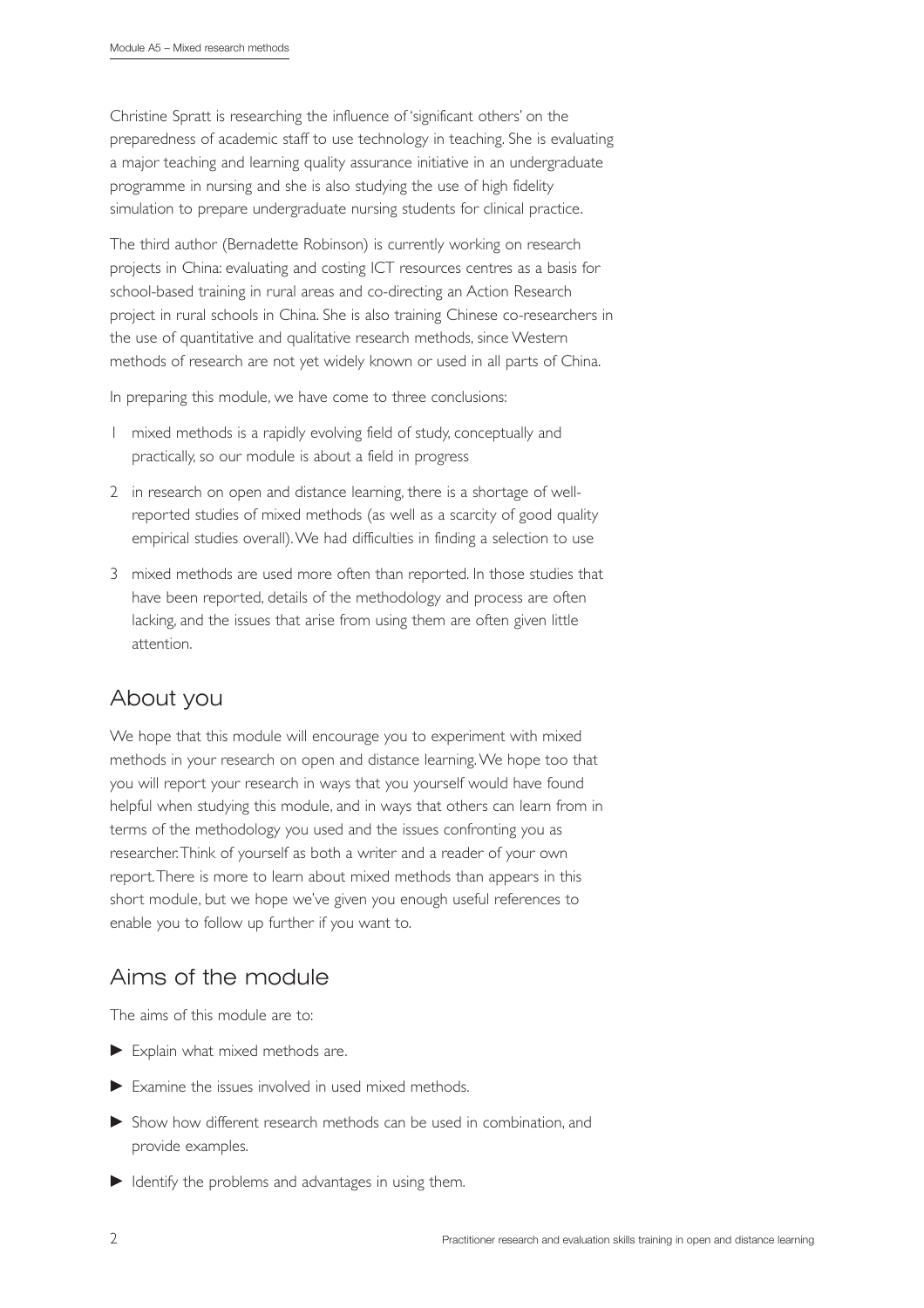▶ Offer some practical guidelines for researchers.

# Module objectives

When you have worked through this module, you should be able to:

- 1 Present arguments for and against the use of mixed methods in research and evaluation.
- 2 Describe uses of mixed method approaches in research and evaluation on open and distance learning.
- 3 Plan the use of mixed methods in an informed way in your own research or evaluation projects.
- 4 Critically assess the use of mixed methods in studies that you read or in your own research.

# Module organisation

The module is structured into this introduction and four units, as follows.

This introduction: (1 hr)

- Unit 1 What are mixed methods? (1.5 hrs)
- Unit 2 Mixed methods in practice (8 hrs)
- Unit 3 Mixed methods and case study research (6 hrs)
- Unit 4 Mixed methods in evaluation and reporting (8 hrs)

Each unit is made up of the following components:

- an introductory paragraph or two that provide an overview of the unit, its focus and outcomes
- ▶ one or more activities for you to engage in, such as readings to complete and analyse, or questions to answer
- a commentary on these responses that takes you deeper into the topic by providing new information and suggesting further reading
- $\blacktriangleright$  a unit summary
- **F** feedback on your responses to the questions or issues raised in each activity.

You will need about 25 hours to work through the four units of this module.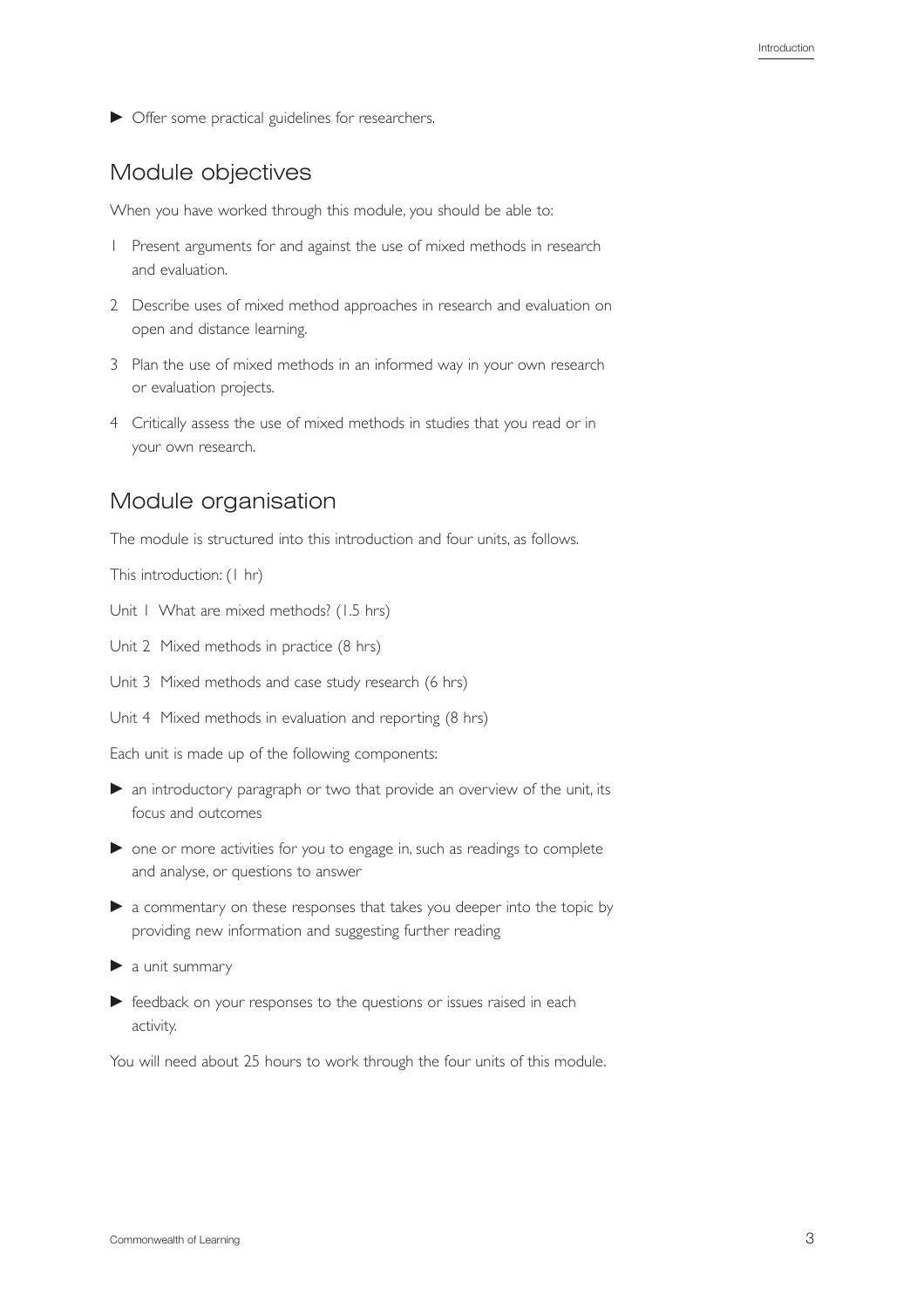# **Resources**

The following resources are used in this module:

| <b>Resource</b>                                                                                                                                                                                                                                                                                                                                                                                                                                                                                                  | Name when referred<br>to in our text | <b>Location</b>                                                                |
|------------------------------------------------------------------------------------------------------------------------------------------------------------------------------------------------------------------------------------------------------------------------------------------------------------------------------------------------------------------------------------------------------------------------------------------------------------------------------------------------------------------|--------------------------------------|--------------------------------------------------------------------------------|
| Elliott, J. 2004 'Multimethod approaches in educational<br>research' International Journal of Disability,<br>Development and Education 51, 2: 135-149.                                                                                                                                                                                                                                                                                                                                                           | Elliott                              | Resources File                                                                 |
| Fung, Y. and Carr, R. 1999 'Tutorials in a distance<br>education system: students' expectations and<br>preferred approaches' in R. Carr, O. Jegede, Wong<br>Tat-Meng and Yuen Kin-sun (eds) The Asian Distance<br>Learner, Hong Kong: Open University of Hong Kong<br>Press (pp. 150-164).                                                                                                                                                                                                                       | Fung and Carr                        | http://www.ouhk.edu.hk/c<br>ridal/gdenet/Teaching/Inst<br>ruction/EATL37B.html |
| Rocco, T., Bliss, L., Gallagher, S. and Perez-Prado, A.<br>2003 'Mixed methods research in organisational<br>systems', Information Technology, Learning and<br>Performance Journal 21, 1: 19-40.                                                                                                                                                                                                                                                                                                                 | Rocco et al                          | Resources File                                                                 |
| Tarbin, S. and Trevitt, C. 2001 'Try, try again' in D.<br>Murphy, R. Walker and G. Webb. Online learning and<br>teaching with technology: case studies, experience and<br>practice, London: Kogan Page (pp. 63-72).                                                                                                                                                                                                                                                                                              | Tarbin and Trevitt                   | Resources File                                                                 |
| Walker, R. 2003 'Is there anyone there? The<br>embodiment of knowledge in virtual environments',<br>in C. Vrasidas, and G. Glass (eds) Current perspectives<br>on applied information technologies. Volume I: distance<br>learning, Greenwich Cn: Information Age Publishing<br>and the Centre for the Application of Information<br>Technologies (pp. 99-114).                                                                                                                                                  | Walker                               | Resources File                                                                 |
| Johnson, R. and Onwuegbuzie, A. 2004 'Mixed<br>methods research: a research paradigm whose time<br>has come' Educational Researcher 33, 7: 14-26.                                                                                                                                                                                                                                                                                                                                                                | Johnson and<br>Onwuegbuzie           | Resources File                                                                 |
| Powers, A. 2004 'An evaluation of four place-based<br>education programs', The Journal of Environmental<br>Education 35, 4: 17-32.                                                                                                                                                                                                                                                                                                                                                                               | Powers                               | Resources File                                                                 |
| Pinheiro, S., Rohrer, J. and Heimann, C. 1998 'Assessing<br>change in the teaching practice of faculty in a faculty<br>development program for primary care physicians:<br>toward a mixed method evaluation approach' paper<br>presented at American Educational Research<br>Association Annual Conference 1998, Diversity and<br>citizenship in multicultural societies, April 13-17, San<br>Diego, CA. Pinheiro is accessible at<br>http://www.eric.ed.gov/ (and then insert ED421499<br>into the search bar). | Pinheiro                             | Resources File                                                                 |
| Greene, J. 2002 'Mixed-method evaluation: a way of<br>democratically engaging with difference', Evaluation<br>Journal of Australasia 2, 2: 23-29.                                                                                                                                                                                                                                                                                                                                                                | Greene                               | Resources File                                                                 |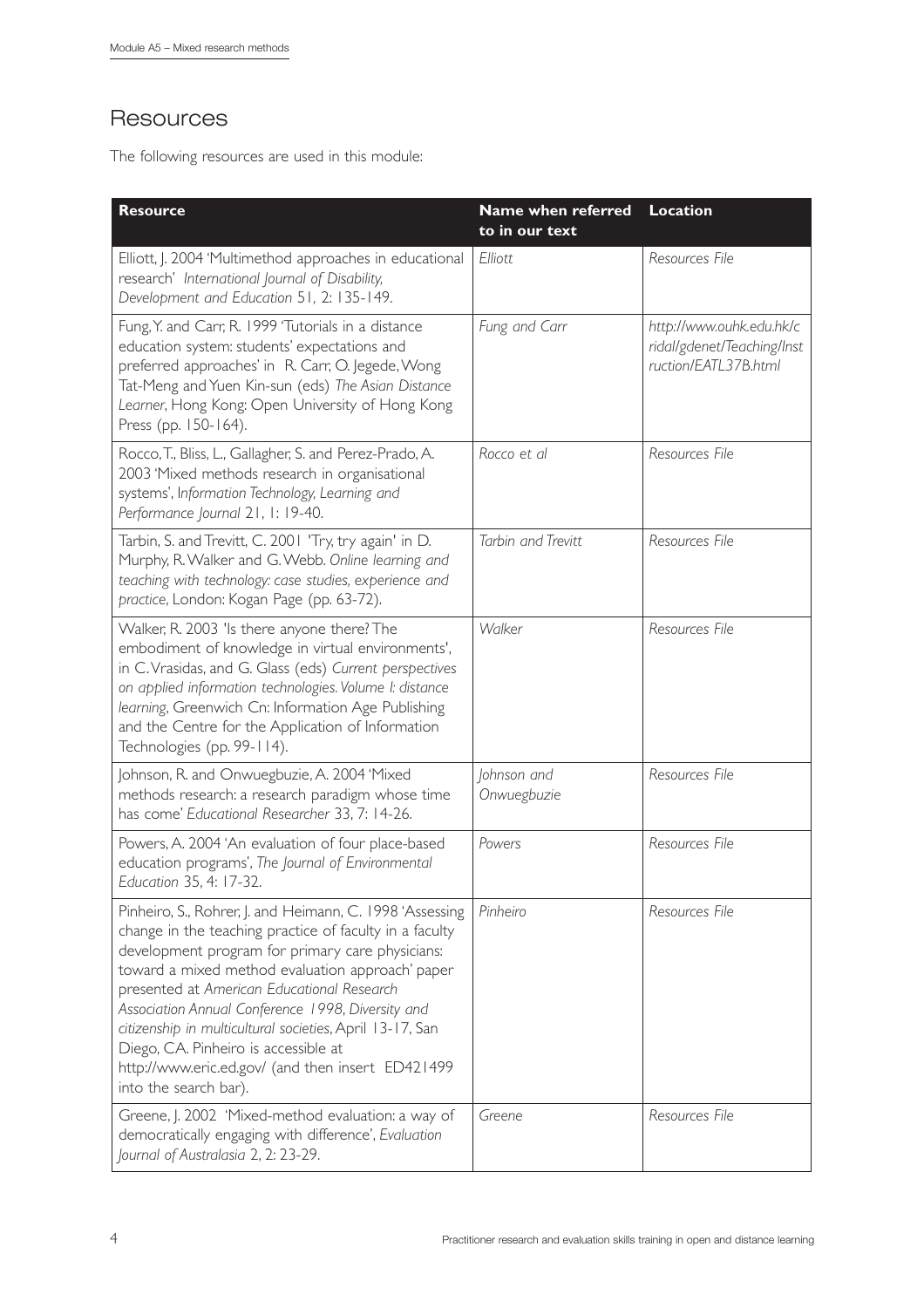# What are mixed methods?

# **1** UNIT

# Unit overview

In this unit, we will do three things:

- explain what mixed methods are
- $\blacktriangleright$  review qualitative and quantitative approaches.

# Learning outcomes

When you have worked through this unit, you should be able to

- 1 Explain the terms multiple and mixed methods and other terms used in discussing issues relating to them.
- 2 Identify the issues involved in using them.
- 3 Begin to identify different ways in which mixed methods are used in studies.

# Introduction

You will be familiar with the ideas of quantitative and qualitative studies (see *Modules A3* and *A4*). Indeed, you may have a strong preference for one of these approaches. In this unit we are going to look at mixed-method studies, i.e. ones that use both quantitative and qualitative methods.We shall start by defining what we mean by mixed methods and look at the various research designs that use a mixed method approach.

You will find quite a few words that may be new to you in this unit, such as epistemology, paradigm and positivism.We'll be using these terms fairly regularly throughout this module, so you will soon get used to them.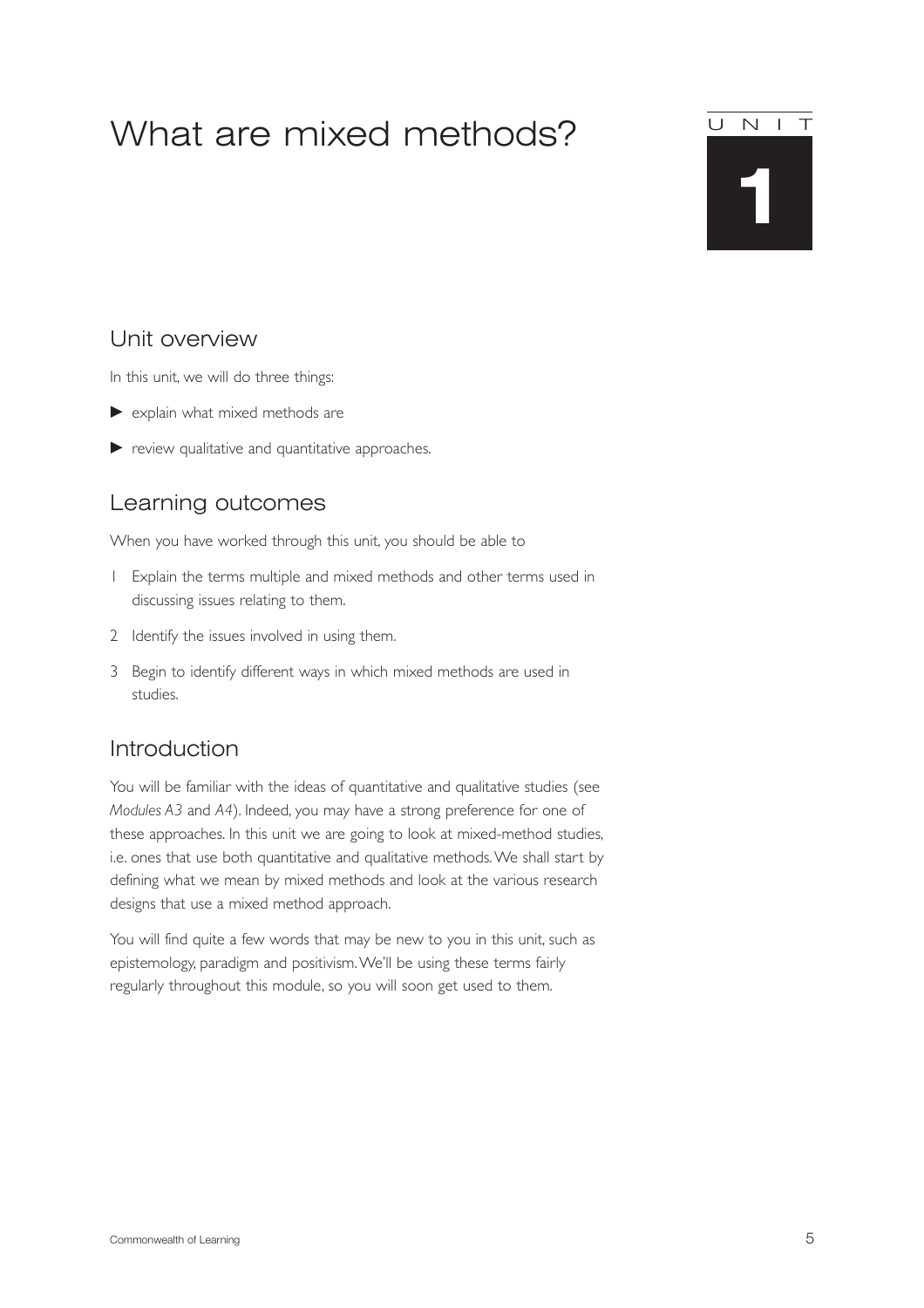# Defining mixed methods

Combining quantitative and qualitative methods sounds like a good idea. Using multiple approaches can capitalise on the strengths of each approach and offset their different weaknesses.

It could also provide more comprehensive answers to research questions, going beyond the limitations of a single approach.

# Epistemology

A branch of philosophy which studies the theory of knowledge. Also, a position or stance on what should be considered as acceptable knowledge. The word 'epistemology' comes from the ancient Greek words for 'knowledge' and 'knowing'. For more about epistemology, see Unit 2.

#### **Activity 1** 15 mins

Take a moment to jot down your reactions to the following questions:

- 1 Does it make sense to adopt this approach or does it conflict with the theories of knowledge or the **epistemology** underlying the different methods?
- 2 Are different research methods necessarily tied to or determined by the theories of knowledge that gave rise to them or can they be used freely as the researcher chooses?
- 3 Is it better to work within just one approach?

The feedback to this activity is at the end of the unit  $\blacktriangleright$ 

# Classification of combinations of research methods

There are many ways in which different research methods can be combined in social research and we'll look at these in later units in this module. But first, let's try to classify the types of combination, if we can.

In the research literature, a distinction is often made between multi-method and mixed method studies.

#### Multi-method studies

*Multi-method* studies use different methods of data collection and analysis within a single research **paradigm**. For example, you might conduct a qualitative study in which you observe as a participant and also interview people. Or in a quantitative study you might carry out an attitude survey of students and also collect information from computer records about the frequency of 'hits' in the use of web-based course materials. In other words, you make use of methods that are broadly compatible within a paradigm or a set of beliefs and values.

# Paradigm

A term used to refer to a set or cluster of commonly-held beliefs or values within the research or scientific community about a field of study. The beliefs are seen as shaping or dictating how scientists and researchers should proceed in carrying out research in their field what they should focus on, what methods to use and how the results should be interpreted.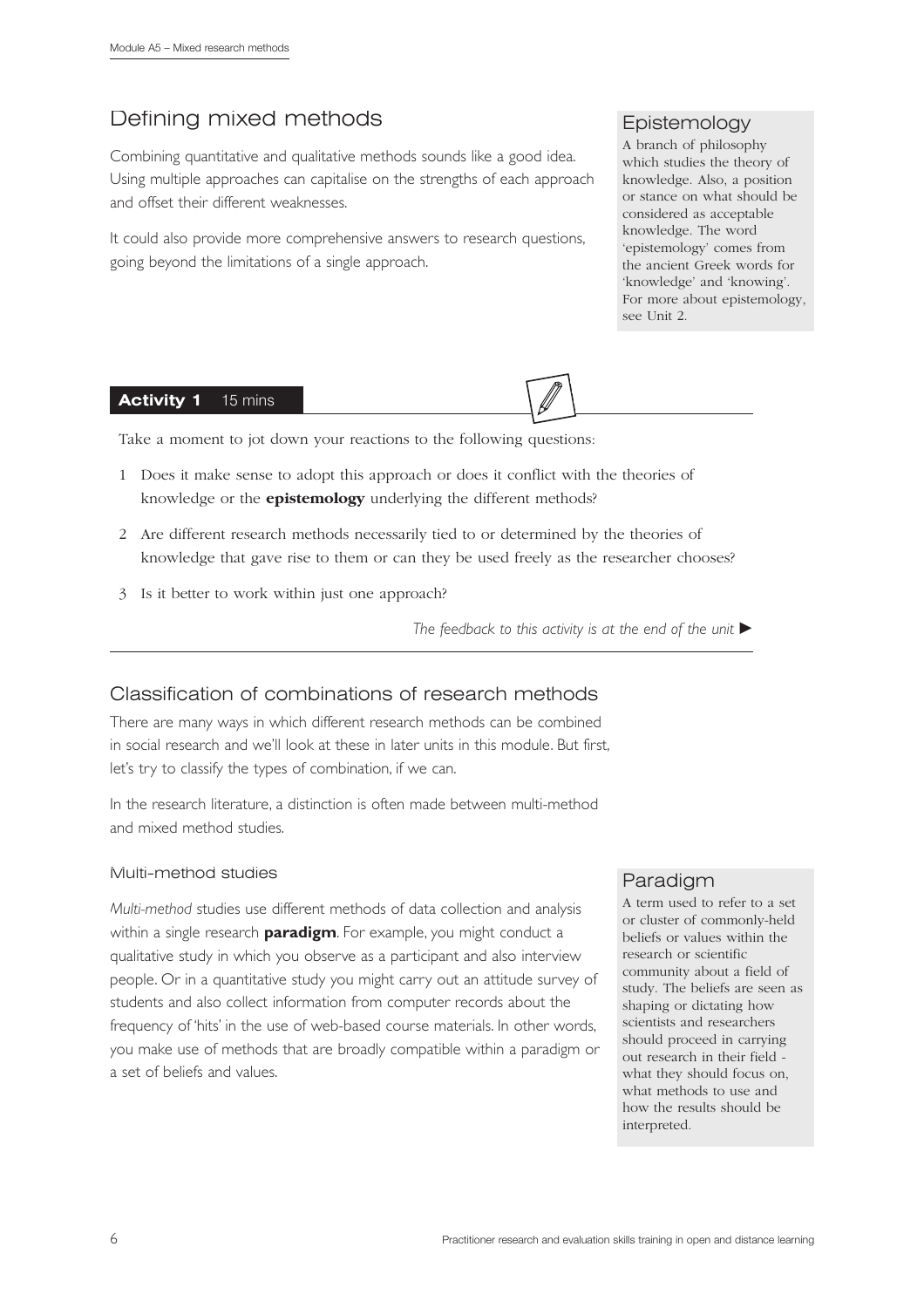#### Mixed method studies

*Mixed method* studies attempt to bring together methods from different paradigms. In a mixed method study you might conduct a series of semi-structured interviews with a small number of students and also carry out a large-scale survey.This kind of integration, of qualitative with quantitative methods, is also referred to sometimes as *multi-strategy* research. In this module, we shall use the terms multi-method and mixed method to maintain the distinction described above.

However, you will find that there is little consistency in the use of the terms multiple and mixed methods in the research literature. Recently,Tashakkori and Teddlie (2003) have tried to sort out some of the different terms researchers use to describe multiple and mixed methods. However, their classification is complicated and is probably of most use to specialist researchers. Nonetheless, their basic categories are useful for our module (see Figure 1).

Tashakkori and Teddlie argue that the need for greater clarity is important because they see the emergence of mixed methods as a 'third paradigm' (quantitative and qualitative being the first two), with a 'worldview' of its own.They see this 'third paradigm' as being distinct from the **positivist** perspective of quantitative research, on the one hand, and the **constructivist** perspective of qualitative research on the other. As you can imagine, this idea is the subject of another big debate!

At the next level of complexity, the meaning given to 'mixed methods' is influenced by how methods are combined. For instance, you might collect information by using each method concurrently (at the same time), or sequentially if your aim is to use one method to inform another (say, interviewing before surveying).These two approaches are different.The first is more like two parallel studies that only come together once the data are being analysed, whereas, in the second, the aim is to use the methods in a more integrated way.The actual methods used may be the same, but the ways in which they are sequenced and combined can make a big difference in the process of conducting the study and in the results.

Making decisions about how best to sequence and combine methods will depend on the nature of the research you are conducting and is a matter of judgement, experience and luck!

## Paradigm (cont)

The term was used by Thomas Kuhn (1922-1996) in relation to his influential theory of scientific revolutions. He saw the development of scientific thought as the emergence of a series of paradigms. He argued that in this process, one set of beliefs and practices (one world view) are eventually overturned by a new set. Also, that any new set is incompatible with the existing one because they are based on very different beliefs. In social science, no single paradigm has dominated, so competing paradigms co-exist.

## Positivism

A theory of knowledge which argues for the use of the research methods of social science in the study of social phenomena. It sees social phenomena as having objective reality.

## Constructivism

A theory which holds that social phenomena and their meanings are constructed by the people involved in using them, rather than being external objects existing independently of them, in contrast to positivism.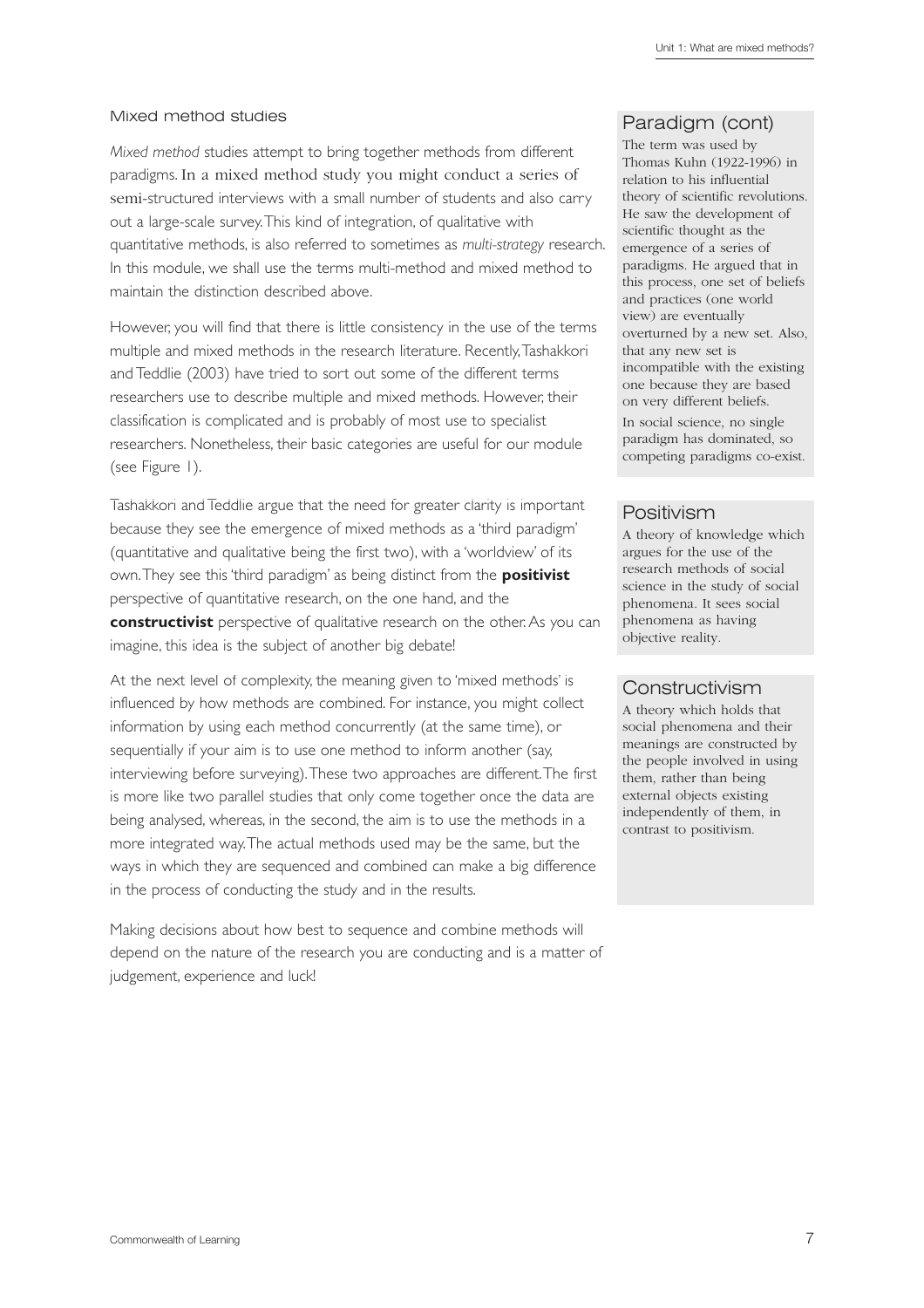#### **Figure 1 Multi-method and mixed method designs**

| A Multi-method designs                                                                                                                     | <b>B</b> Mixed methods designs                                    |
|--------------------------------------------------------------------------------------------------------------------------------------------|-------------------------------------------------------------------|
| Use more than one method but restricted to methods<br>selected from within one worldview (i.e. quantitative or<br>qualitative approaches). | Use and mix both qualitative and quantitative data or<br>methods. |
| Types:                                                                                                                                     | Types:                                                            |
| AI Multi-method quantitative studies                                                                                                       | <b>BI</b> Mixed method studies                                    |
| A2 Multi-method qualitative studies                                                                                                        | B <sub>2</sub> Mixed model studies.                               |
|                                                                                                                                            |                                                                   |

(Adapted and abbreviated from Tashakkori and Teddlie, 2003:11)

Multi-method designs are generally intended to supplement one information source with another, or 'triangulate' on an issue by using different data sources to approach a research problem from different points of view.There are two types:

- A1 Multi-method quantitative studies stay within a quantitative paradigm but use more than one method of data collection. One example might be the use of a survey mailed to distance students used in conjunction with other data collected from the same students from other sources – perhaps student record data.This kind of research design might allow you to crosscheck between (for example) students' opinions of the assessment process and their actual assessments, or the dates they returned assignments.
- A2 Multi-method qualitative methods might combine student interviews, observations made of email discussions and staff interviews. Again the key design idea is to cross-check between sources and to supplement one kind of data with another.

Mixed methods designs are conceptually more complex.They may provide a basis for triangulation but, more often, they become the source of different ways of conceptualising the problem.They might set out to look at the same things from different points of view, but it often turns out that the viewpoint implies such different ways of seeing that the lines of sight do not converge.

- B1 Mixed method studies might include a survey followed up by detailed individual interviews, or observations used as the basis for constructing a questionnaire.
- B2 The final category 'mixed model studies' requires some explanation. In an earlier book Tashakkori and Teddlie (1998) extend the issue of mixing methods to a set of broader considerations than the use of different methods per se.They argue that the issues are not narrowly about method, but also involve mixes of methodology (i.e. the 'logic of methods').This might sound abstract but it has significant implications. It means looking beyond stitching together methods from different paradigms and instead considering other aspects of research design, specifically:
- $\triangleright$  overall inquiry purpose whether the aim is to confirm or refute hypotheses or whether it is more exploratory

# **Hypothesis**

An informed proposition, or speculation, that is expressed in a way which can be tested. It focuses on the possible relationship between two or more variables.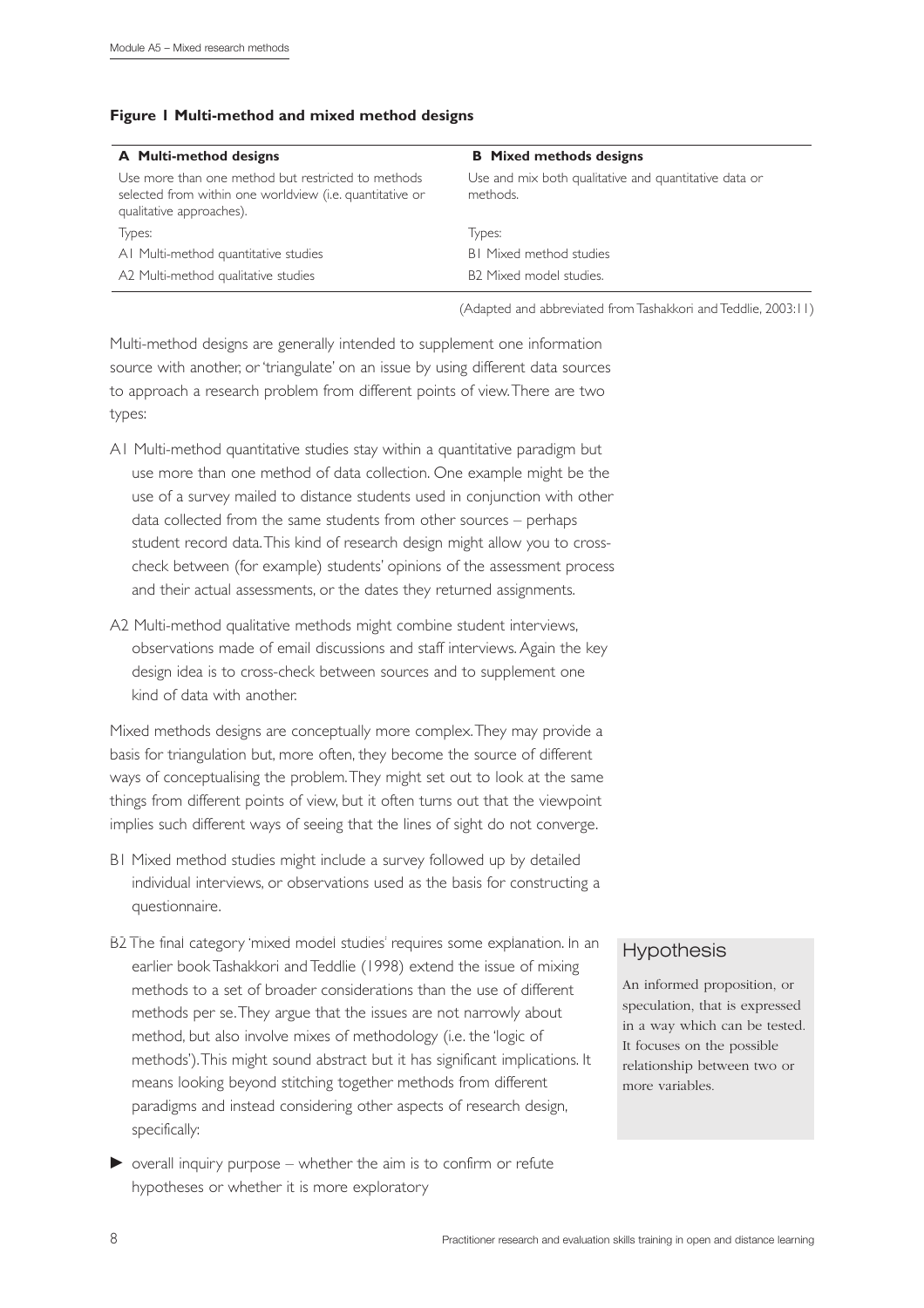- $\triangleright$  instrument design data collection whether qualitative or quantitative
- $\triangleright$  data analysis and inference whether statistical or qualitative.

The detail of this typology is not as significant in the current context as the fact that the model reaches beyond assembling an assortment of methods to questions that touch on deeper questions about using multiple paradigms. Most of us who have tried using mixed methods find that, sooner or later, we run into these deeper questions and it is as well to be prepared for them!

A further issue we have not mentioned is that of sequence. A mixed method study that involves the use of a questionnaire and case studies is likely to be very different if the case studies precede the survey, compared to a study in which they follow it.

If you've already had some experience of combining methods in doing research or evaluation studies, how would you classify your use of them according to Figure 1? If you are new to the idea of mixed methods you might like to think about this last question about sequence and think about what the implications of each choice might be.

#### Quantitative and qualitative research: a reminder

We're assuming that you're already broadly familiar with different kinds of quantitative and qualitative research and if you have already studied Modules A3 (quantitative methods) and A4 (qualitative methods) in this series you will know some the different characteristics of quantitative and qualitative research methods.To remind you, here is a brief summary:

#### Quantitative research

Quantitative research places the emphasis on measurement when collecting and analysing data. Quantitative research is defined, not just by its use of numerical measures but also that it generally follows a natural science model of the research process measurement to establish objective knowledge (that is, knowledge that exists independently of the views and values of the people involved).

Generally it makes use of **deduction**, that is, research is carried out in relation to **hypotheses** drawn from theory.The typical process of quantitative research is given in Figure 2.

#### **Figure 2 Steps in the (linear) deductive process**

Explanatory claims derived from theory Formulation of hypothesis in relation to theory Design research plans Develop instruments

## Deduction

The process of deriving logical conclusions about particular instances from general premises or statements.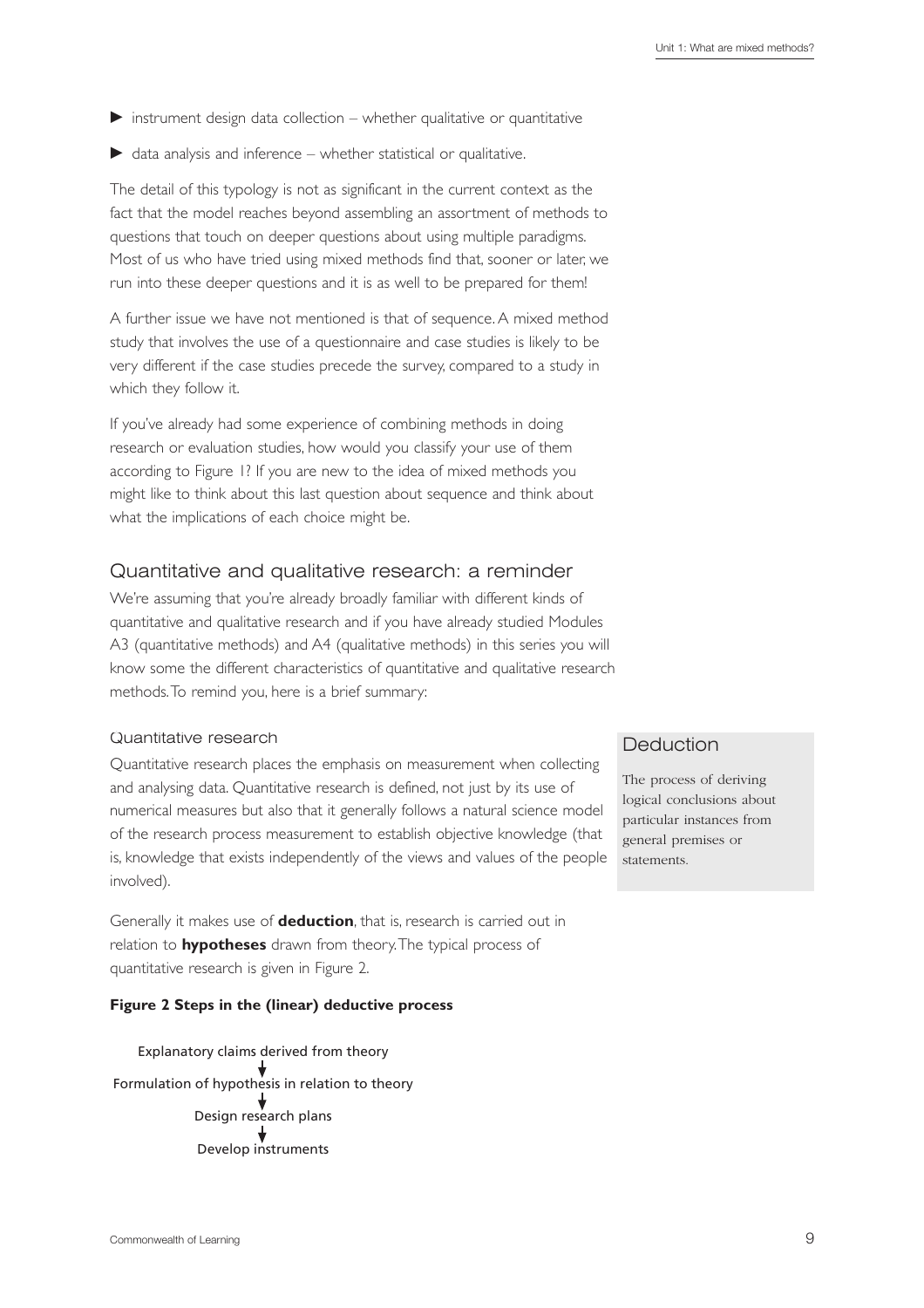Methods of data collection in quantitative research include:

- surveys (questionnaires)
- structured interviewing
- structured observation
- secondary analysis and official statistics
- content analysis according to a coding system
- quasi-experiments (studies that have some of the characteristics of experimental design)
- classic experiments (studies that have control groups and experimental groups).

#### Qualitative research

Qualitative research emphasises meanings (words) rather than frequencies and distributions (numbers) when collecting and analysing data. Some researchers argue that qualitative research is also concerned with issues of measurement, but with measures that are of a different order to numerical measures.

Thus qualitative 'measures' are often binary in that they are interested in the presence or absence of phenomena, or they work implicitly with simple scales (e.g. How much conversation or laughter or aggression or mutual touching in a particular interaction?).

Primarily qualitative research seeks to understand and interpret the meaning of situations or events from the perspectives of the people involved and as understood by them. It is generally **inductive** rather than deductive in its approach, that is, it generates theory from interpretation of the evidence, albeit against a theoretical background. A typical process in qualitative research is given in Figure 3.

#### **Figure 3 The iterative qualitative research process (Miller and Crabtree 1992: xv)**



Methods of qualitative research include:

# Induction

The process of inferring a generalised conclusion from particular instances.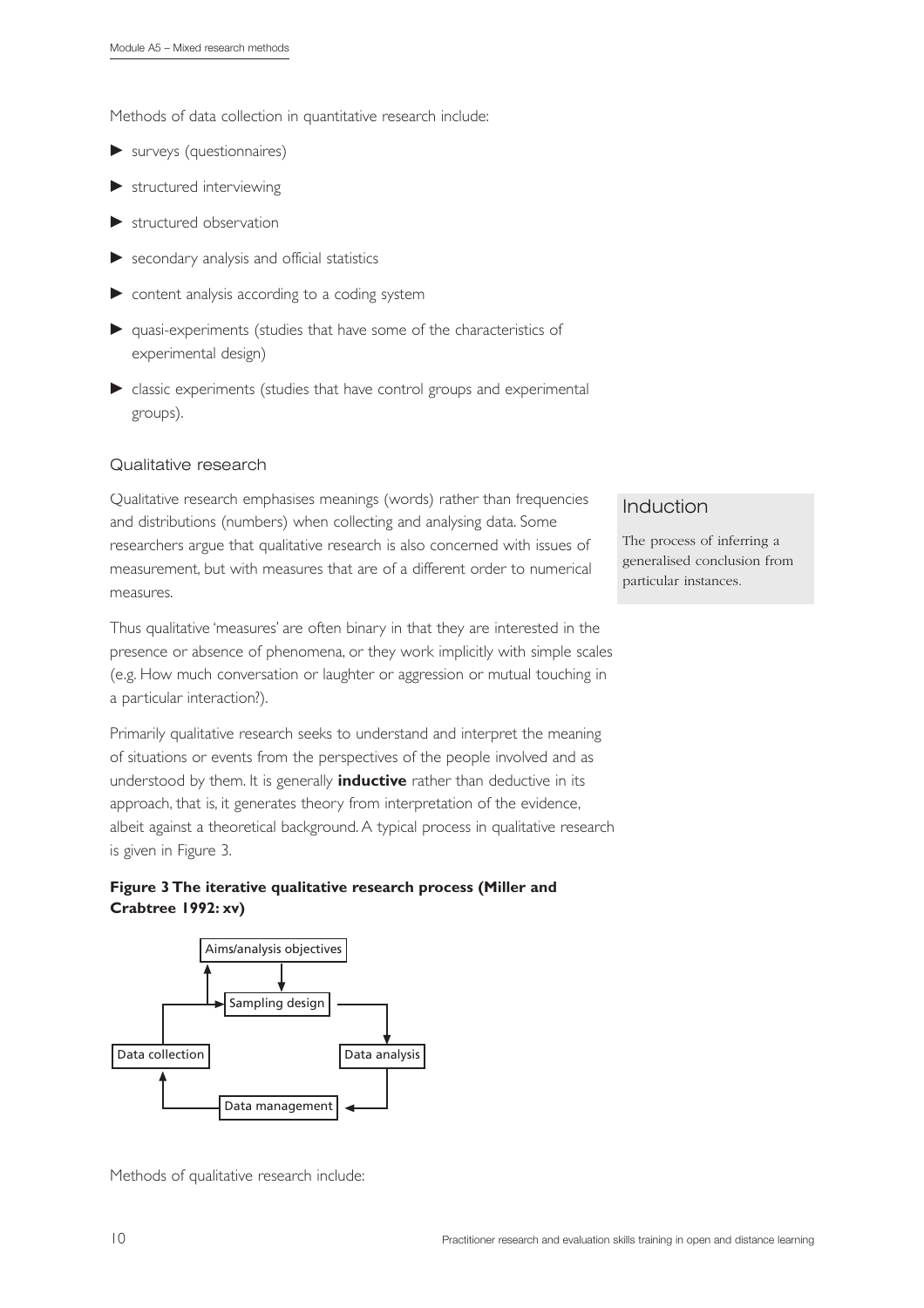- $\blacktriangleright$  observation
	- unstructured
	- structured
	- participant
- interviews (face-to-face, or through various technologies)
	- unstructured (everyday conversation, life history narrative of key informants; projective techniques)
	- semi-structured (using an interview guide)
	- individual (an in-depth interview)
	- group (focus group)
- $\blacktriangleright$  life history narrative focused on selected topics
- $\blacktriangleright$  critical incidents
- $\triangleright$  structured (using an interview schedule)
- $\blacktriangleright$  questionnaires given in meetings
- $\triangleright$  concept mapping
- recordings audio and video with structured or unstructured analysis, content analysis of talk and interaction
- case study
- **action research**
- documentary analysis.

As you can see, there are so many different qualitative research methods that it is sometimes difficult, at first sight, to see what they have in common. However,Tesch (1991) identifies three common features among them:

- 1 they are language-oriented and emphasise communication and meaning
- 2 they are 'descriptive/interpretive' in character, providing descriptions and interpretations of social phenomena
- 3 they include theory-building approaches which try to identify connections between social phenomena.

#### The distinction between quantitative and qualitative research

The last section pointed to some of the differences between quantitative and qualitative research but when we turn to look at mixed methods we need a rather more sophisticated understanding of the issues.

Many textbooks on research methods distinguish between quantitative and qualitative methods (it can be a convenient way of organising a textbook) but researchers disagree on how useful this is. Some see it as a fundamental distinction, reflecting essentially different paradigms of research (as summarised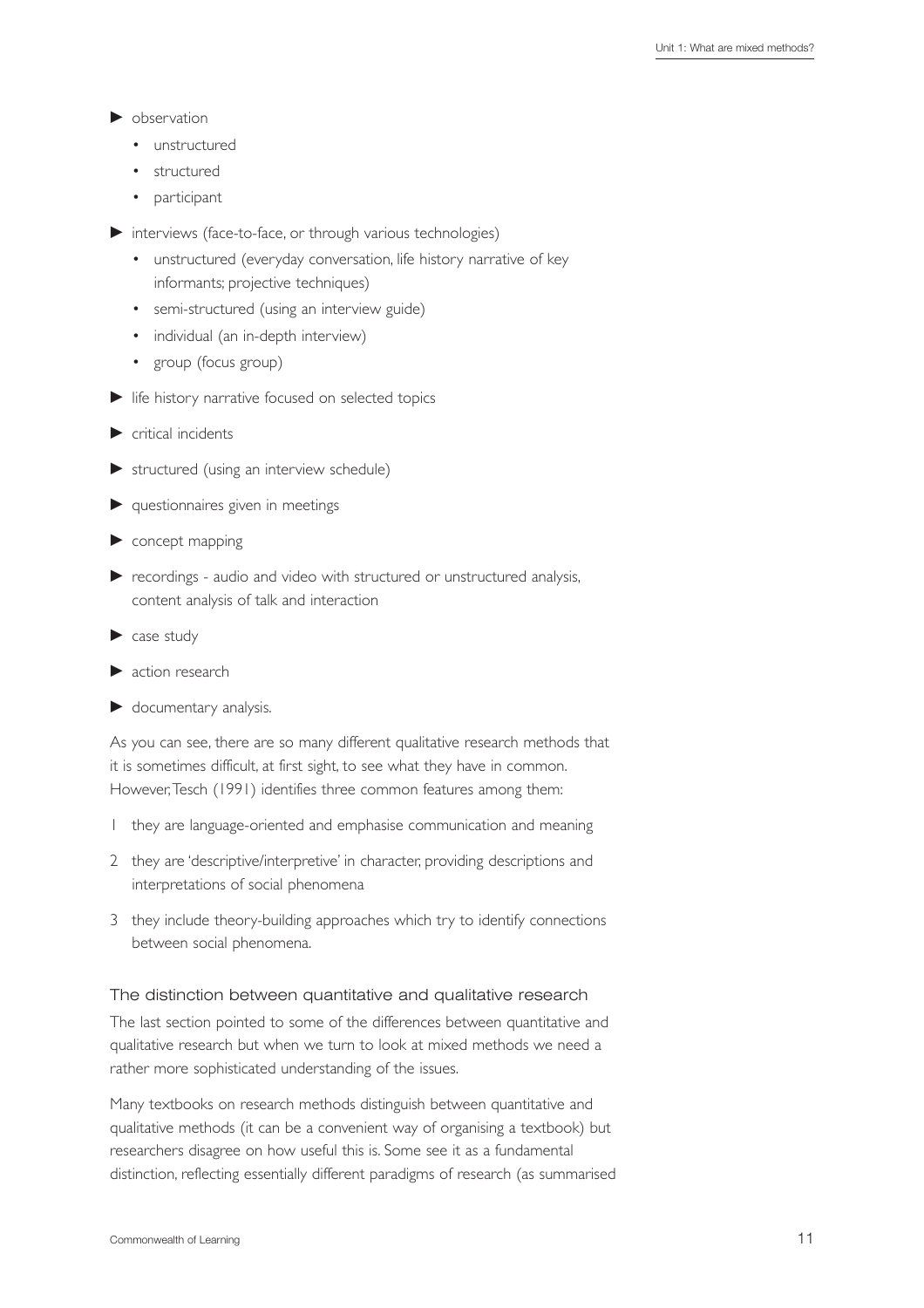in Figure 4). Others view it as unnecessary or not reflecting how researchers really work in practice. A pragmatic view holds that the choice of any particular combination of procedures or methods depends upon factors like the characteristics of the data, the objectives of the research, the kind of research question, the preferences and skills of the researchers and the time and resources available to them.

| Figure 4 Basic differences between quantitative and qualitative |
|-----------------------------------------------------------------|
| research concepts                                               |

|                                    | Quantitative                                                 | <b>Qualitative</b>                                    |
|------------------------------------|--------------------------------------------------------------|-------------------------------------------------------|
| Role of theory                     | Deductive approach, testing of theory.                       | Inductive approach, generation of<br>theory.          |
| Theory of knowledge (epistemology) | Follows a natural science model,<br>particularly positivism. | Interpretative.                                       |
| View of social reality             | Social reality as something objective<br>and measurable.     | Social reality as something constructed<br>by people. |

If you have followed the previous units in detail you will be aware that these simple distinctions do not hold in practice. For instance, rarely is 'theory' simply inductive or deductive. Measurement studies often arise from much more pragmatic concerns, common observations or in an attempt to investigate common assumptions and practices. Similarly, qualitative studies frequently arise directly from the desire to test theory, for instance whether assumptions about gender difference can be observed in educational outcomes.

One of the problems that stems from dividing research methods into two types (as qualitative and quantitative) is that this confounds other significant differences. In particular it tends to lead to the assumption that quantitative research can be equated with empiricist and positivist views. Sometimes this is the case, but such views can also inform certain kinds of qualitative research. This is not as abstract a problem as it might sound! What can happen is that a study can be designed to bring together a mix of methods, only to discover (usually late in the process) that the methods are being used with different purposes and do not fit.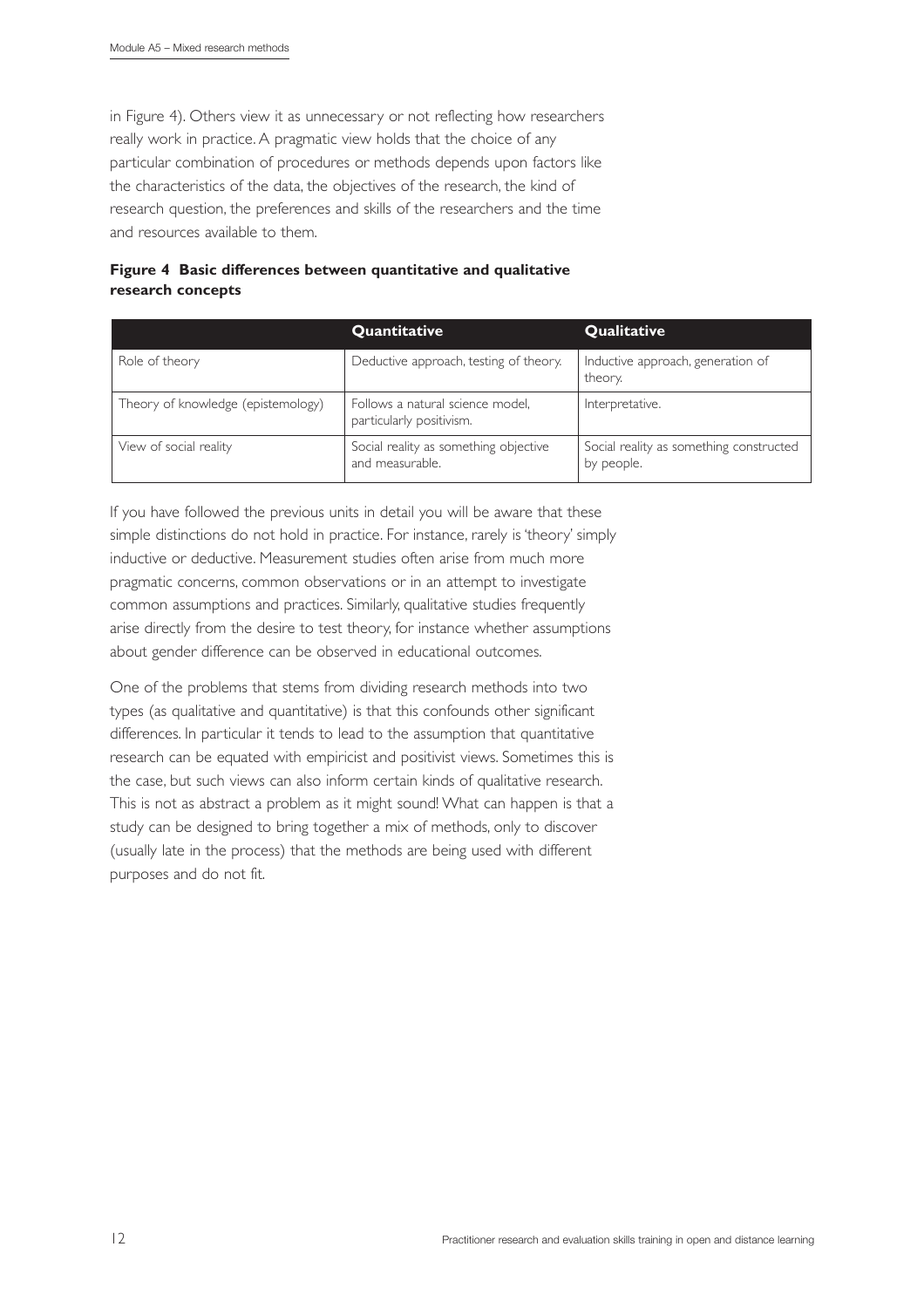

# Feedback to Activity 1

When we put these questions to other researchers, we get a mixed response. While there is a growing use of mixed methods in research and evaluation studies, particular in relation to policy evaluation, not all researchers support the approach and it is the subject of ongoing debate. Some researchers warn too about the technical difficulties involved and the need for skill and judgement in their use:

*'… using multiple and diverse methods is a good idea, but is not automatically good science.'*

Judith Greene and Valerie Caracelli (1997:5)

Using mixed methods requires researchers to have a range of skills, either as individuals or across a team of researchers. For an individual, this can mean that there is at least twice as much to learn, though one benefit is that he or she may end up with a wider repertoire of skills and capabilities as a result. It can also be argued that in using mixed methods, there are at least twice as many opportunities to make mistakes and twice as many potential sources of criticism! As well as competence in skills and techniques, researchers need to understand the theories of knowledge (the epistemologies) underlying the methods, so that they can make informed choices and reflect critically on their own work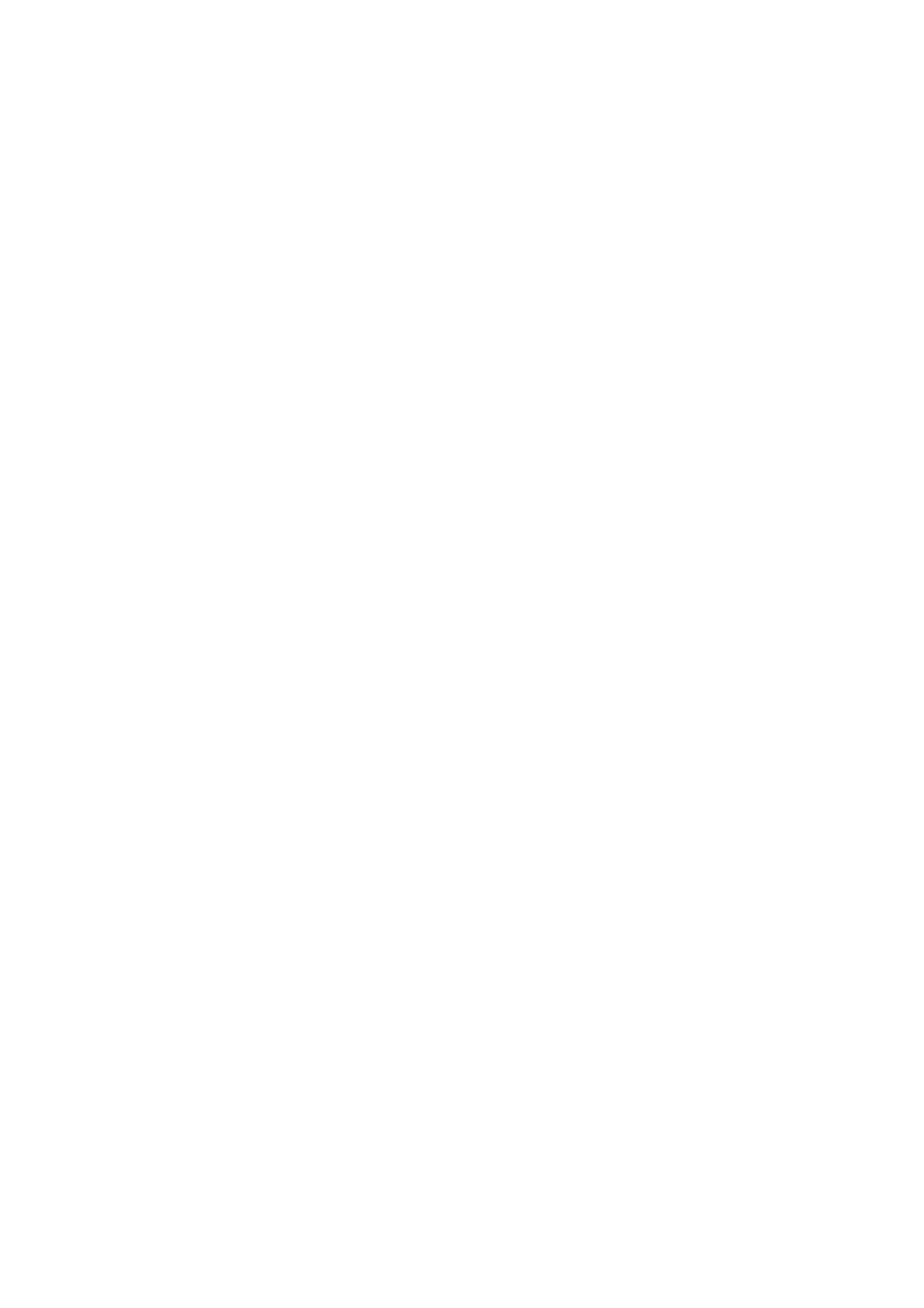# Mixed methods in practice

# Unit overview

In this unit we will do three things:

- 1 provide some examples drawn from distance education and social research more broadly
- 2 use the examples to pin-point some principles of design that you can extrapolate to your own setting
- 3 ask you to reflect on some issues arising from the examples given.

# Learning outcomes

When you have worked through this unit, you should be able to:

- Give examples of uses of mixed methods and multi- methods.
- Begin to identify different ways in which mixed methods are used in studies.

# Introduction

We've already established that the use of mixed methods in educational and social research is comparatively new and we have also acknowledged that the research literature in this growing field has certain complexities.We've looked particularly at differentiating on one level at least, **mixed method studies** and **multi-method studies**.

We've also acknowledged that the **combination** of methods and the **sequence** of the methods chosen in any particular study is a critical decision that will normally be informed not just by the research question but also by the researcher's **epistemological commitment** and **ontological views**.

#### Epistemology

Having an epistemological commitment refers to one's philosophical beliefs about what is legitimate knowledge. For example, Christine's intellectual development and her epistemology have been heavily influenced by her engagement with critical social theory. She has a particular view of the world and one which prejudices her approach to research as well as her interpretation of it. Her views of knowledge, how it is constituted and how she evaluates it are highly dependent on her exposure to critical social theory. All researchers are driven by particular epistemologies and all research is imbued with epistemological beliefs.



**2**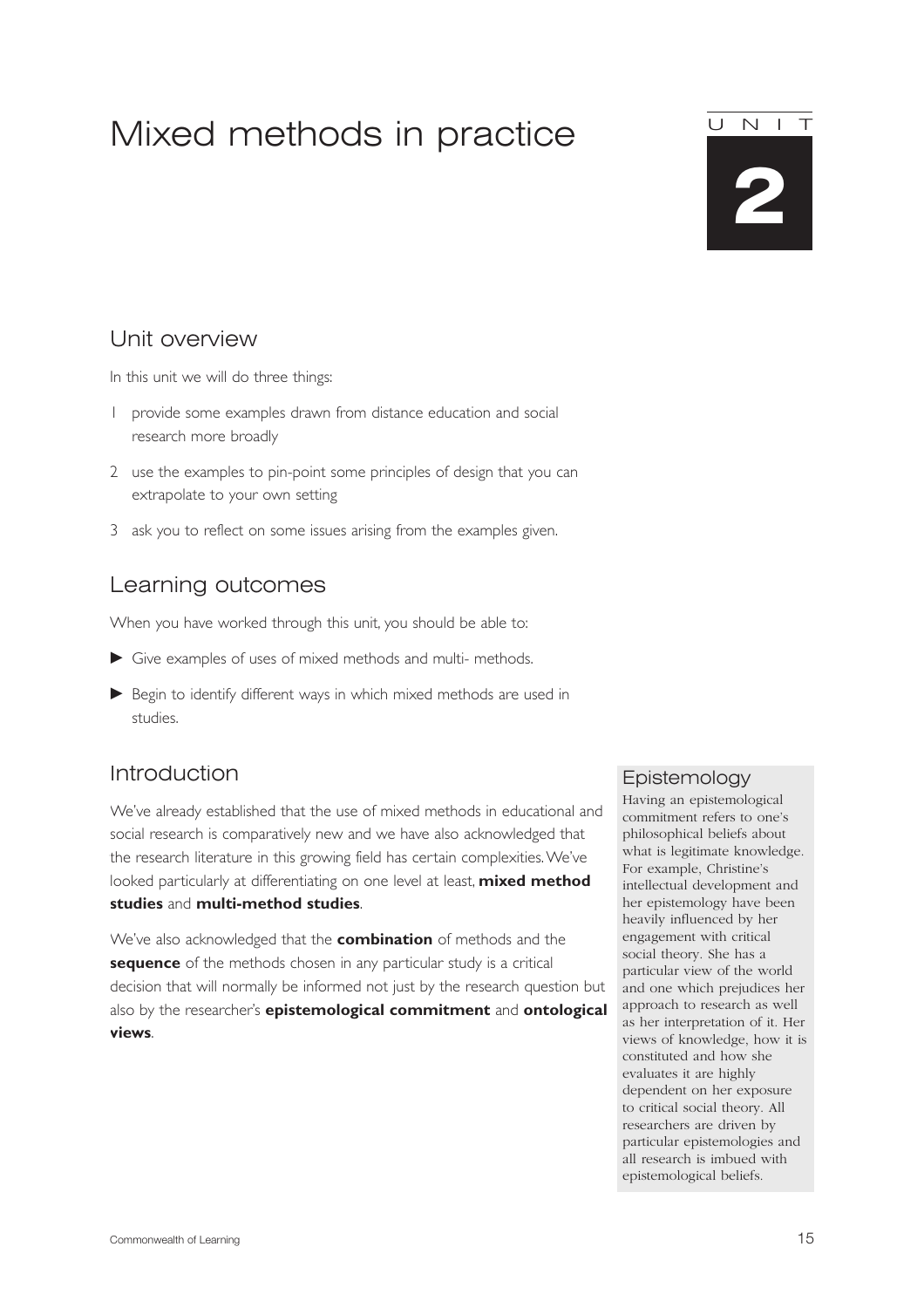# Examples of the uses of mixed methods

Now let's take a look at some examples of the uses of mixed methods.

#### Activity 1 1 hour



#### Multi-method Approaches in Educational Research

Read *Elliot* from your *Resources File*.

When you read through it, ask yourself these questions:

- 1 What different methods are used?
- 2 Is this a case of multi-methods or mixed methods?
- 3 How are the methods used in relation to each other? (Does one take the lead? Do they answer different parts of the research question?)

*The feedback to this activity is at the end of the unit* 

# Comment

We chose this example for two reasons.We think it is a good example of a researcher being prepared to look critically at the research practices of his field and to take action in the presence of intellectual dissatisfaction. He has been forced to review his epistemological beliefs and his ideas about ontology as well. It is also a very good exploration of how mixed methods can serve to be 'illuminative'.

Elliott's research led him to the opinion that the 'reason why the complexity of this construct [locus of control] had not been raised to any significant extent in the literature was because the ubiquitous use of highly simplistic quantitative measures masked the underlying conceptual and measurement difficulties' (Elliott 2004, p. 7). Elliott's work here is salutary of the benefits of mixed or multiple methods to the research endeavour.

#### **Activity 2** 30 mins

#### Classification of Elliott's methods

- 1 Return to the differentiation we made earlier between mixed methods and multiple methods on p. 6.
- 2 Read the three questions in Activity 1 and make some notes about how you would classify Elliott's study (mixed or multi-method), that is identify some 'criteria' for classification and list some reasons for your decisions.

# **Ontology**

Like epistemology, ontology has its roots in philosophy and is concerned with perceptions of reality.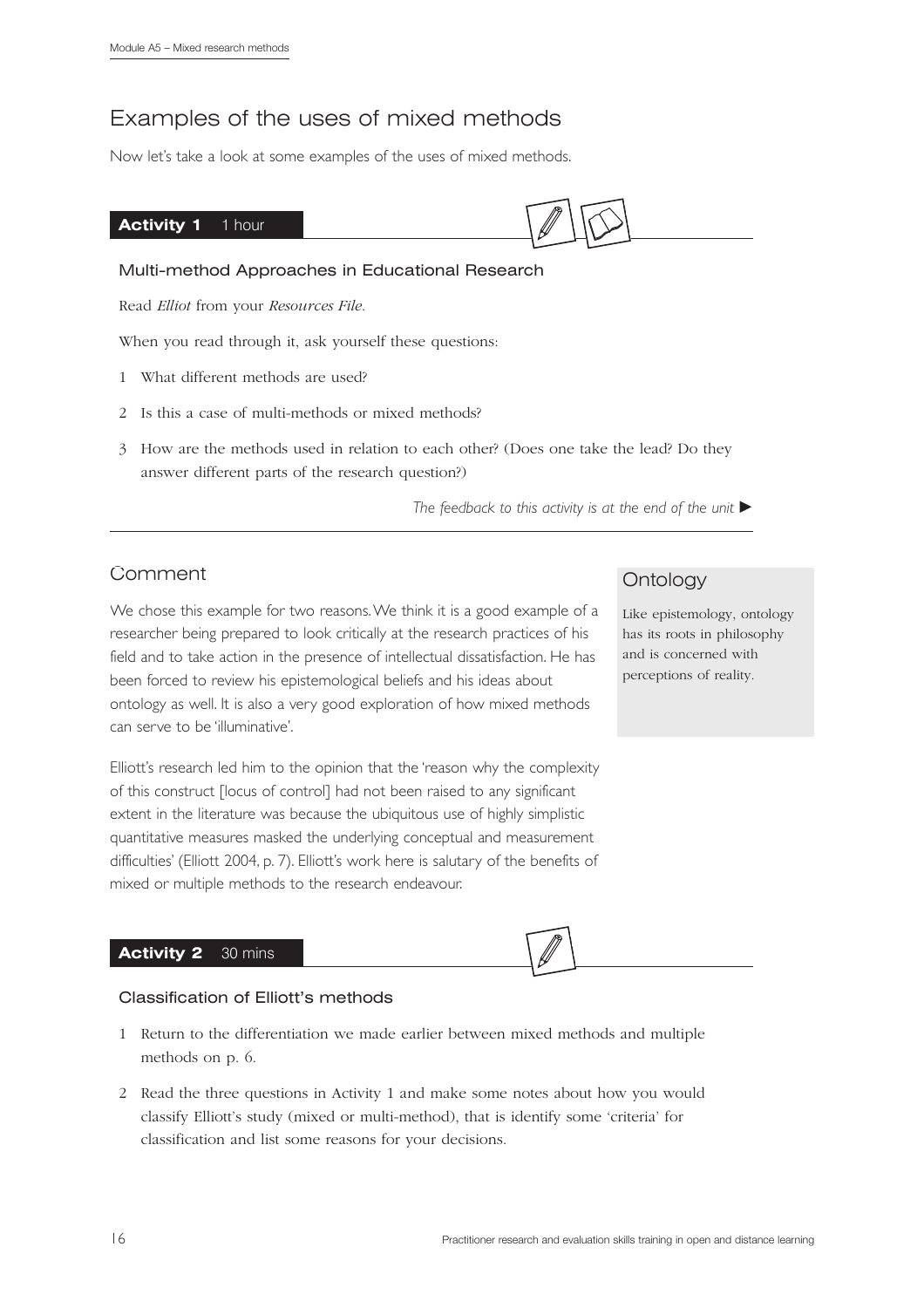3 Keep your list nearby and you can add to it as you read and think further.

We'll come back to this later.

*There is no feedback to this activity*

Now let's move to a different kind example and one that is perhaps more directly relevant to you.

# Activity 3 1 hour

#### Tutorials in a distance education system

Read *Fung* and *Carr* which is available at: http://www.ouhk.edu.hk/cridal/gdenet/Teaching/Support/EATL4B.html

This study was one part of a larger study undertaken at the Open University of Hong Kong. It was concerned with:

- exploring the benefits students initially expected to gain from tutorial attendance
- $\blacktriangleright$  the tutorial styles they preferred
- $\blacktriangleright$  the approaches used by tutors in face-to-face sessions
- $\blacktriangleright$  students' overall satisfaction with tutorial provision
- $\blacktriangleright$  students' attendance at tutorials and the reasons for it.

When you read through it, ask yourself these questions:

- 1 What different methods are used?
- 2 Is this a case of multi-methods or mixed methods?
- 3 How are the methods used in relation to each other (Does one take the lead? Do they answer different parts of the research question?

*The feedback to this activity is at the end of the unit* 

# Comment

The solution adopted in this example is to make one method dominant and the second method subsidiary. Note that the qualitative data are treated here as though they were quantitative. In analysing them they are treated as frequencies and distributions. Used this way they can fill out some of the more heavily processed and refined data from the surveys in a way that is compatible with them.What might look like a mixed method study is, on closer study in fact a multi method study.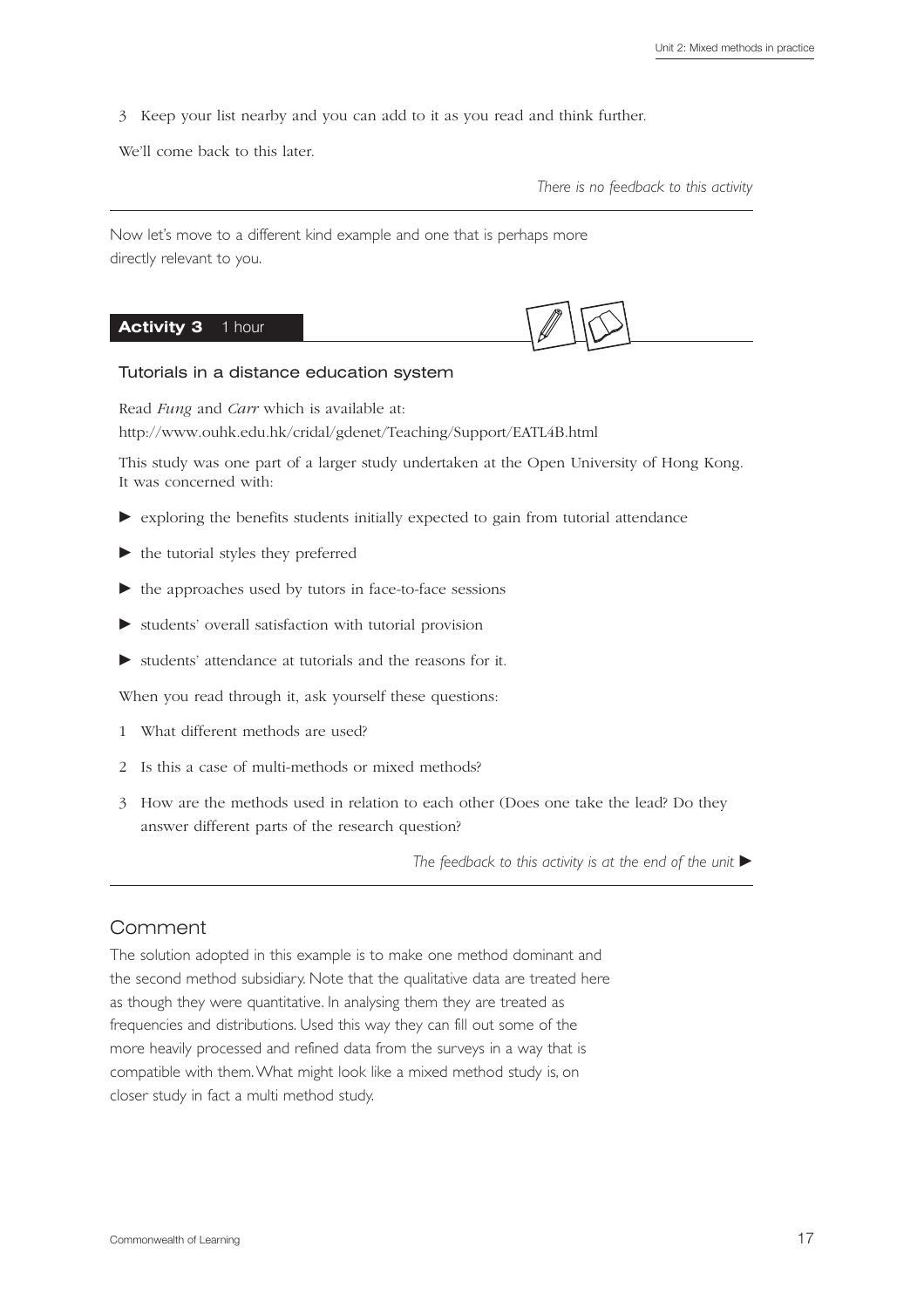#### Activity 4 45 mins



#### Investigating tutorials

- 1 Design a 'thought experiment' to investigate tutorials from within a qualitative perspective, using a mix of methods including a questionnaire.
- 2 This is more difficult than it might at first seem but a helpful clue is to think about using a questionnaire subsequent to a survey – not before! For example, think of a questionnaire study designed on the basis of intuition, followed by detailed case studies. Then think about detailed case studies which could be used to design a questionnaire.
- 3 What are the advantages and disadvantages of each strategy?

*There is no feedback to this activity*

## Recap

In a recent analysis of mixed methods in organisational systems, Rocco, Bliss, Gallagher and Perez-Prado (2003, p. 19) remind us that:

*More useful research says something important about the phenomena under study. It is insightful, and its explanations are plausible. Many researchers find that to conduct this level of research involves mixing methods and perhaps also mixing paradigms.*

Their paper provides a useful overview of the field and serves to reinforce what we have explored so far.

The latter section of their paper reviewed 16 articles in the journal *Information Technology, Learning and Performance.* Like us in our own search of the literature and our inability to identify research papers that specified the use of mixed methods, they found that *none* of the 16 articles identified the use of mixed methods in the abstracts (Rocco et al 2003, p. 6) and only three of the 16 met their criteria for using mixed methods in the relevant methods section.

You can read the full paper (in the *Resources File*), but here we will extract Rocco et al's (2003) summary of one of the three articles, ask you to make your own analysis of it, give you some feedback from Rocco et al and finally give you a more pragmatic task to carry out by way of conclusion to this unit.

#### **Activity 5** 45 mins



#### Electronic meeting systems and equity

- 1 Read the extract below from *Rocco et al* (2003).
- 2 Rocco et al (2003) class Burdett's study as a mixed method study. Look back at the list you made in Activity 2 drawn from Elliot's investigation and see if you can extrapolate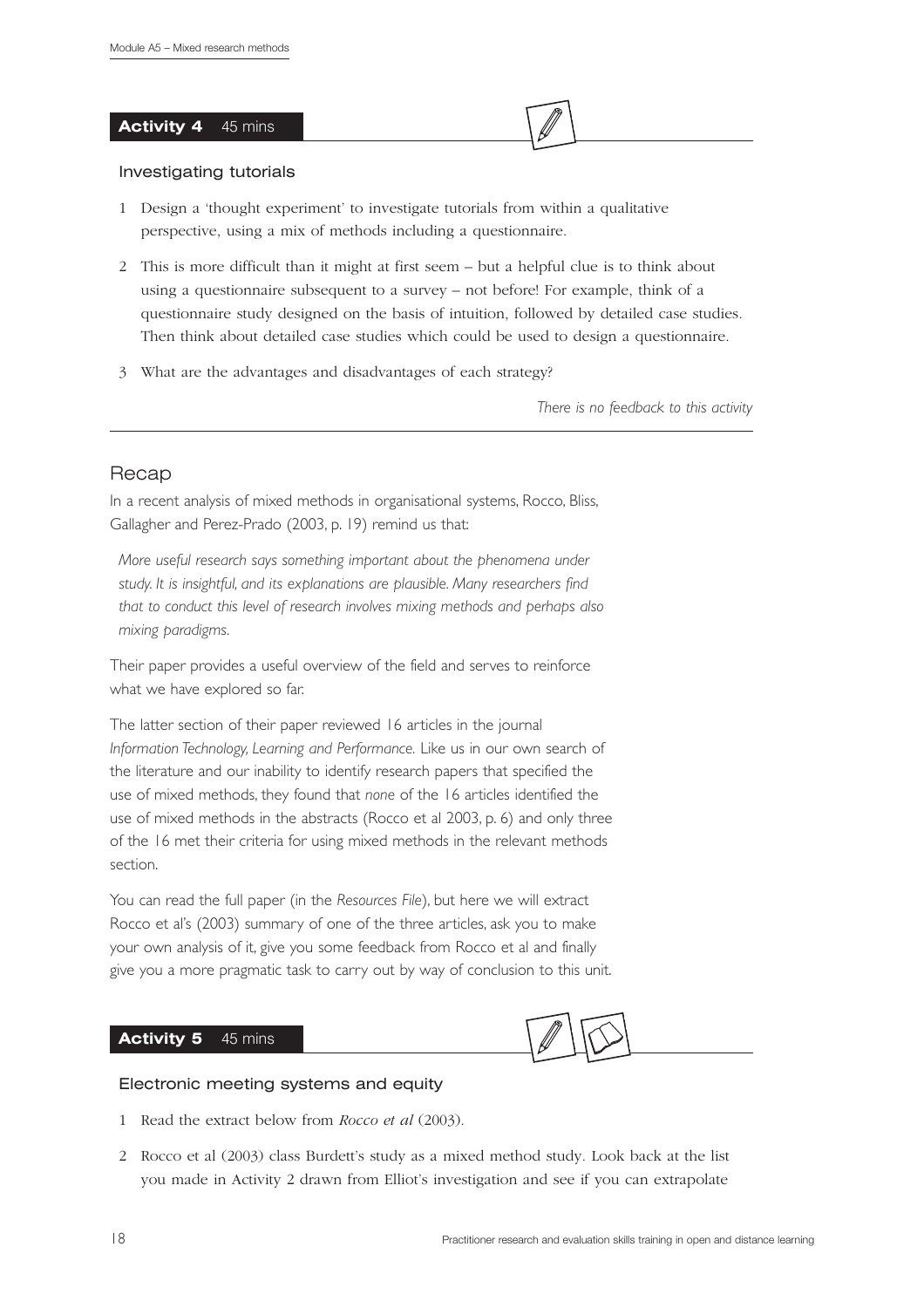key points from Burdett's investigation to add to the list you are generating about 'criteria' that might characterise mixed methods in practice.

- 3 What do you think was the most important finding from the research?
- 4 Would this have been revealed in the absence of a mixed method approach?

*The feedback to this activity is at the end of the unit* 

#### **Electronic meeting systems and equity**

Burdett (2000) conducted a comparison study of women's perceptions of satisfaction and participation using an Electronic Meeting System (EMS) versus a conventional meeting format. Thirty female participants in nine EMS meetings provided feedback on a questionnaire that replicated questions in an earlier study of Australian university women who participated in conventional meetings (Affirmative Action, 1995, as cited in Burdett, 2000).

The quantitative results from the questionnaire were compared using the Phi coefficient. Only the item dealing with feelings of intimidation was statistically significant  $(r = -1)$ .27).Women in the conventional meetings (19%) felt more intimidated than women in the EMS meetings (3%). In addition to the quantitative data collection and statistical analysis, Burdett used qualitative data collection and analysis strategies. In the methods section, Burdett (2000) stated that she "also gained information from first-hand observations and experiences as an [EMS] meeting facilitator as well as from the questionnaire responses and some follow up semi-structured interviews with a small number of participants" (p.5). No specific information was provided regarding the construction of the interview guide or analysis of the observations and comments; however, the results section appears to be organized by themes that emerged from the comments and observations (i.e., gaining a confident voice through anonymity, equity, listening, maintaining relationships, efficiency and effectiveness, and satisfaction with outcomes). She interspersed specific comments and observations throughout the results. The comments and observations often revealed aspects that reduced the women's satisfaction in the EMS meetings.

Overall, more women in EMS meetings (83%) were satisfied with their contributions than women in conventional meetings (61%). The comments, however, revealed that study participants felt that ideas presented in these EMS meetings were presented too rapidly, leaving people feeling disempowered; that bonds with close colleagues could be threatened due to anonymity; and that adequate time was not given to analyse the various views presented. The comments revealed new information and perspectives about the women's experience of electronic meeting systems.

Based on the five purposes identified in Greene et al. (1989), Burdett (2000) used mixed methods according to the complementarity purpose. The use of both quantitative and qualitative data collection and analysis resulted in the phenomenon of women's experience of meetings being seen from different perspectives, which were illuminated with mixed methods.

Because both quantitative and qualitative data collection and analysis/inference were used in this single-phase study, Burdett's study is also an example of a parallel mixed model study or Type VII as described by Tashakkori and Teddlie (1998). Type VII is an extended example of a mixed model design that involves the simultaneous application of different approaches. Burdett's study used quantitative and qualitative strategies for more accurate and useful findings in a confirmatory investigation.

From Rocco et al (2003, pp. 25-26)

(Reprinted with kind permission from the *Information Technology, Learning and Performance Journal*).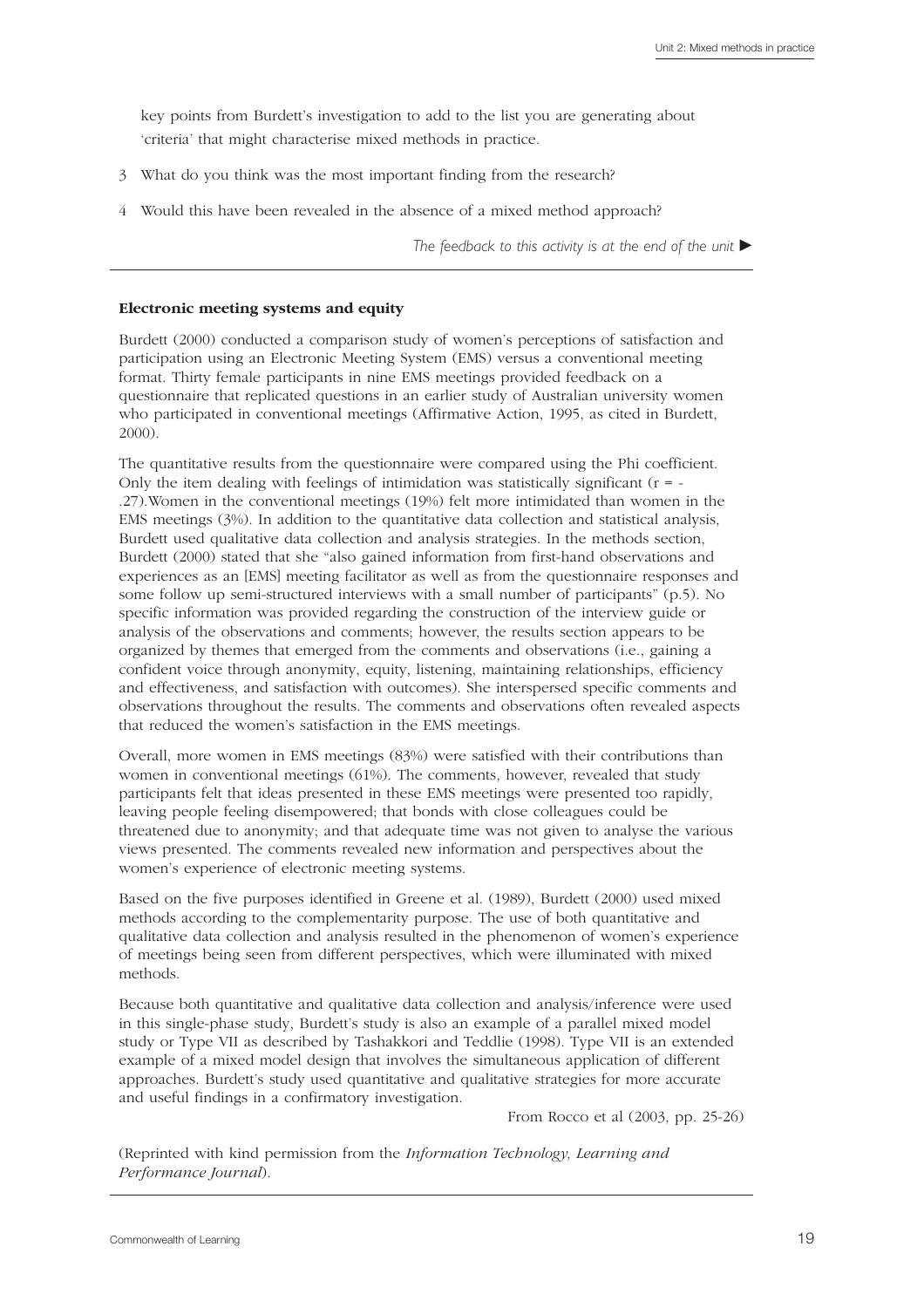#### **Activity 6** 1 hour



- Think about a research project you are about to undertake or perhaps one that you have been involved in recently. Given the reading so far in this unit and the examples we have reviewed:
- 1 List the research questions/s in the rows of a table (include some comment about the research context, the purpose, any hypothesis that is to be tested or is the question's interest more in understanding, describing or predicting).
- 2 Identify the various methods you are considering in relation to each question.
- 3 Annotate the strengths and weaknesses of each method in light of the question/s.
- 4 Rationalise which method will best enable you to answer the question.
- 5 Also note the intended audience (we'll look at this idea in Unit 4 in *Mixed methods in Reporting and Evaluation*).
- 6 Share your document with a critical friend or colleague for debate.

*There is no feedback to this activity*

# **References**

Greene, J. and Caracelli,V. 1997 'Advances in mixed-method evaluation: the challenges and benefits of integrating diverse paradigms', *New Directions for Evaluation 74*, San Francisco: Jossey-Foss

Burdett, J. 2000 'Changing channels: using the electronic meeting system to increase equity in decision-making', *Information Technology, Learning, and Performance Journal* 18, 2: 3-12

Crabtree, B. and Miller,W. (eds) 1992 *Doing qualitative research*, Newbury Park, Ca: Sage Publications

Elliott, J. 2004 'Multimethod approaches in educational research', *International Journal of Disability, Development and Education* 51, 2: 135-149

Elliott, J. 1996 'Research findings and clinical significance', *Educational and Child Psychology* 13, 3: 31-40

Feather, S. 1999 'The impact of group support systems on collaborative learning groups', *Information Technology, Learning, and Performance Journal 17,* 2: 23-34

Oakley, A. 2000 *Experiments in knowing: gender and method in the social sciences*, Cambridge: Polity Press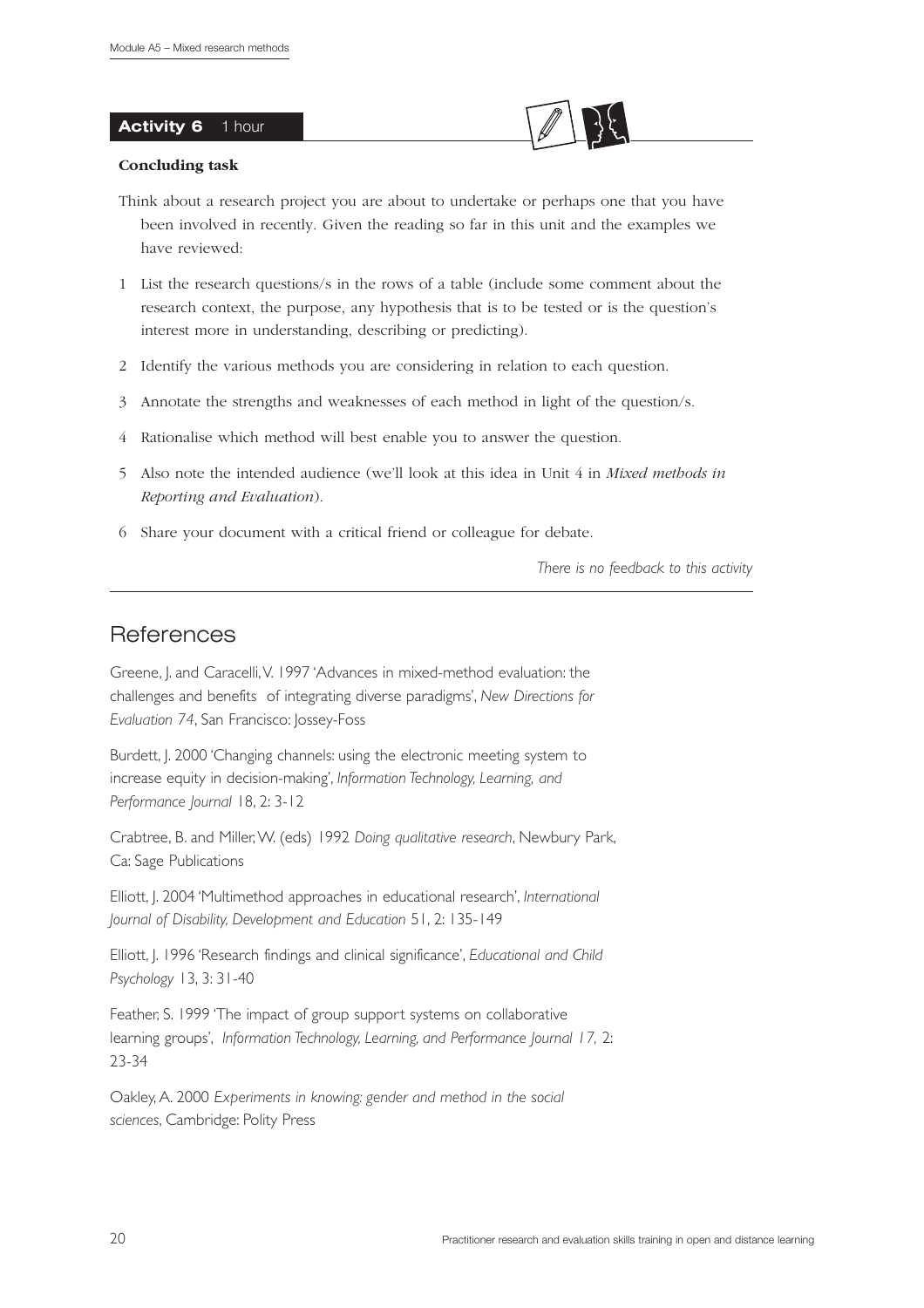Rocco,T., Bliss, L., Gallagher, S. and Perez-Prado, A. 2003 'Mixed methods research in organisational systems', *Information Technology, Learning and Performance Journal* 21, 1: 19-40

Tashakkori, A. and Teddlie, C. (eds) 1998 *Mixed methodology: combining the qualitative and quantitative approaches.* Thousand Oaks, CA: Sage Publications, Inc

Tashakkori, A. and Teddlie, C. (eds) 2003 *Handbook of mixed methods in social and behavioural research*.Thousand Oaks, CA: Sage Publications, Inc

Tesch, R. 1991 'Software for qualitative researchers: analysis needs and programme capabilities', in N. Fielding and R. Lee (eds) *Using computers in qualitative research*, London: Sage (pp. 17-25)

# **Feedback to selected activities**



# Feedback to Activity 1

This first example is drawn from educational psychology. It is not important that you know the field.The paper is, in our view a useful one, as it describes the way in which an educational psychologist from an empiricist research tradition came to see the value and importance of mixed methods research; he calls it multimethod research. Elliott's paper presents essentially two complex and interesting case reports of two major projects with which he has engaged. Each has assisted him rethink the place of multiple and mixed methods in educational research. For our purposes we have used the first research case he discusses (Elliott 2004, pp. 1-9), the second one he presents is also relevant to the discussion. (If you are interested, the more formal report of the findings of the case we are exploring here, is reported in (Elliott 1996).

Elliott (2004, p.1) believes that what he calls 'multimethod approaches' have helped him rethink his repertoire as a researcher; he says that 'the seductiveness of the survey [as quantitative method] can result in a tendency to overlook complexities that may only be revealed when a combination of methodologies is employed'. He explains that the use of self-report questionnaire and surveys in his field of educational psychology has led to 'oversimplification and misunderstandings' of phenomena being studied.

Elliott is an educational psychologist with a particular interest in locus of control and achievement motivation in children. ('Locus of control' describes a construct where individuals recognize that events in their lives are either contingent on their own actions (i.e. internal) or out of their control (i.e. external).) In this area of psychological research a specific survey questionnaire, the Children's Nowicki-Strickland Internal-External Scale (CNSIE) is accepted by the research community as a valid and reliable measure of locus of control in children; it has been extensively used in the past thirty years and has enjoyed 'phenomenal success' where 'more than one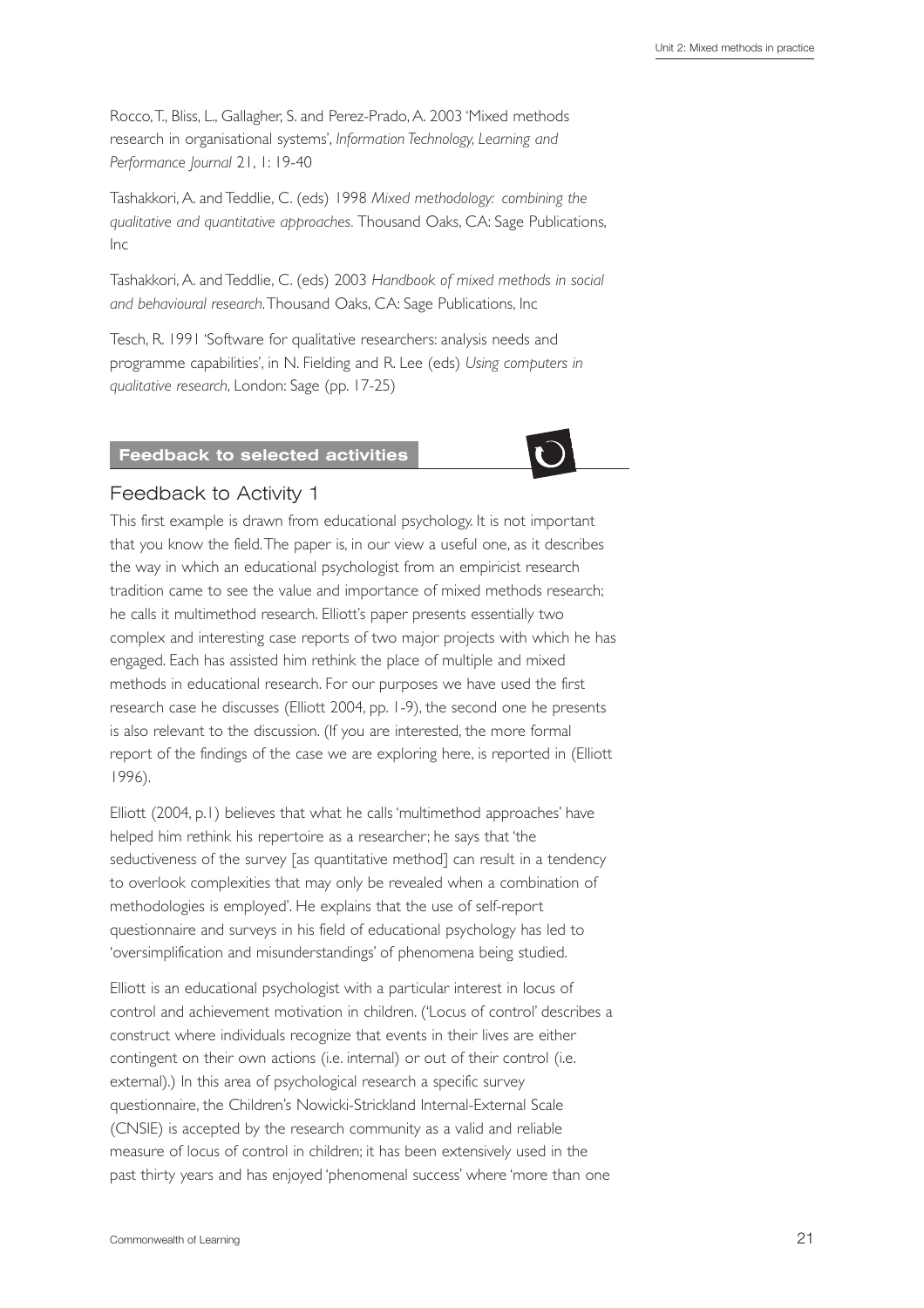thousand studies had been conducted involving its use and the measure has been translated into more than two dozen languages' (Elliott, 2004, p. 3).

This is a persuasive statement of the acceptance of the tool by the particular research community; however Elliott's concern was that its use had become so pervasive that its deficiencies had became unrecognized especially in settings of disability. Elliott also considered that the tool used complex language, creating difficult constructions that used negative terms frequently so that its efficacy was questionable.

Elliott (2004, p. 3) believed that:

*…questionnaires [such as the CNSIE] are placed before large numbers of children, often by research assistants, completed somewhat anonymously and handed in, the principal investigator eventually receiving a mound of data that can immediately be put to the mercies of SPSS.*

Elliott's investigations of the legitimacy of the CNSIE scale in particular its validity and reliability with children with learning disabilities, was preceded by a major literature review. His 'hunch' that the quantitative methods employed by his peers were done so at 'some psychological and physical distance from child informants', seemed real. More importantly he believed that the sole use of self report surveys in this field had serious clinical implications. Primarily this was that the results of self-report surveys such as the CNSIE had served to legitimate which specific observations indicated accurate measures of locus of control.

After an extensive literature review Elliott found (2004, p. 3) that:

*while large-scale surveys often indicate that those exhibiting delinquent and disordered behaviour tend to be more external [in locus of control], in actuality, the mean difference between groups is often small – 2 or 3 items on a 40-item scale such as the Children's Nowicki-Strickland Internal-External Scale (CNSIE) (Nowicki and Strickland, 1973).Thus, while there may be statistical significance between "normal" and "special" populations, the clinical significance might be meaningless.*

# Literature review

Elliott's major literature review preceded the empirical work outlined subsequently. It was fundamental to the way in which he conceived his investigation.The comprehensive study of the literature helped him see the field in more detail and enabled him to outline the variety of theoretical positions held by key writers in the area. He wanted to understand the confusion and misunderstandings in the literature and importantly to 'highlight the items in locus of control scales that appeared to be measuring other constructs such as self-efficacy or personal causation' (Elliott 2004, p. 6). Moreover, he conceded that that 'so few of the voluminous number of locus of control studies made reference to conceptual difficulties appeared to me to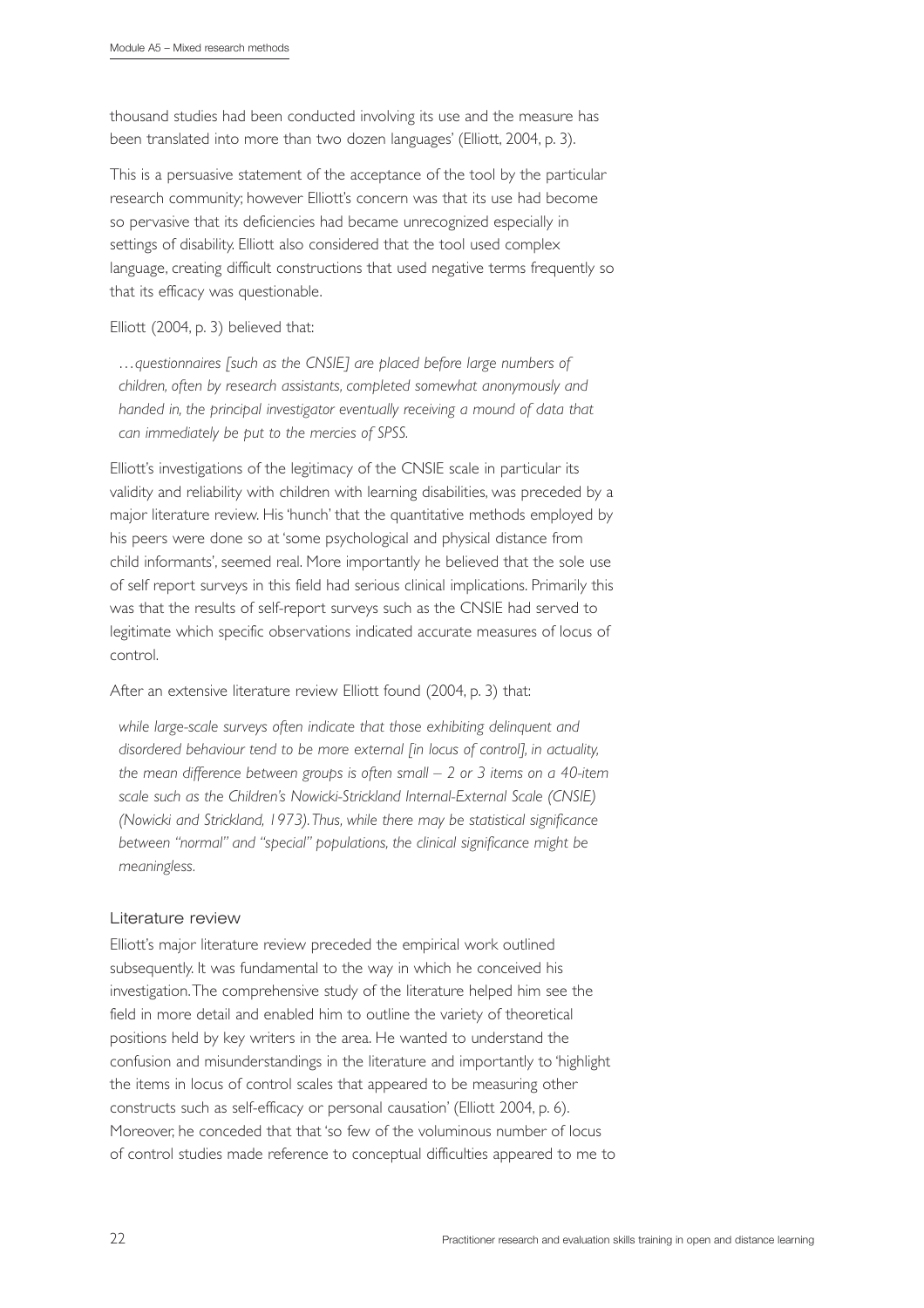be largely a consequence of the isolated employment of self-report measures' (p.6). So this was essentially the starting point for his inquiry.

#### The CNSIE survey

In light of his misgivings he wanted to explore the use of the CNSIE tool in a more determined way with a group of behaviourally disordered children. He used the CNSIE tool, a paper and pencil self-report scale of 40 question items to which children respond 'yes' or 'no'. His sample size was 259 and the children were aged between 9 and 16. However, he read the questions aloud to the participants.This enabled him to gauge 'the sense youngsters make of the measures put before them' (Elliott 2004, p.4).

#### Interviews

Elliott investigated locus of control with a subset of 41 children.The interviews were led by a series of scenarios or vignettes which mapped the CNSIE items to what he called areas of 'potential challenge in the participants' lives'. He anticipated that the scenarios would reflect participants' experiences thereby opening up discussion. He also anticipated that the interviews would provide data that would help him see the complexities of making judgments about children's locus of control beliefs.

#### Transcript review

A number of academic peers, removed from the study, were asked to review 12 interview transcripts. He provided the reviewers with a detailed definition of the construct so that theoretical misunderstandings among the reviewers were avoided.

#### Analysis

The CNSIE survey was analysed traditionally using *SPSS* and statistical inferences drawn.The results of the quantitative part of his study are essentially peripheral to our discussion here however he did find that:

*In face-to-face administration, the CNSIE soon revealed its weaknesses. Not only were some questions overly long and complex (e.g. "Do you feel that if things start out well in the morning that it's going to be a good day no matter what you do?"), others had constructions that left the child conveying the opposite response to that which he or she intended.*

By talking the participants through the questions he was able to assess the difficulties participants have with the language of the tool.

The paper does not detail the kind of analysis he conducted of the 41 interview transcripts. He experienced difficulty making judgments about the children's responses, and he was interested to see if academic peers more 'distant' (does he mean objective?) from the study might obtain a clearer picture. He asked them to 'rate the locus of control of six children who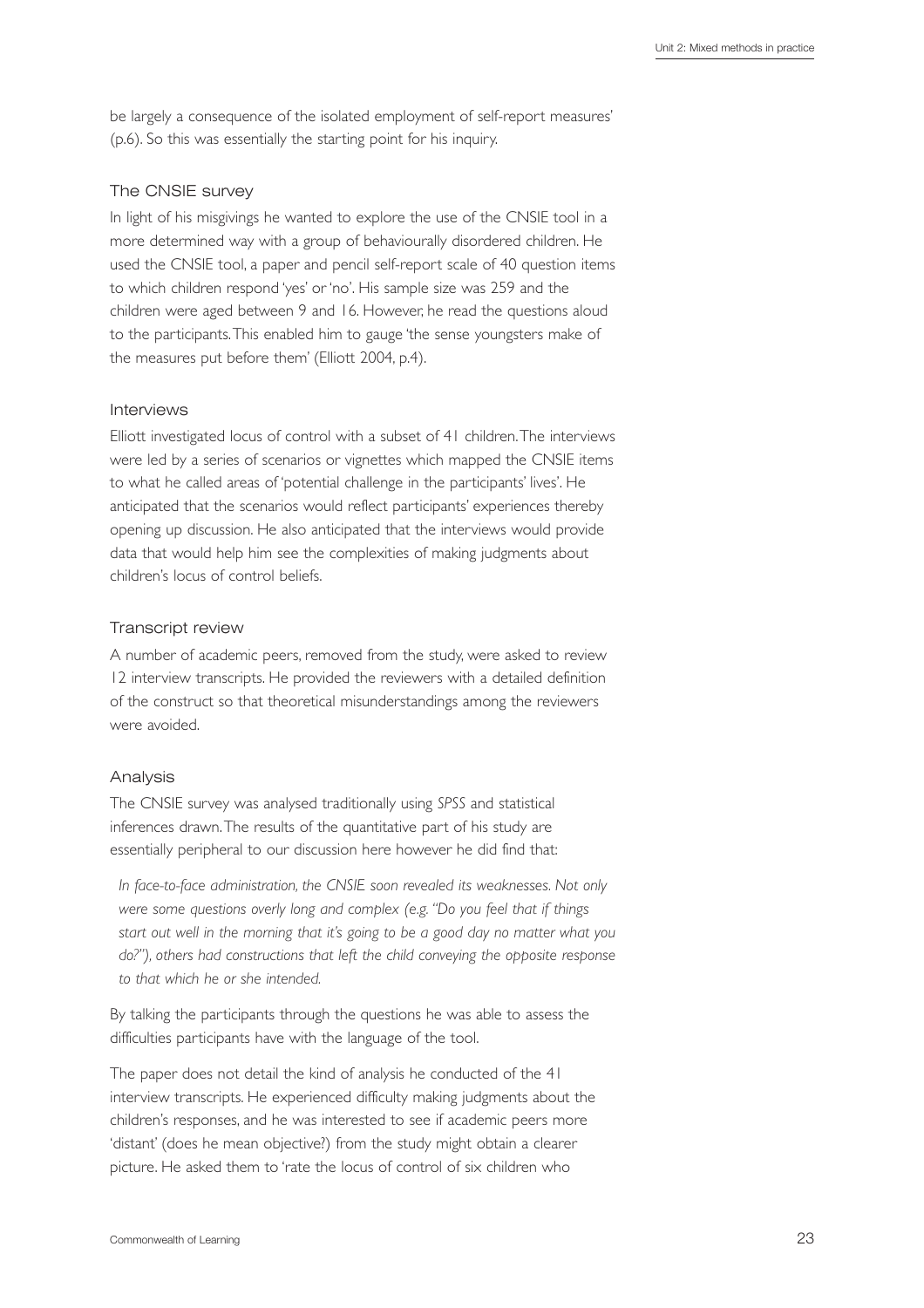previously ranked highly internal, and a further six ranked highly external, on the CNSIE' (Elliott 2004, p. 6). Again, a detailed discussion of the results is not required for our purposes here, but he points out interestingly that inter-rater reliability was low and the external and internal groups were almost the same! As he explains:

The findings led to the conclusion that (a) there was little relationship between scores on the CNSIE and responses to the vignettes, and (b) the children's locus of control, as measured by the interviews, was rated very differently by assessors with extensive experience of educational and clinical work with children with emotional and behavioural difficulties.

# Feedback to Activity 3

#### Research methods: Questionnaire + interviews

The target group for the research consisted of two groups of BEd (Honours) students in the School of Education and Languages. Group 1 consisted of new students on a middle level course; Group 2 consisted of students who had completed at least one year in the university and were taking a higher-level course. Each course lasted a year.

Likert scale and also to give (write down) three expected gains from attending tutorials).

Questionnaire 1 was sent to:

- $\blacktriangleright$  142 new students, of whom 45 responded (a 31.7% return rate)
- 300 higher level experienced students, of whom 96 responded (32.0% return rate).

Questionnaire 2 was sent only to those students who returned the first questionnaire:

- of the 45 new students who had returned Questionnaire 1, 19 students responded (a return rate of 42.2%)
- of the 96 experienced students who had returned Questionnaire 1, 57 students responded (a return rate of 59.4%)

Interviews (semi-structured) were conducted with eight students who had responded to the questionnaires.

## Likert scale

A method of asking questions about attitudes, developed by Rensis Likert, an American psychologist and researcher on management styles. In Likert scales, people are asked to rate their degree of agreement with a series of statements, often on a scale of 1 to 5.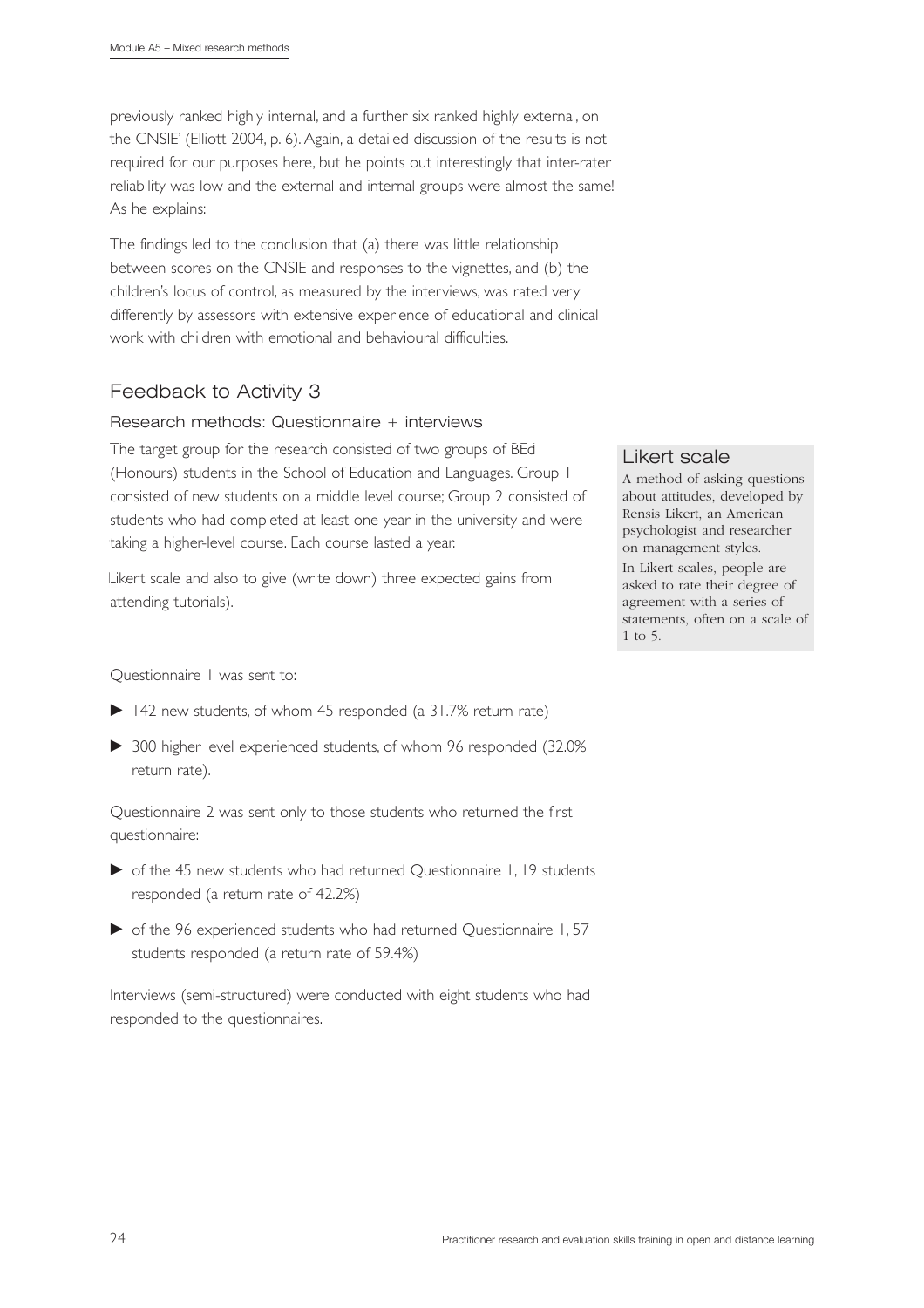# Analysis

Quantitative data from the questionnaires were analysed using simple descriptive statistics (frequencies, means and standard deviations).This enabled the researchers to make comparisons between the two groups as well as ranking preferences within each group.

One example of a summary table from the report is given below.

# **Descriptive** statistics

These provide a description of the people or things in the research sample. They do not enable the researcher to generalise to the population as a whole (inferential statistics are needed to do that). Common measures in descriptive statistics are frequency distribution, central tendency (mean, mode and median) and variability (standard deviation).

| Overall rating | Frequency (%) of students |                              |  |
|----------------|---------------------------|------------------------------|--|
|                | <b>New students</b>       | <b>Higher level students</b> |  |
| Excellent      | 3(15.8%)                  | 6(10.7%)                     |  |
| Good           | 7 (36.8%)                 | 24 (42.9%)                   |  |
| Satisfactory   | 7 (36.8%)                 | (19.6%)                      |  |
| Fair           | 2(10.5%)                  | 12(21.4%)                    |  |
| Poor           | $0(0\%)$                  | 3(5.4%)                      |  |

#### **Table 6 Overall rating of tutorials by students (p. 160)**

Qualitative data came from the open ended questions and interviews.The qualitative data were analysed into categories and the frequencies in each category counted. Findings

The results for both groups, new and experienced students, were fairly similar. For example, students' first preference for tutorial formats was the lecture. Students reported that tutors most often used the format of small-group discussion in tutorials, with lectures coming second.

The interview discussions reflected views similar to the questionnaire results, so provided some confirmation.The researchers report also that 'the interviews provided some additional insights, though, given the sample size, it is difficult to say to what extent the views expressed were shared by the students as a whole' (p. 161).

# Feedback to Activity 5

Rocco et al had this to say in particular about Burdett's study.

*Burdett's (2000) study of women and meetings was enriched by the use of mixed methods to collect and analyse the data resulting from the statistical findings.The one statistically significant finding, that women felt more intimidated in conventional meetings, was complemented by the identification of several factors that reduced the women's overall satisfaction with EMS meetings. She obtained a clearer, more accurate, and nuanced view of women's behaviors in*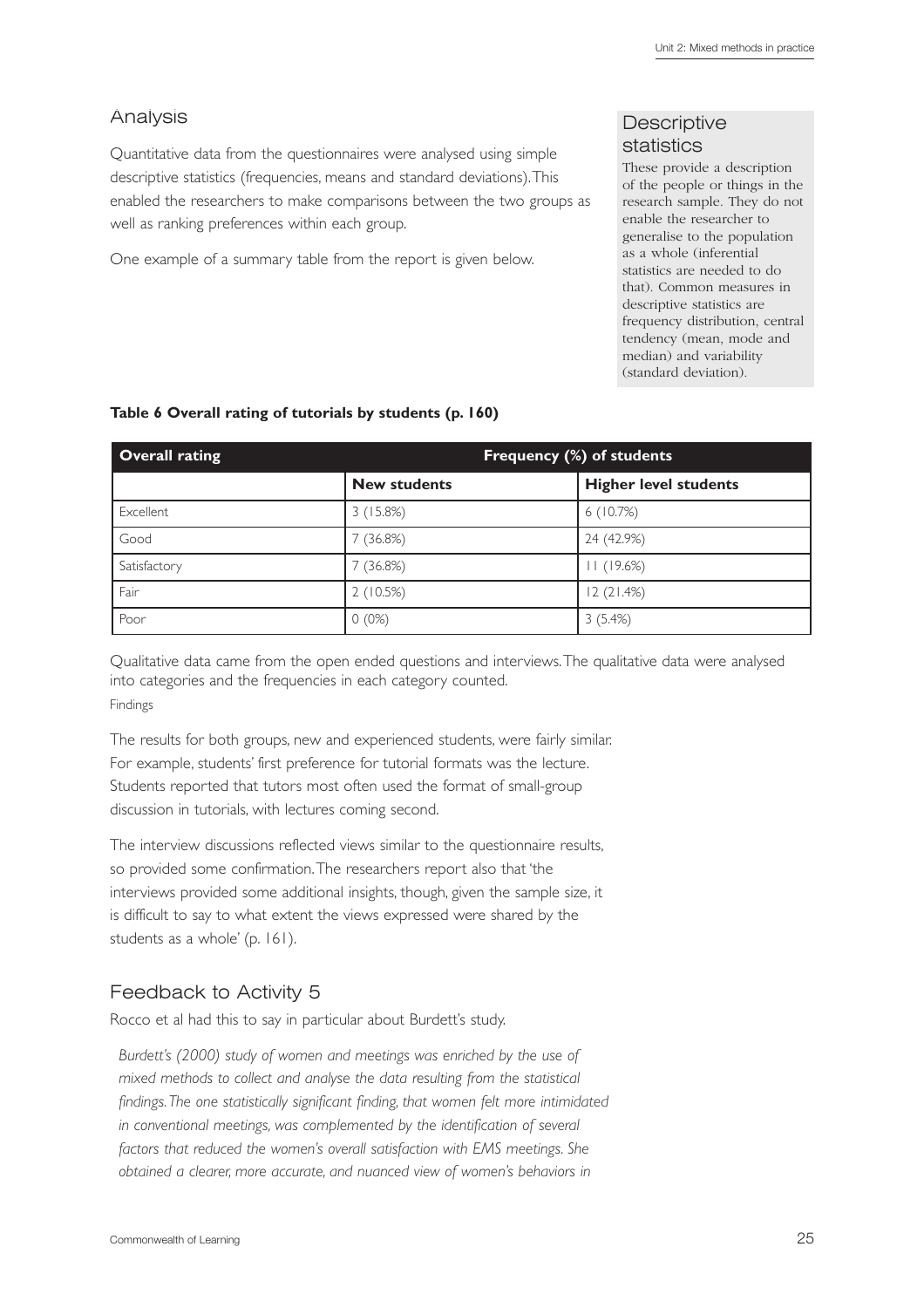*and feelings about meetings. More research can thus be generated from the plethora of relevant themes that emerged from Burdett's study (2003, p. 26).*

In their general summation (Rocco et al 2003, pp. 27-28) to the article they raise the following points:

- epistemological issues always influence research questions and chosen methods
- research paradigms have specific traditions of data collection and analysis procedures
- research designs and analysis strategies ought to be appropriate to the research questions at a technical, philosophical and political level
- $\blacktriangleright$  the conceptual framework of any method ought to be explicitly embedded in the relevant literature
- mixed methods studies need to be reported in ways that are clear and transparent, emphasising explicitly research design decision making, so that they can empower readers to use them in their own research.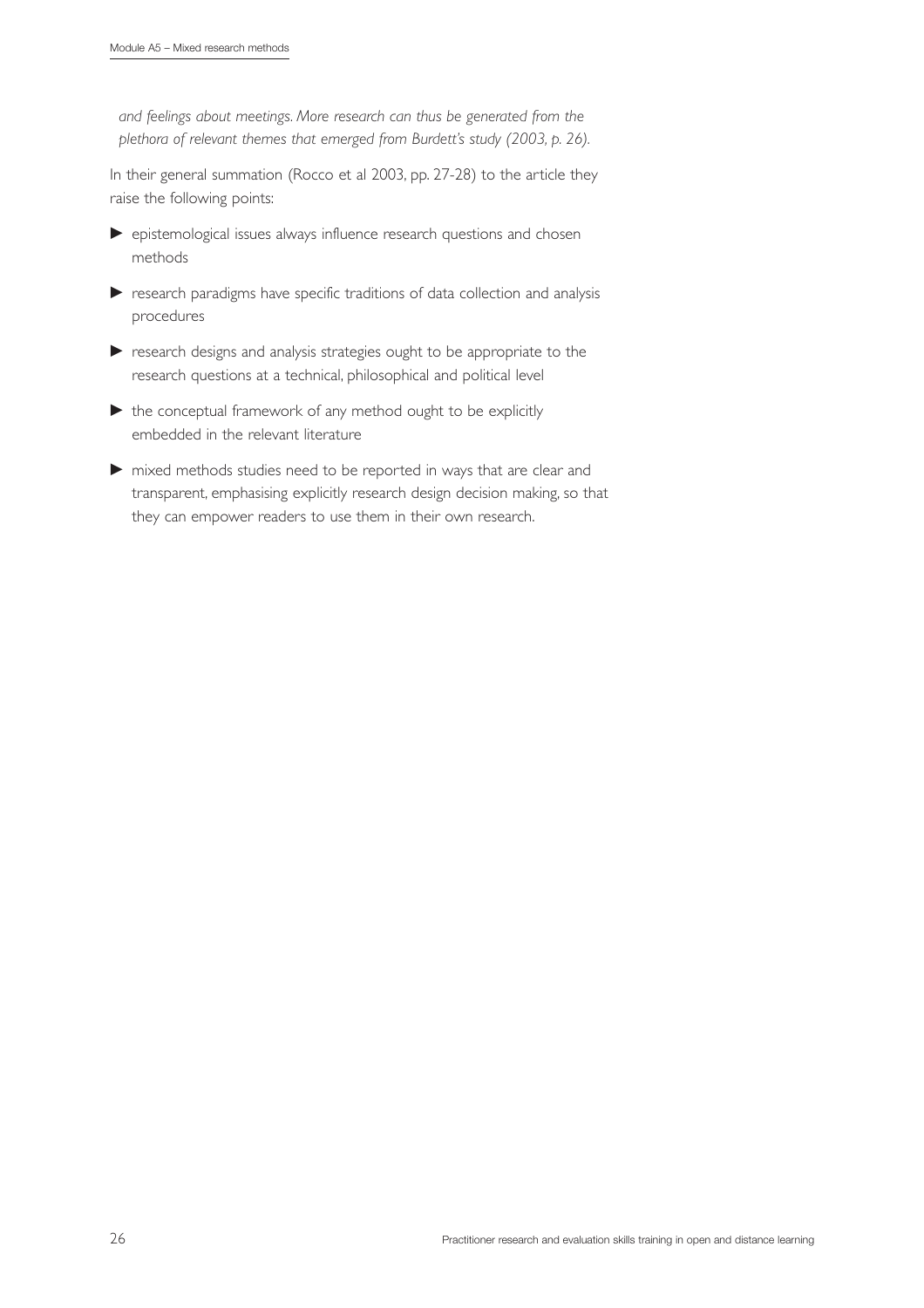# Case study and mixed methods

# UNIT

**3**

# Unit overview

In this brief unit, we will try to move from analysis to synthesis.The emphasis in this unit is on developing possible research designs from initial ideas. In this sense this unit is less instructional in style and more open to interpretation and discussion.

The idea is to give you an opportunity to apply what you have learnt to the design of particular studies. Specifically, we will:

- provide a relatively straightforward case to consider as the basis for research
- $\blacktriangleright$  give you a more complex problem as the starting point for a mixed methods design.

# Learning outcomes

When you have worked through this unit, you should be able to:

- Explain the complexity of mixed method research and the work involved in designing useful research studies.
- Develop your capability to think through case study research designs in the face of real problems.

# Introduction

Case studies are research and evaluation studies that focus on specifics and give an account of the instance in action. A case study can describe a project, a course, an institution or a particular innovation. Its value lies in its capacity to provide vicarious experience to the reader – to give you the feeling of 'being there' and perhaps to set you thinking about how you might respond to dilemmas and conflicts as events unfold.

Generally, case studies are not very good as sources of theory or explanation that goes beyond the conditions in which they are located.They are more effective as a source of interpretations and ideas than as a way of verifying them or providing generalisations that can be confidently applied system-wide.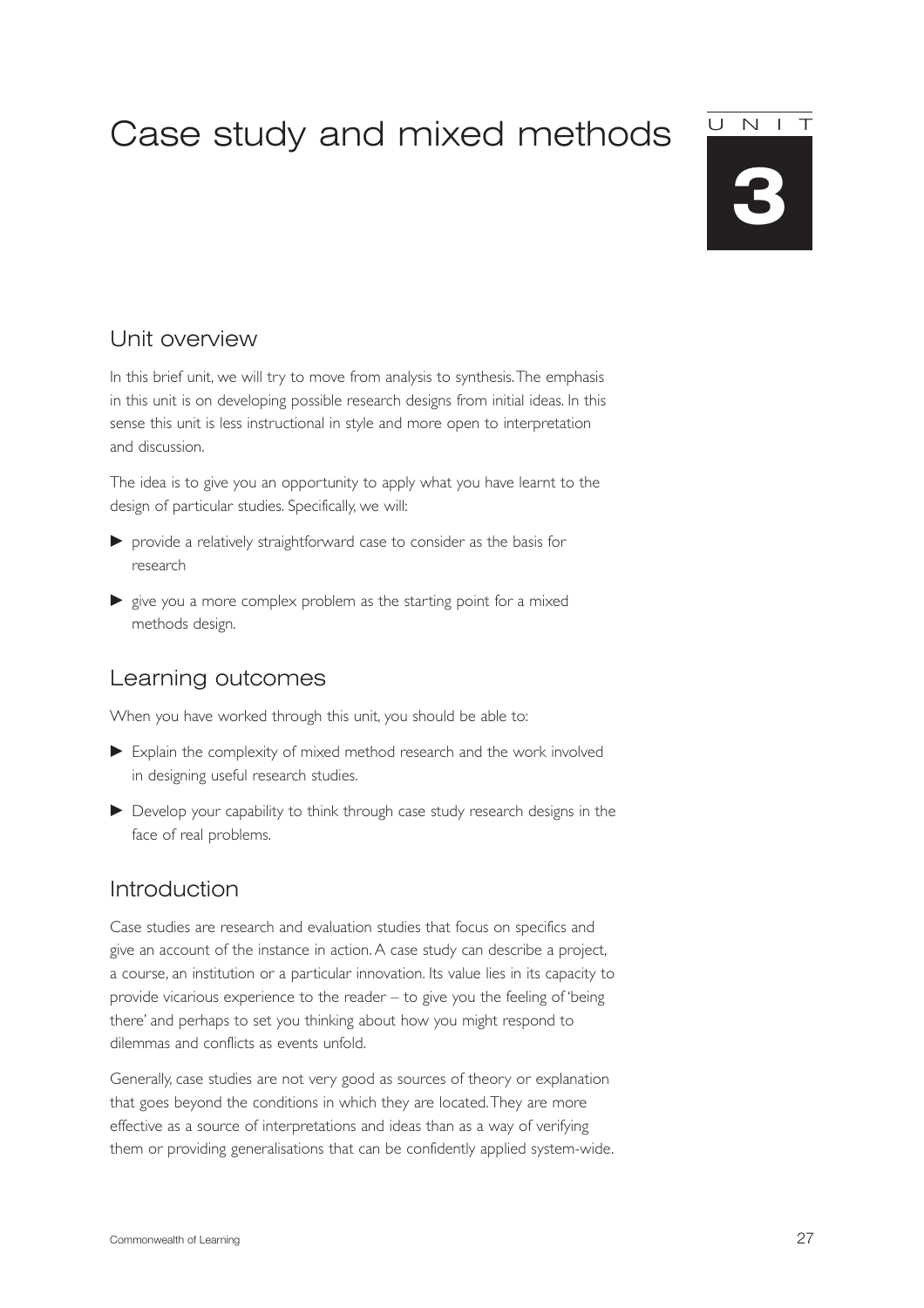#### Activity 1 1 hour



#### email discussions

Use *Tarbin* and *Trevitt* from your *Resources File* for this activity.

This case is taken from a book of case studies about teaching and learning on-line in higher education. It describes a case at two points – the same course repeated with a different group of students and taking into account what the lecturer has learnt from working in new ways.

The subject is medieval history, being taught within a university degree but the emphasis here is not on the subject itself but on the introduction of email discussion groups in an attempt to get students to discuss the course outside of normal classes. The lecturers starts from the position that face-to-face tutorials provide good opportunities for students to present aspects of the subject to one another but that those listening are often hard to motivate into participating fully in discussion. E-mail discussion, they hoped, would provide a medium that was less daunting for those who felt the pressure of an immediate audience intimidating, and give every a chance to reflect on their contributions to the discussion before taking part. The paper describes what happened the first time this was tried, and again a year later with another group.

This case is presented primarily through the eyes of the lecturer whose idea it was to introduce email discussion in the course (Stephanie) with comments from Chris Trevitt, who acted as adviser and observer of the course. But essentially what you have is a first hand account of the course from Stephanie.

There are several ways you might approach this case as the basis for a research or evaluation study. You might interview the lecturer and the students, **or** you might examine students' assignments, or conduct a close analysis of on-line communications.

- 1 Start by making a list of all the possible ways of collecting data that you can think of in relation to this case, both quantitative and qualitative.
- 2 Choose three methods and explain why you think these would be the most useful to use in this case.
- 3 Make your initial list of ideas as extensive as possible. At this stage do not worry about what might be practical or feasible.
- 4 In selecting three methods keep in mind the scale of the case and the kind of claims you want to be able to make. There is a limit to the generalisations you might make from a single case and it is unlikely that you could build a large sample that would provide meaningful findings.

*There is no feedback to this activity*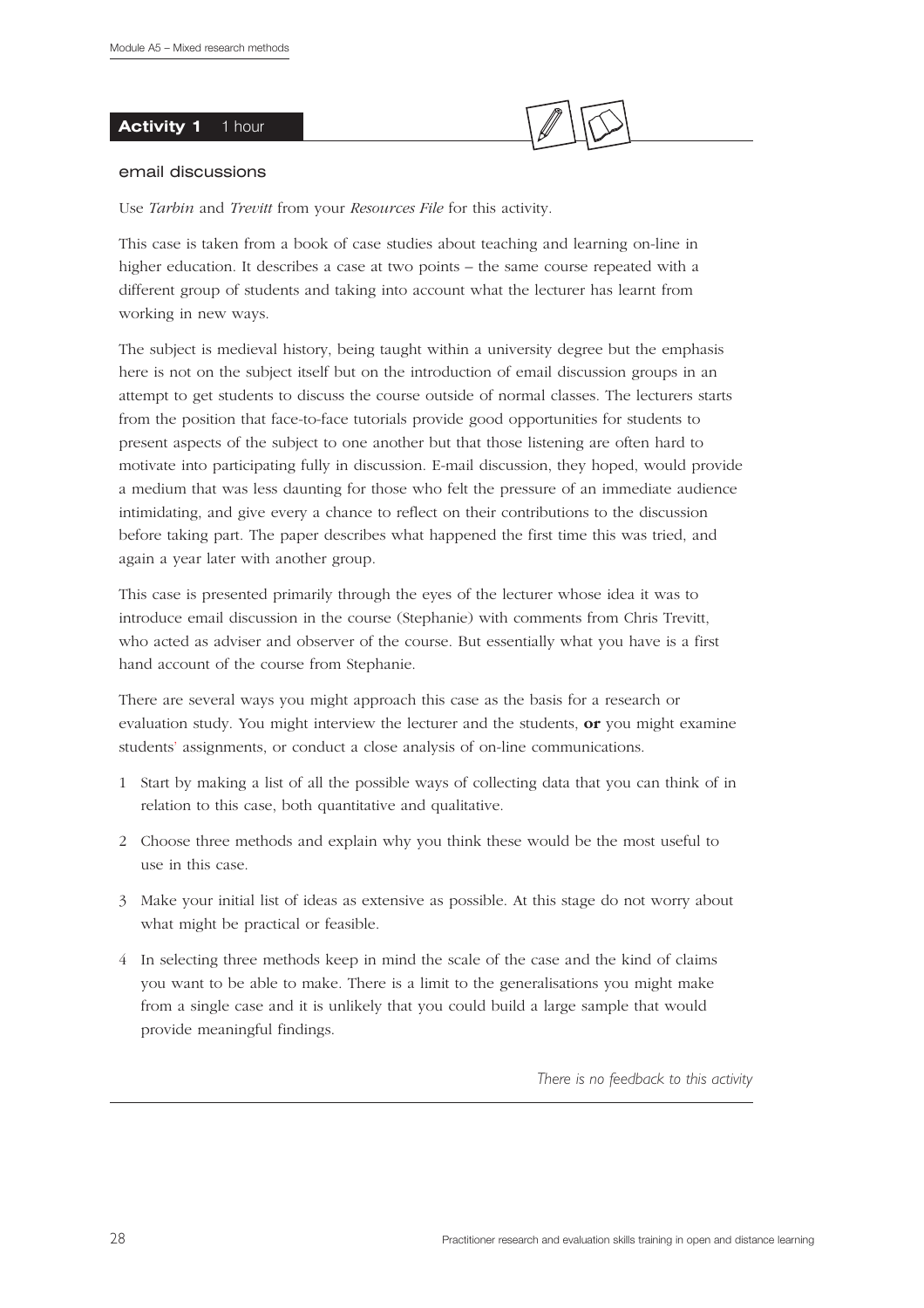#### **Activity 2** 1 hour



#### The distinctive pedagogies of distance education and e-learning

Use *Walker* from your *Resources File* for this activity.

This paper explores a set of ideas around the distinctive pedagogies of distance education and e-learning. It is a reflective personal account that draws on a particular case, though in this case in a less specific way than in Reading 1. In reading it, initially you should put ideas about mixed methods to the back of your mind and simply follow the ideas.

As we said the paper is essentially case-based, though its sources are not interviews and observations, or systematic content analysis, but the reflections of one person 'inside' the case.

- 1 Think about this paper as the starting point for research.
- 2 Given these ideas, how might you turn them into operational research? In other words how might you design a research project (or projects) that might give these ideas some substance? In doing this you may want to transpose the arguments to cases that are more familiar to you, and you should also think about how you might apply mixed and multi-methods.
- 3 Again list the methods, qualitative and quantitative, that might be possible and select three that would be your first choice explaining why you think these would be most useful.
- 4 If you proceeded with this study what problems would you expect to encounter and how would you deal them?
- 5 What would your study hope to show?

*There is no feedback to this activity*

# Case study, measurement and mixed methods

You might be puzzled to find case study discussed in the context of mixed methods.The term case study is often taken to be synonymous with qualitative methods, for to study 'cases' seems to imply looking up close and being drawn into the world of alternative perceptions and different views about common and shared tasks and workplace contexts. But there is no reason why cases cannot be measurement-based. Accountants might look at a school or a course, a hospital or a project primarily through a balance sheet and a social statistician or demographer could approach the study of a neighbourhood or a local service through an analysis of census data.These methods can be used alone or combined with qualitative methods to investigate cases by mixed method approaches.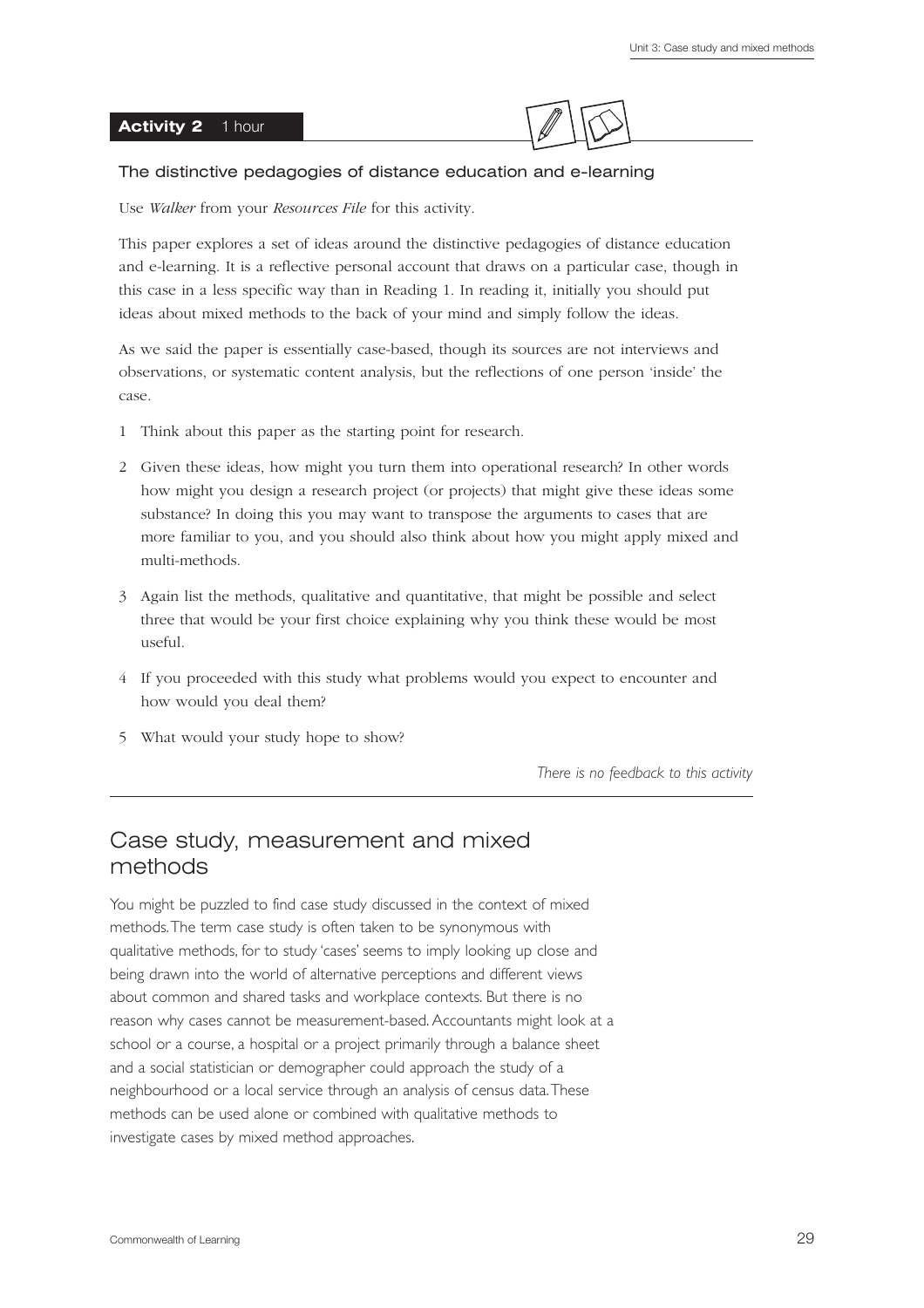In fact many quantitative research approaches are easier to use in a mixed method context now than they used to be, since many databases are accessible, and available for interrogation on-line. Indeed such approaches have become much more common as many education systems have accumulated achievement test data on total populations of students (where before they would have had mostly small patchy samples).

So the scene is set for mixing methods. Databases can be searched for anomalous figures or gaps and contradictions in the numerical data that can be used as leads to be followed to identify specific case studies.

Notice the methodological shift involved here. If we use numerical data bases in this way – to identify particular cases for investigation – then, in effect, we are treating the quantitative material in an exploratory manner (inductively) and using qualitative methods to identify 'hard' data that offers explanations and identifies causes (deductively).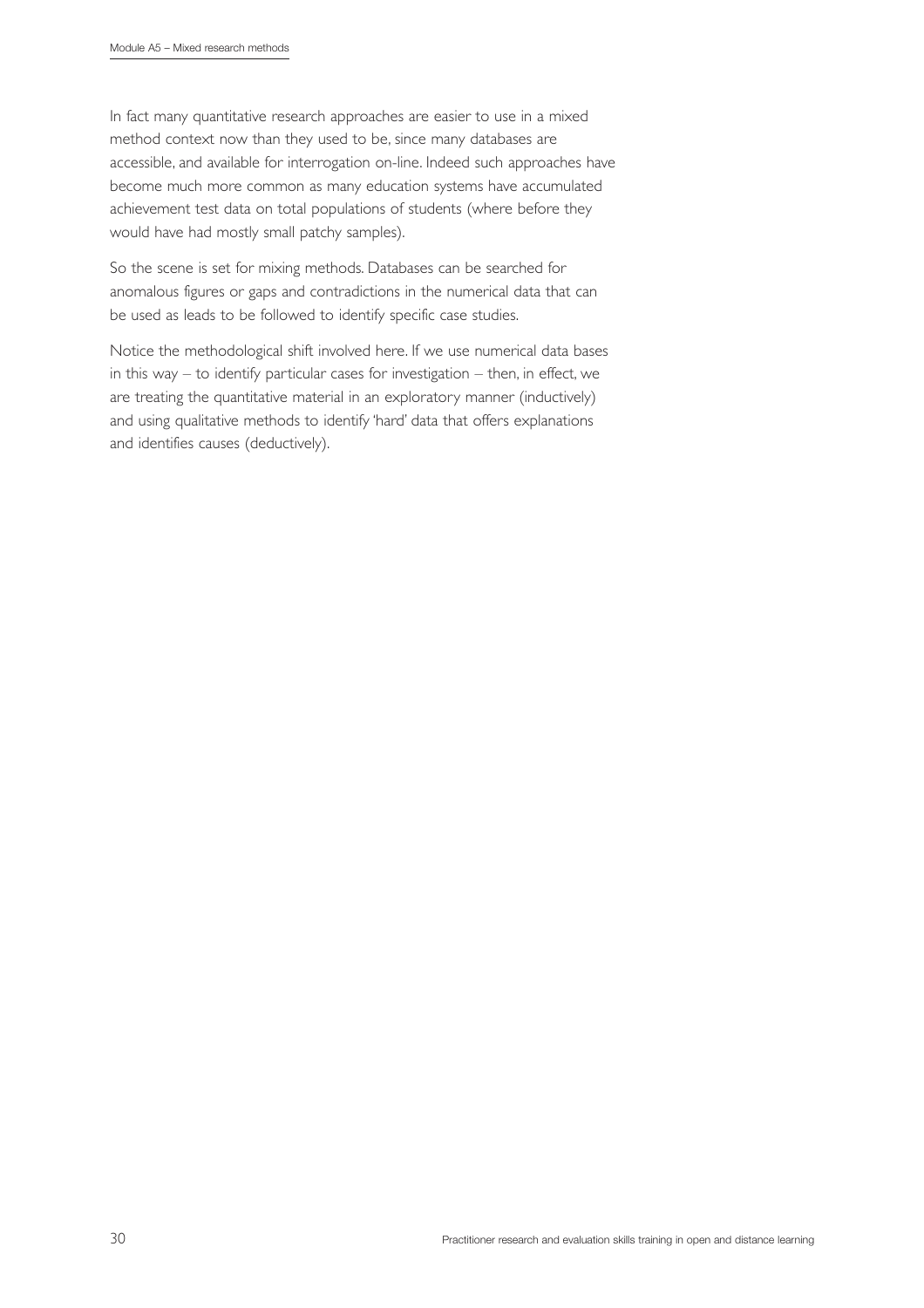# Mixed methods in evaluaton and reporting

UNIT

**4**

# Unit overview

In this unit, we will do three things:

- 1 review the principles of evaluation in open and distance learning
- 2 demonstrate the use of mixed methods in educational evaluation
- 3 discuss some issues that are relevant to reporting strategies in evaluation in open and distance learning settings.

When you have worked through this unit, you should be able to:

- Explain the principles of programme evaluation in open and distance learning.
- Discuss the use of mixed methods in evaluation in open and distance learning settings.
- Plan, design, develop and implement a programme evaluation using a mixed methods strategy.
- Rationalise reporting approaches in specific evaluation contexts.

# Introduction

In the module *Introduction*, we indicated that we reached three conclusions in the process of preparing this module.These are that:

- 1 'mixed methods' is a rapidly evolving field of study, conceptually and practically. So, it follows that this module is necessarily about a field in progress
- 2 in research on open and distance learning, there is a shortage of wellreported studies of mixed methods (as well as a scarcity of good quality empirical studies overall). Despite the appeal and the promise of mixed methods in this field, we had difficulties in finding a selection of studies we could use as exemplars
- 3 mixed methods are used more often than reported. In those reported, details of the methodology and process are often lacking, and the issues that arise from using them are given little attention.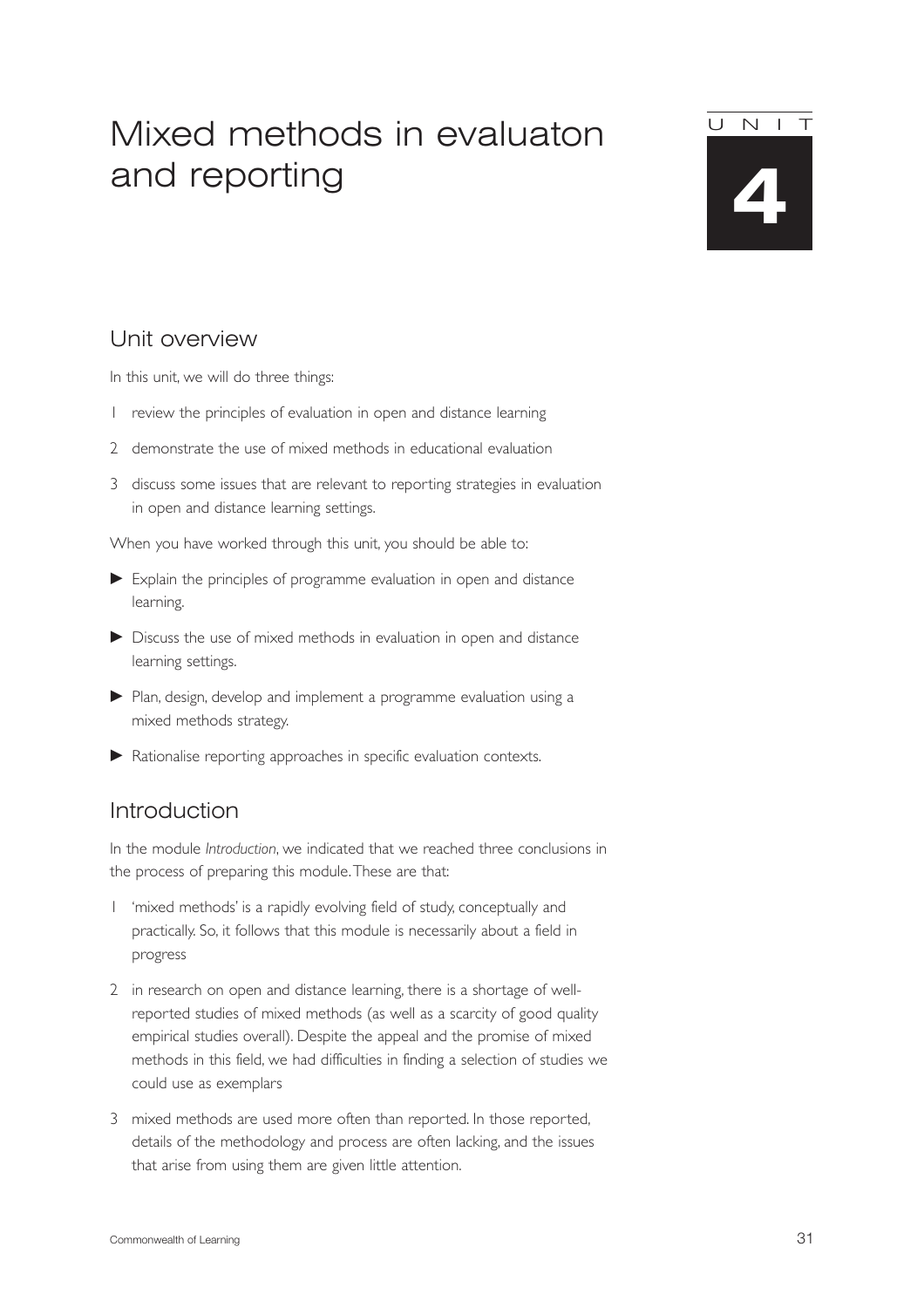The fact that this is a new field should not put you off! Although you will discover areas of uncertainty and questions that are unresolved, these uncertainties also represent opportunities. Perhaps the most important aim of the module therefore, is to encourage you with your colleagues, to begin to do the kind of research and evaluation work that will make these conclusions redundant for open and distance learning in a few years time!

As we have found with the kinds of educational research we have explored already, mixed methods approaches in educational evaluation in open and distance education are also scarce. So what we will do initially in this section, is to have a look at some examples of mixed methods in a number of other settings where the empirical work is a little more explicit and easier to find. Do not be put off by the fact that these studies may be located in areas that are unfamiliar to you.What we hope is that you will be able to take ideas from them and apply them in the context of your own work.

#### Activity 1 30 mins

#### A recap

You may wish to use the reading *Johnson* and *Onwuegbuzie* from your *Resources File* to help with this activity or alternatively you might like to read it later.

Before we start, and as means of recapping, list one or two points under each of the following headings to support each statement and give an example.

- 1 Using more than one method in a research or evaluation study enables the researcher to balance strengths and weaknesses.
- 2 Given any particular audience, a mixed method study has the potential to add credibility and where a single method may have lacked legitimacy for that particular audience.
- 3 Mixed method research strategies have the potential to see the phenomena under study from different perspectives and this may contribute to a fuller understanding of the question.

The feedback to this activity is at the end of the unit  $\blacktriangleright$ 

# What is educational evaluation?

We have made the assumption that you will have some experience in educational evaluation and in this first brief section will merely provide an overview and some pointers to relevant reading and resources (You may like to also look at Handbook B4 in the PREST series – *Programme evaluation and its role in quality assurance*).

Generally speaking evaluation in educational settings is understood to be the **systematic collection, analysis and interpretation** of information to describe the quality and outcomes of a particular teaching intervention or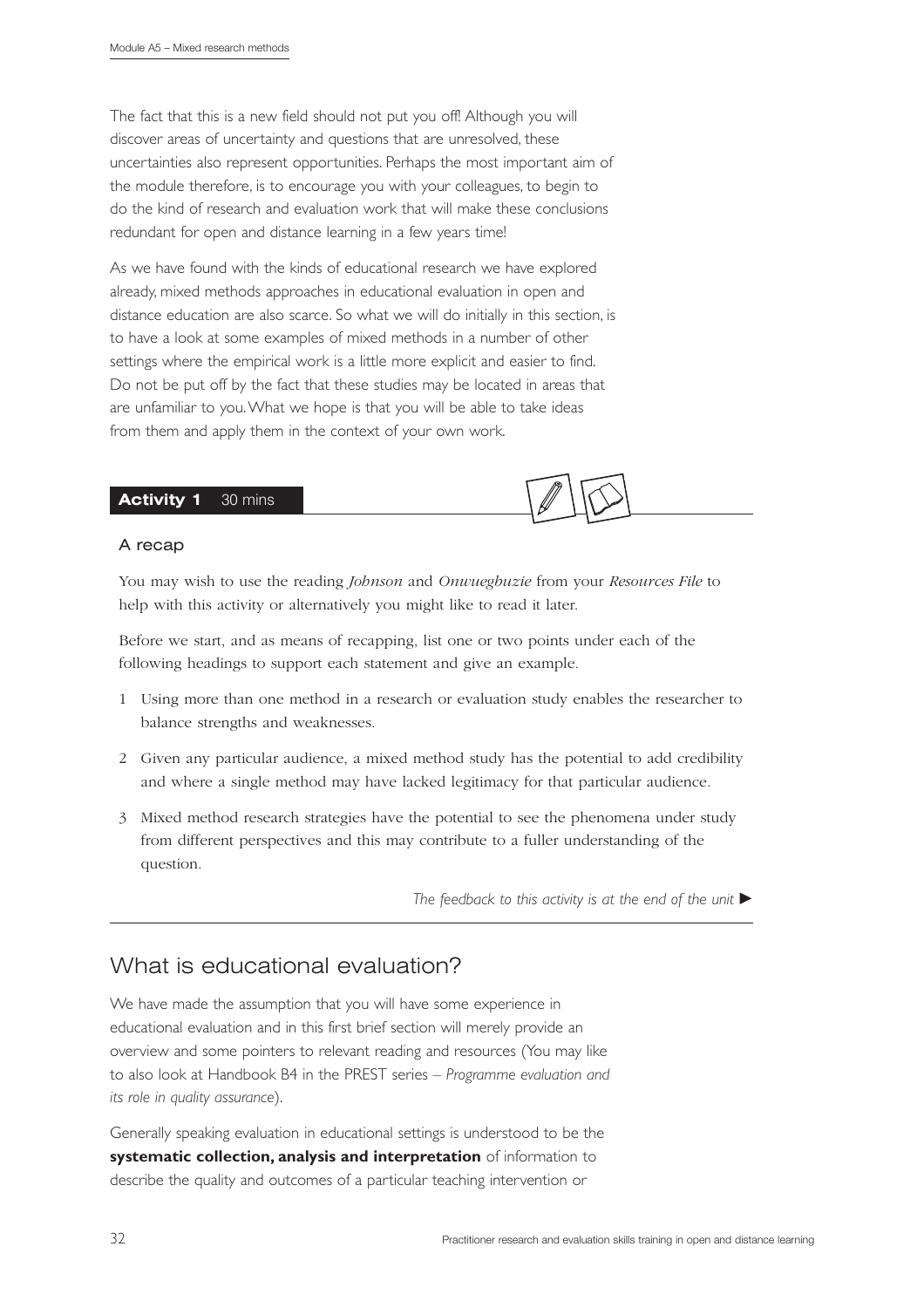pedagogical strategy. And it remains so in settings of open and distance learning.

Evaluation may be undertaken in the context of a single event. For example you may participate in the evaluation of a half-day workshop. Alternatively you may wish to develop an evaluation strategy for a unit or course you may be teaching over a period of 10 weeks; or you may be interested in evaluating an entire three-year degree programme for instance. For the purposes of this unit, we will speak about evaluation as 'programme evaluation' where the 'programme' could be any kind of teaching and learning event or activity, regardless of the time taken to complete it.

# The 'audience' as central to evaluation

While educational texts generally discuss methods at length, there is always a prior question. Evaluation is concerned with the collection of information in order to inform judgement. It is therefore research conducted with specific audiences in mind.The key question in almost all evaluation studies (although it is not always acknowledged as such) is **who** is the information for?

Evaluations may be conducted primarily for commissioners, sponsors and funders, but they may also be conducted for project workers, teachers, students, employers and others. How these questions are answered is critical to the evaluation project, for in identifying some audiences, others are often neglected or ignored.

The choice of methods may also disenfranchise some audiences.The more expertise that is needed to understand the data, the more restricted the audience for the evaluation.

# Evaluation is about making judgements

Educational evaluation concerns itself with making **judgements** about how curricula meet identified outcomes and contributes to desirable graduate attributes as well as assessing the value and effectiveness of teaching and learning approaches. Generally in education there has been heavy reliance on quantitative methods to evaluate educational outcomes. In the context of evaluation in higher education and open and distance learning, such quantitative approaches have relied heavily on survey questionnaires that have collected data from students in ways that lay claim to objectivity and generalisability. More contemporary views acknowledge the value of qualitative approaches in evaluation in so far as they are more concerned with developing understanding of the phenomena being investigated and in promoting reflective practice on the part of the evaluator and participants in some cases.The acceptance of qualitative methods as a legitimate strategy in educational evaluation has enabled us to paint a broader picture of the effectiveness of teaching strategies and learning outcomes over time (see for example Guba and Lincoln 1989 and Fetterman 1989 as early leaders in the field).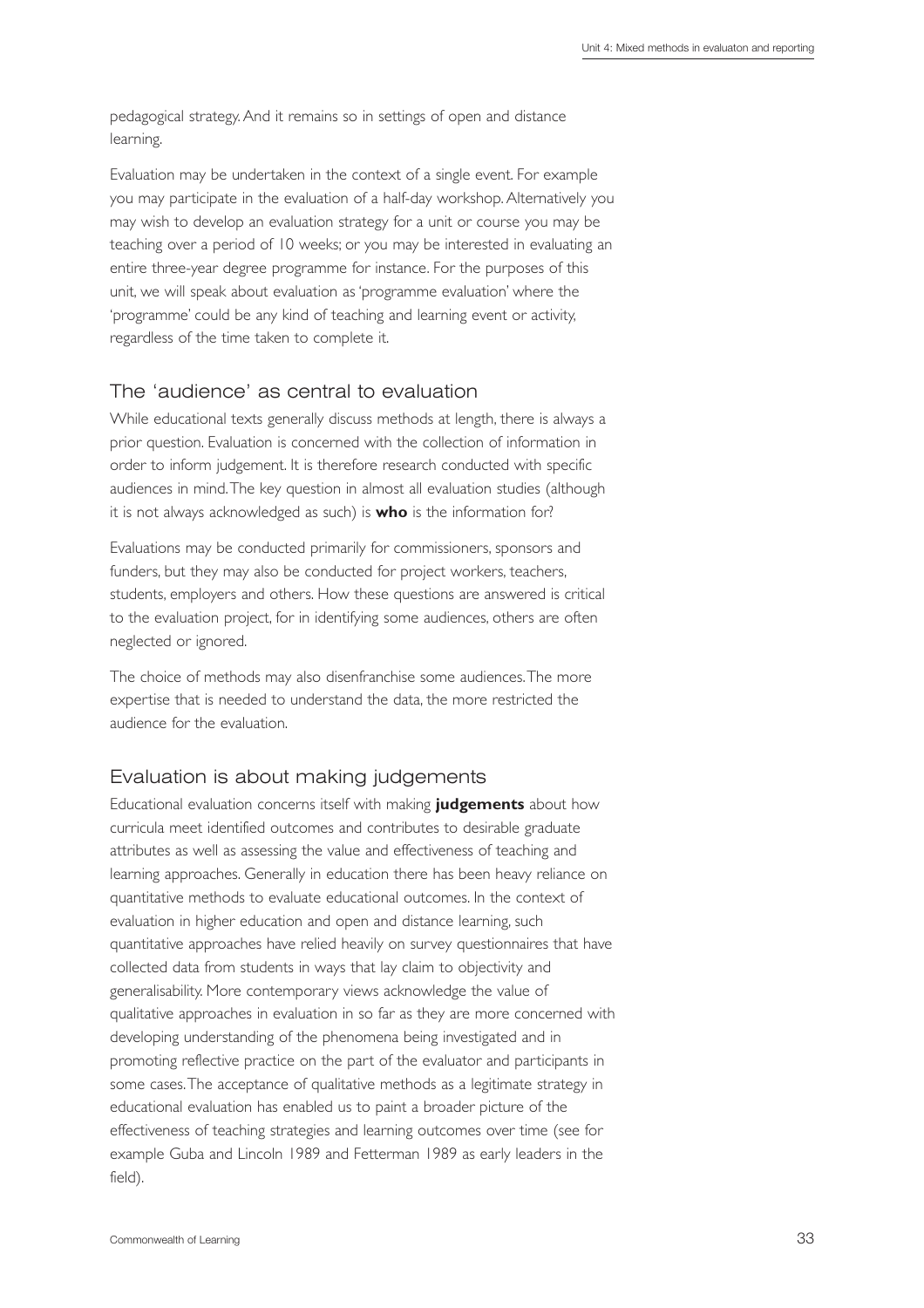However, given our work so far, we can see that **mixed methods** approaches in evaluation ought to go some way towards obviating the often problematic methods 'dualism' which hitherto limited our design choice in evaluation to either one method (qualitative) or the other (quantitative).

# A reminder about epistemology

You'll remember that we talked a little in Unit 1 about the importance of 'epistemology' in research design. Epistemology also plays a role in how one thinks about evaluation and the judgements one makes about choices in evaluation design and approaches. Johnson and Onwuegbuzie (2004) talk about this on pp. 14-15 if you want a clear reminder.

So epistemology is important to evaluation as well as research. My epistemology influences the way in which I conduct research and evaluation studies. Making one's epistemology explicit in reporting research or evaluation is important because as Potter (1996, p. 283) has argued, otherwise,'the reader is not given an adequate basis for evaluating the study or knowing where to and (conceptually) to judge the study'.We'll return to the important issue of reporting in the final section of this unit.

# The purposiveness of educational evaluation

Patton (1986) has argued that the most important consideration in programme evaluation is 'utilisation'. By this he means that as evaluators we ought to be interested in undertaking evaluations that are not only useful but used!

A colleague of mine and I have recently submitted a paper for publication.The paper discusses a unit evaluation ('unit' here refers to a one semester (13 week) course of study in an undergraduate degree). In it we stated:

*The unit coordinator (the first author) believed that the unit required a systematic and thorough evaluation integrated with the unit re-development planning.The unit coordinator collaborated with the second author, then a senior academic in the University's Centre for Learning and Teaching Support, in conceiving a qualitatively focussed evaluation strategy.The unit evaluation in this case report is 'illuminative' (Fetterman, 1989) and provides insight into the current students' experience of the pedagogical strategies adopted especially the seminar approach to unit 'delivery', the assessment tasks and the student use of an embryonic online learning support site developed in WebCT.*

It was anticipated that the outcomes of the evaluation would inform the way in which the unit re-development could be aligned with the intentions of a University grant for which we had applied.We argued in the paper that we had a shared understanding that educational evaluation is iterative, fundamental to curriculum renewal, and requires academic teachers to 'catch themselves in the act' of teaching (after Kemmis 1989) so to speak, that is, to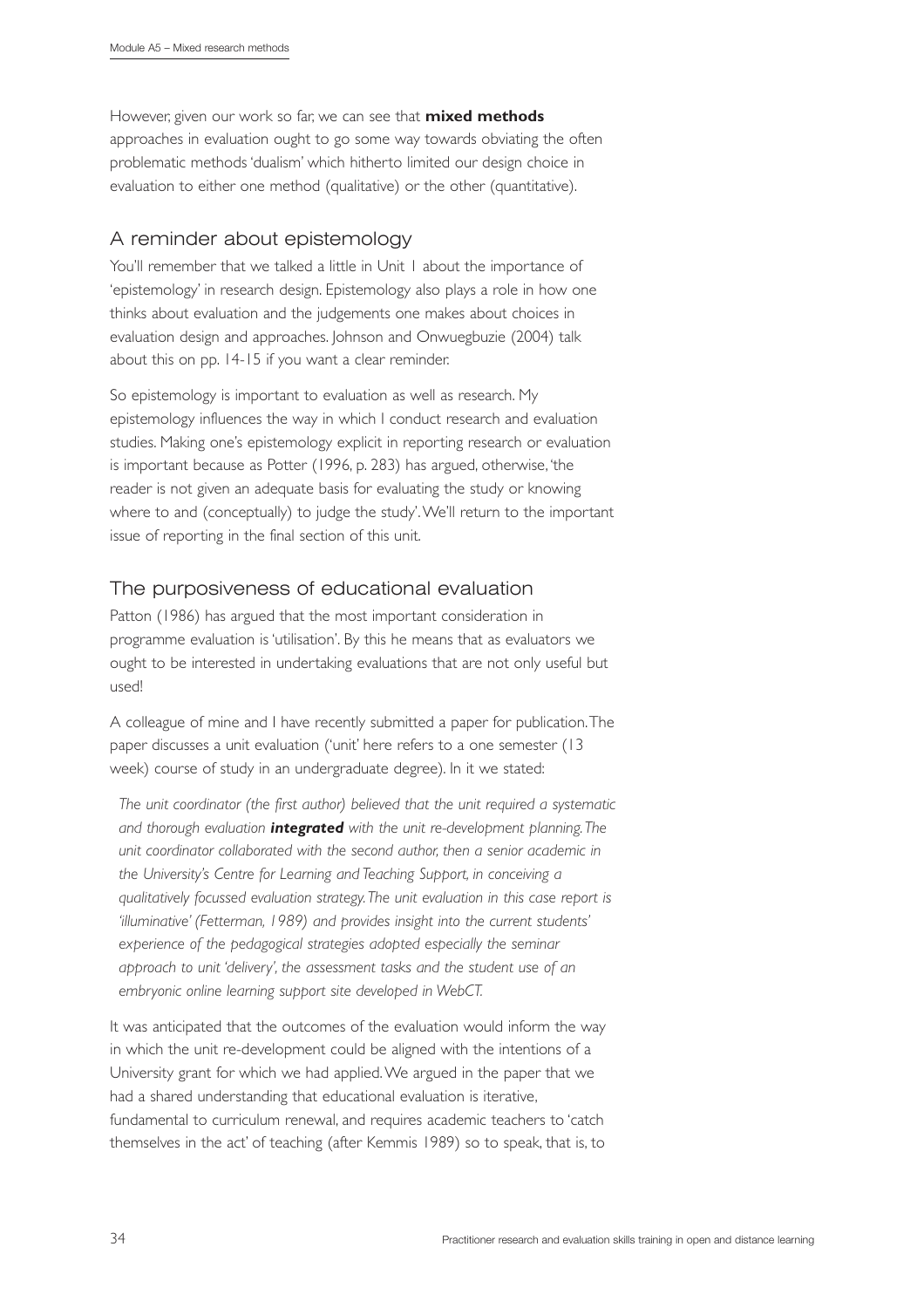be critics of their own practice.We also argued that we held central the view that students ought to be active participants in curriculum evaluation.

So we discussed our epistemology.We were open about our participative view of evaluation, where we wanted to hear loud and clear the students' voices.We also wanted to be able to make changes to the pedagogy of the unit (that is to take action) based on our evaluation in ways that were valid and legitimate so we could improve student learning outcomes.We wanted to make sure that we engaged the students as key participants.

# **So we were interested in evaluation as process, content and outcomes which meant we were gathering data to be used to drive decision making about taking action for educational improvement.**

The point of telling you this brief story is that we were trying to engage with our evaluation in a way that reflected Patton's 'utilisation focussed evaluation'. We made our epistemology explicit in the way we discussed our 'shared understanding' of evaluation: we were committed to a participatory and critical epistemology and this was also reflected in the authors we cited.

Table 1 serves to overview the way in which epistemology as we have alluded to it, informs particular approaches to evaluation.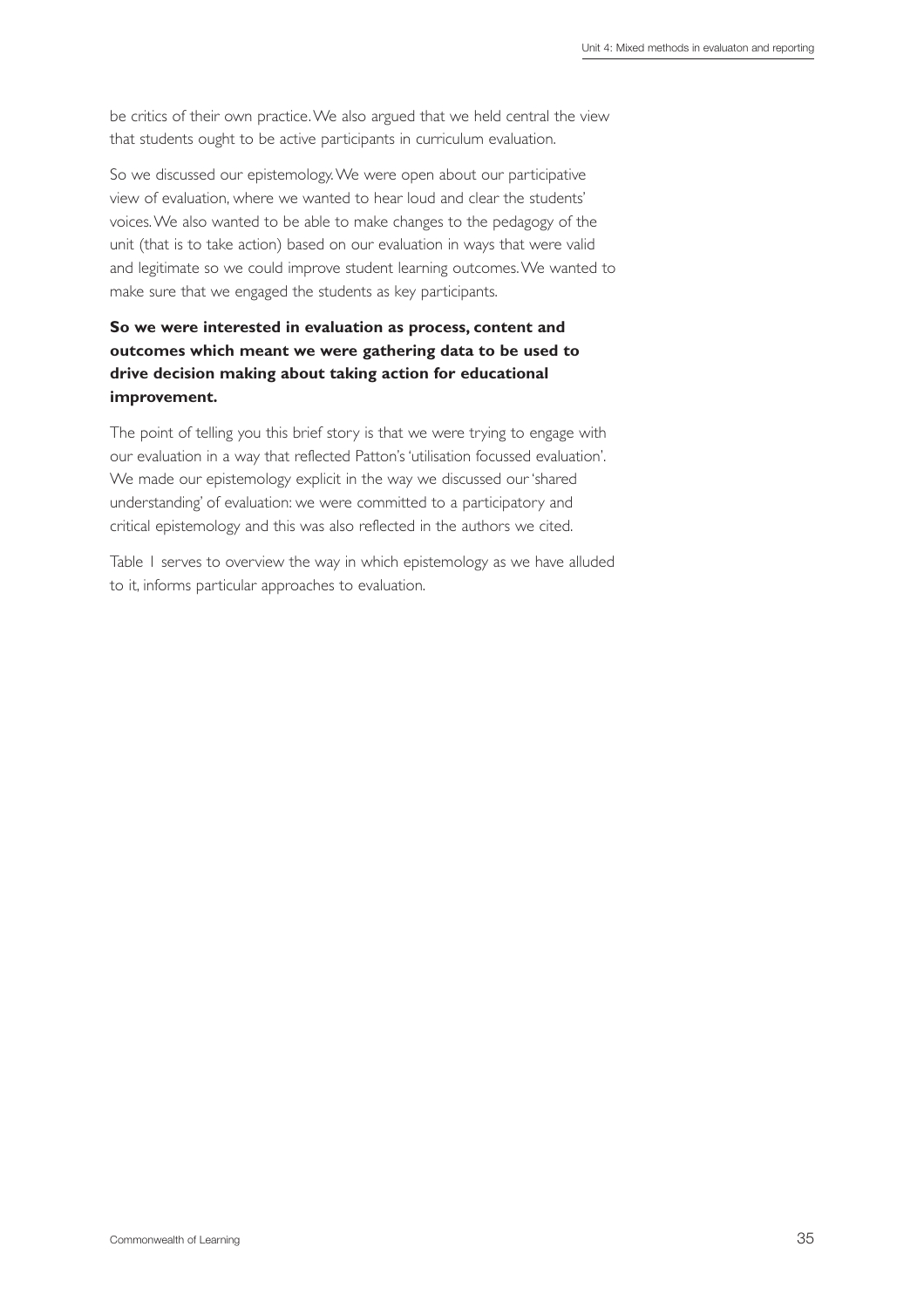## **Table 1 Brief summary of the dominant evaluation epistemologies/paradigms (from Phillips, Bain, McNaught, Rice, 2001)**

| Paradigm                                                  | <b>Assumptions</b>                                                                                                                                                                                                                                                                                                                                                                                                                                                                                                                 | <b>Comment</b>                                                                                                                                                                                                                                                                                                                                                                                                                                      |
|-----------------------------------------------------------|------------------------------------------------------------------------------------------------------------------------------------------------------------------------------------------------------------------------------------------------------------------------------------------------------------------------------------------------------------------------------------------------------------------------------------------------------------------------------------------------------------------------------------|-----------------------------------------------------------------------------------------------------------------------------------------------------------------------------------------------------------------------------------------------------------------------------------------------------------------------------------------------------------------------------------------------------------------------------------------------------|
| Positivist-quantitative<br>paradigm                       | Problems can be defined a priori.<br>The complexity of social situations can be<br>reduced to a string of variables which are clearly<br>operationalised.<br>There is a reliance on controlled<br>experimentation.<br>Events can be explained in terms of cause and<br>effect.<br>There is one 'right' interpretation.                                                                                                                                                                                                             | There can be value in seeking to quantify<br>measures. However, people and the complexity<br>of social interactions cannot be reduced to<br>clearly defined variables, and it often is<br>impossible to produce matched groups of<br>people.                                                                                                                                                                                                        |
| Constructivist-<br>interpretive -<br>qualitative paradigm | There is a focus on exploring the dynamics of<br>interactions with the emphasis on the world as a<br>socially constructed reality that involves multiple<br>perspectives.<br>The perceptions and values of all the participants<br>in a situation are needed in order to explore the<br>various possible interpretations.                                                                                                                                                                                                          | This paradigm has enriched our understanding of<br>social situations a great deal.<br>The main problem with the qualitative nature of<br>this approach is that it does not necessarily focus<br>on the areas which need change. Descriptions<br>are made, but often without any form of<br>judgment attached. This is at odds with the<br>attempt to find appropriate ways to improve<br>situations, which may be the purpose of the<br>evaluation. |
| Critical theory-<br>post-modern-<br>paradigm              | Critical theory aims to transcend the positivism<br>of the traditional approach and the relativism of<br>the interpretive approach by placing the process<br>of critical reflection at the centre of the research<br>process.<br>The focus is on changing the world, not only<br>describing it.<br>The concept of praxis is important; praxis is<br>action which is informed by theoretical ideas and<br>by the process of reflection on existing practice.<br>Theory and reflection feed into the formulation<br>of new practice. | Action inquiry has strong links to critical theory<br>In both a constructivist-interpretive -qualitative<br>approach and critical theory- post-modern<br>approach, understanding the dynamics and<br>multiple perspectives of those involved is<br>important.<br>Qualitative strategies are used in both, but the<br>distinction lies in the purpose to which the<br>evaluation will be put.                                                        |
| Eclectic-mixed<br>methods-pragmatic<br>paradigm           | This approach is more capable of handling the<br>complexity of modern society and technology.<br>The focus is on practical problems rather than<br>on issues of reality and theories of society.<br>It acknowledges the weakness of current<br>evaluation tools.                                                                                                                                                                                                                                                                   | Complex evaluation plans can result.<br>The strength of this approach is the<br>acknowledgment of the current state of the art<br>of evaluation; there are no 'right' approaches and<br>maintaining an open approach is essential.                                                                                                                                                                                                                  |

# Evaluation models

Patton (1990) is widely acknowledged as a contemporary leader in the field of programme evaluation and he has reviewed various models. Models essentially aim to provide a framework to help us guide our strategy.They can be useful especially for beginners. I have annotated Patton's models in Table 2. Different writers may use different language yet the models Patton outlines seem well accepted in the field.The table isn't meant to be exhaustive and we've included it here to suggest the way in which models can be helpful in conceptualising an evaluation strategy.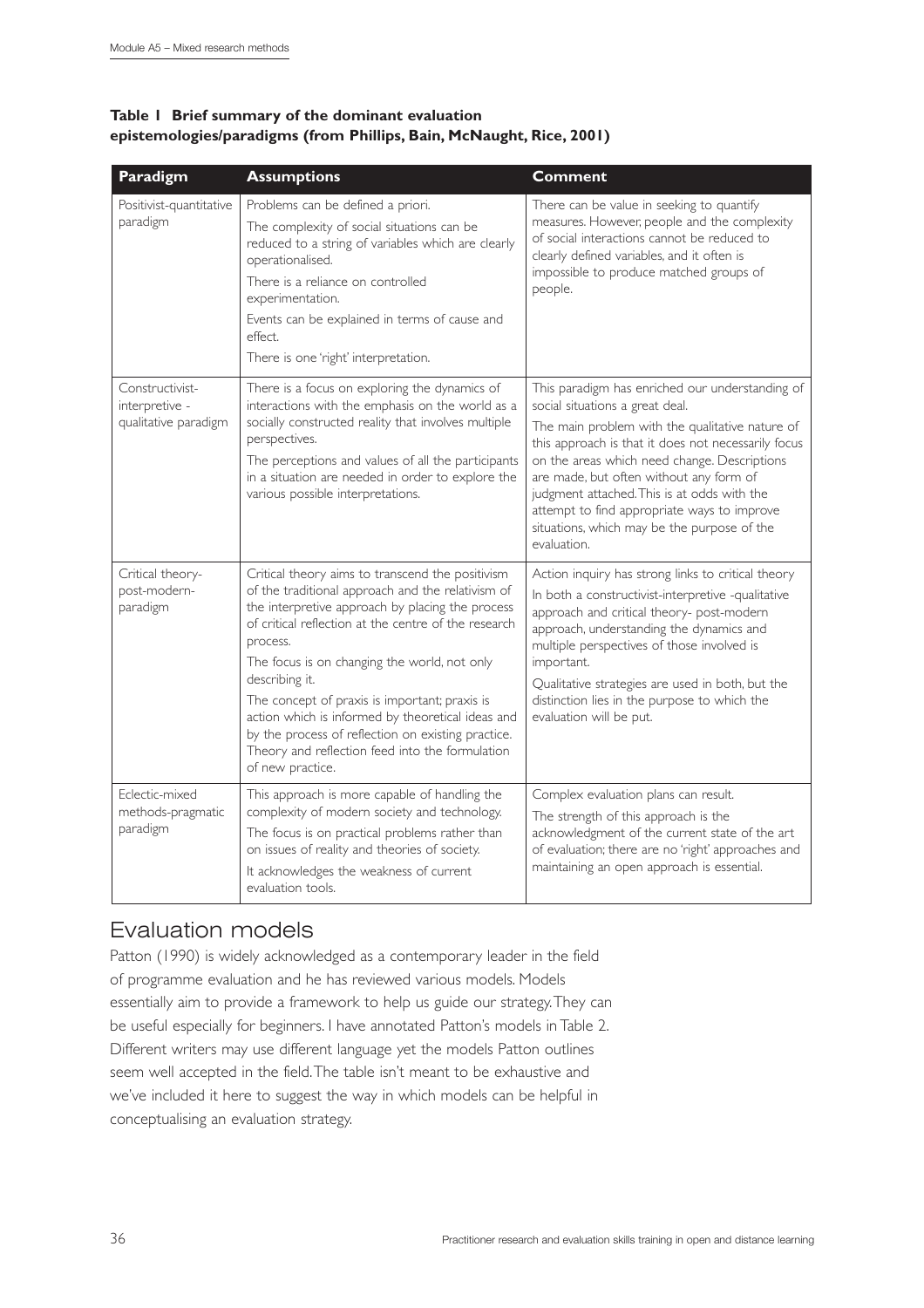| <b>Model</b>                                    | <b>Focus</b>                                                                                                                  | <b>Characteristics</b>                                                                                                                                                                                                                             |
|-------------------------------------------------|-------------------------------------------------------------------------------------------------------------------------------|----------------------------------------------------------------------------------------------------------------------------------------------------------------------------------------------------------------------------------------------------|
| Goal -free evaluation (after<br>Scriven 1972)   | Intended outcomes                                                                                                             | Gathering data on broad range of actual effects and<br>evaluating importance in meeting demonstrated needs<br>only outcomes are measurable not goals<br>inductive strategy<br>enables evaluation not to be constrained by narrow<br>focus on goals |
| Responsive evaluation (after<br>Stake 1975)     | On humanising and personalising<br>evaluation<br>naturalistic<br>illuminative<br>transactional connoisseurship<br>evaluation  | Gathering data first hand from stakeholders<br>responsive to various stakeholders<br>sensitive to various perspectives<br>is adaptable to evolving observations<br>interested in processes under evaluation<br>description and understanding       |
| Utilisation-focused evaluation<br>(Patton 1986) | Move beyond formal models to<br>'practice oriented' approach<br>as a 'strategy'<br>focus on intended use by<br>intended users | Active-reactive-adaptive evaluation<br>decisions about processes<br>allows strategic decision making about evaluation<br>advocates methodological flexibility                                                                                      |

#### **Table 2 Evaluation models (Patton 1986, pp.116-139)**

You'll notice how the models here reflect the paradigms or epistemologies in Table 1. In other areas of social research, others models of evaluation hold sway. For example in public health and health promotion settings, programme evaluators often talk about **outcome evaluation***,* **impact evaluation** and **process evaluation***.* The Victorian Government in Australia (http://www.vic.gov.au/health) has produced a number of 'practice guides' related to health promotion evaluation where they discuss these three key models or typologies of evaluation for health promotion.

**Process evaluation** is understood as involving all aspects of the programme being evaluated. In this case the programme implementation strategies are the focus.

**Impact evaluation** aims to determine the impact or influence the programme has had.You can appreciate that this may be difficult to ascertain as the effects of the programme may not really be known within the confines of the evaluation timeframe. In health particularly, health promoting interventions are very often long term projects. It may still be possible to do an impact evaluation if one constrains the evaluation to immediate or short term effects.

**Outcome evaluation** refers to measurement of the long-term effects of a programme.We can think about this I guess in the same way that one can think about longitudinal research. Here we would be interested in measuring whether the completed programme met its defined programme goals.

The choice of framework of model will be determined by an integrated assessment of the programme to be evaluated, the interest of stakeholders and your judgement as the evaluator.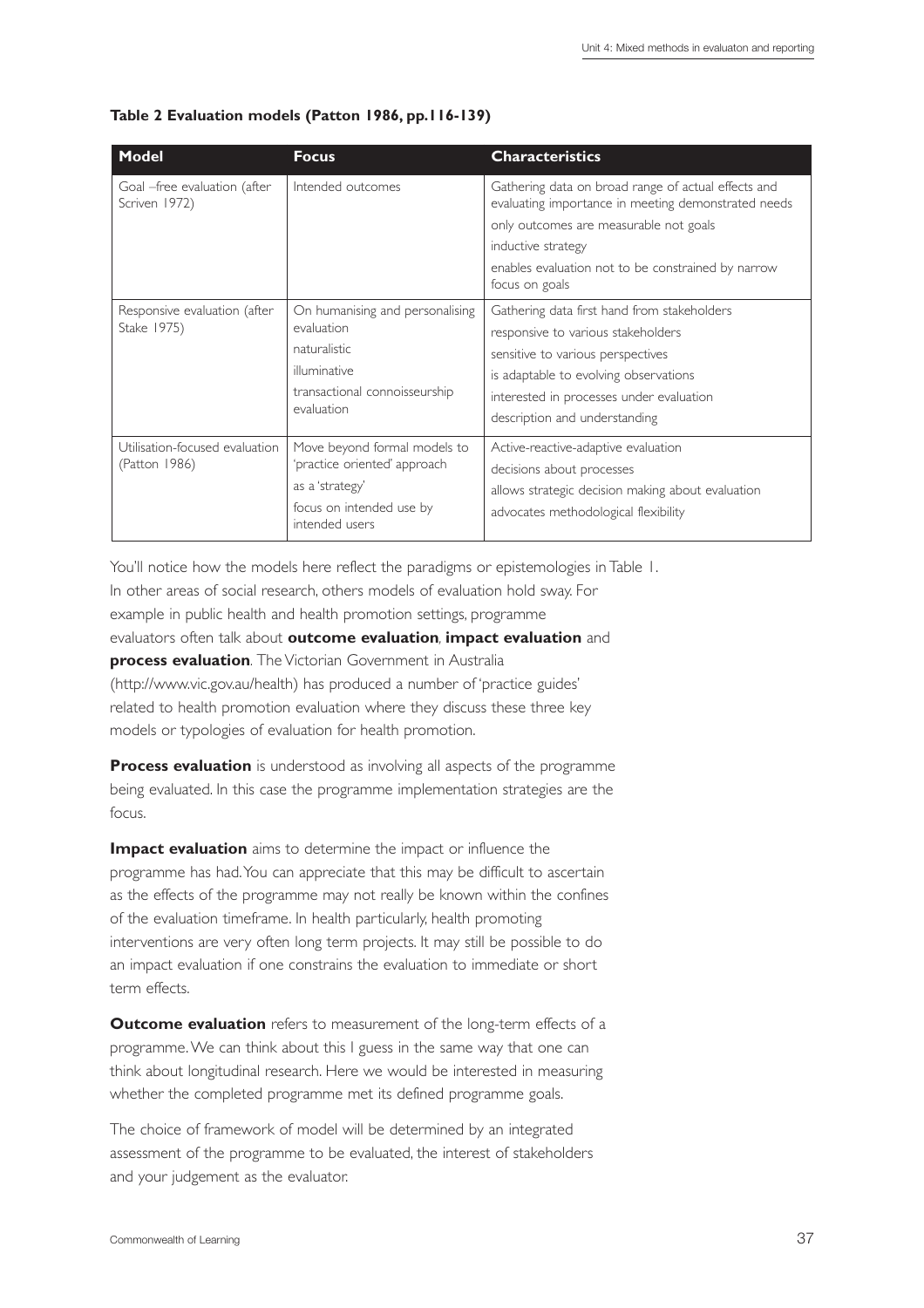Often in educational settings, we will talk about **formative evaluation** and **summative evaluation***.*

**Formative evaluation** generally refers to evaluation that is undertaken during the course of a teaching and learning event or programme. Information that arises from the formative evaluation can be integrated into the event or programme as it is being undertaken to effect change and improvements.

**Summative evaluation** generally refers to that which occurs at the conclusion of a teaching and learning event or programme. Summative evaluation is largely goal oriented or outcome focused so that it measures success (or otherwise) against the original programme objectives.

# The 'pragmatics' of doing evaluation

We've reviewed briefly the nature of educational evaluation, reflected on the place of epistemology as a conceptual informant of evaluation design and looked at a number of different models of evaluation. Perhaps now is an appropriate time to get to the pragmatics of designing an evaluation strategy using a mixed methods approach. Before we proceed, do the following task by way of a summary.

#### **Activity 2** 1 hour

#### Developing your own model

Models such as those outlined above, with variations, are reflected in the literature of evaluation in educational and other social research settings and disciplines.

- 1 Reflecting on our discussion so far, develop your own model: a diagram/list/table/concept map, whatever helps you explain your current understanding of 'evaluation'.
- 2 See if you can find one or two colleagues and ask them to do the same task.
- 3 Compare the responses! No doubt they will be different but we anticipate that there will be similarities.
- 4 Generate a new illustration based on the comparison where you include or perhaps delete issues or facets that you may not have included or thought about which your colleagues may have.

Keep the new illustration near by and you can add to or alter it as we progress.

*The feedback to this activity is at the end of the unit*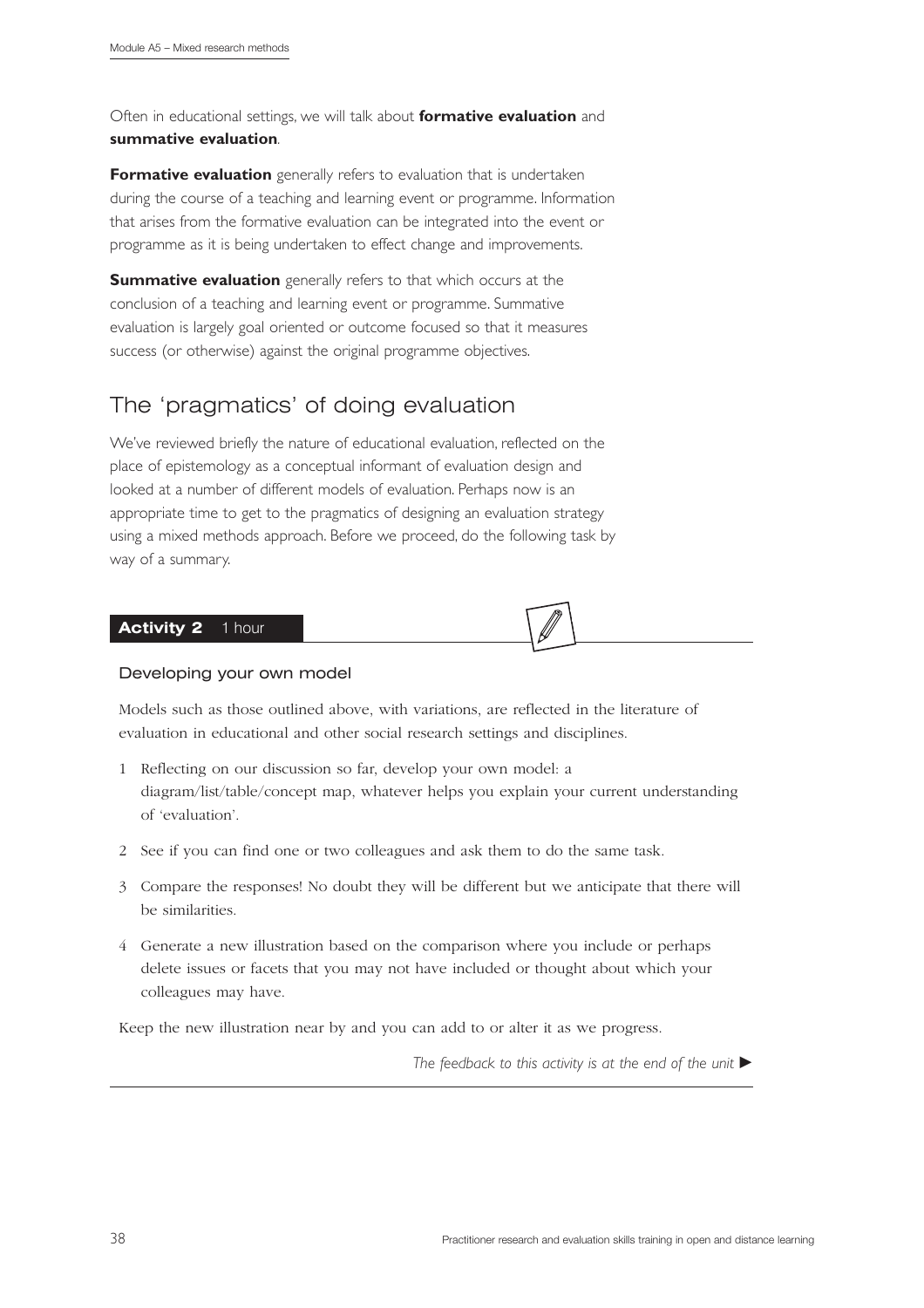# Using mixed methods in evaluation

We want to continue using some examples to demonstrate the practicalities of using mixed methods in evaluation.We've already acknowledged that examples from the open and distance learning literature are limited.You will have gathered however that we are not averse to drawing on crossdisciplinary studies to add to our understanding of the field of mixed methods.

The next section requires you to critique two papers.We'll provide some guidance for your critique.We anticipate that the act of undertaking the guided critique will highlight the strengths and limitations of mixed methods in evaluation and help you understand how to use mixed methods effectively and appropriately in your own professional practice.

While we don't want to oversimplify the intellectual work and conceptual thinking that must precede designing an evaluation study, let's be pragmatic and make some statements about what constitutes 'good' evaluation design regardless of epistemology or models.We accept that there are no perfect designs.We also accept there are certain design principles that can assist you to design an evaluation to confront the challenge 'to find out what information is most needed and most useful in a given situation, and then to employ those methods best suited to producing the needed information' (Patton, 1986, p. 197). Activity 2 aimed to get you thinking about these issues so let's review those issues here.

Essentially, any evaluation design ought to be informed by questions such as:

- What was needed? Why was the programme established?
- Does it meet identified needs?
- What 'goes on' in the programme? How is it structured? Who is it for?
- Are the programme goals met?

What are the programme's outcomes?

- Is a cost benefit comparison needed? Does it add value to the organisation?
- Should the programme continue?
- How can it be improved?
- $\blacktriangleright$  Is there any 'causal mechanism' between the programme goals and its outcomes? In other words is there evidence that the programme created the desired change or had the desired impact?

Given these kinds of questions, let's look at some principles of evaluation design.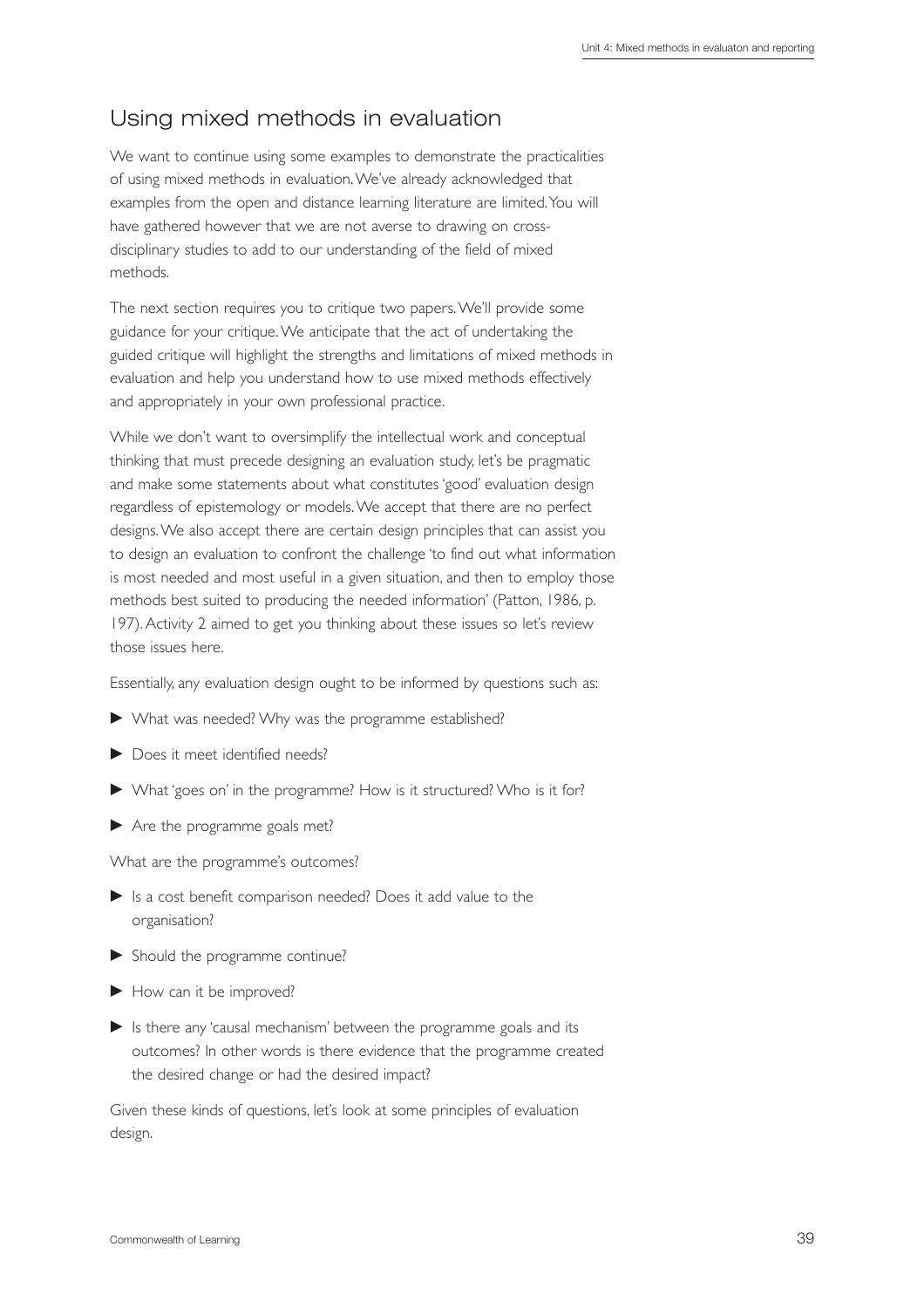# Some evaluation design principles

Be clear about the purpose.

Patton (1986, p. 150) makes some strong and persuasive claims about what makes 'good' evaluation design. He argues:

*Purpose is the controlling force in research [or evaluation]. Decisions about design, measurement, analysis and reporting, all flow from purpose.Therefore the first step in a research process is getting clear about purpose … Standards for judging quality [in research and evaluation] are different. Expectations and audiences are different. Reporting and dissemination approaches are different. Because of these differences,[ evaluators and researchers] must be clear at the beginning about which purpose has priority. …With clarity about purpose and primary audience, the researcher can go on to make specific design, datagathering and analysis decisions to meet the priority purposes and address the intended audience.*

Developing several key questions to orientate your thinking about purpose is helpful.

The stages involved will generally be:

- $\blacktriangleright$  identify the stakeholders
- identify the potential audience
- decide on the method, informed by the purpose/objectives consideration of sample sizes and sampling technique
- $\blacktriangleright$  collect the data
- $\blacktriangleright$  develop data collection instruments
- pilot test if necessary and feasible
- analyse and interpret the data
- develop the report
- $\blacktriangleright$  disseminate the findings
- implement the findings: take action.

## Activity 3 2 hours

#### Critiquing two readings

You will need the two readings *Powers* and *Pinheiro* from the *Resources File* for this activity.

1 In this activity we want you to focus your critique on how well you think each paper exemplifies the use of mixed methods in programme evaluation.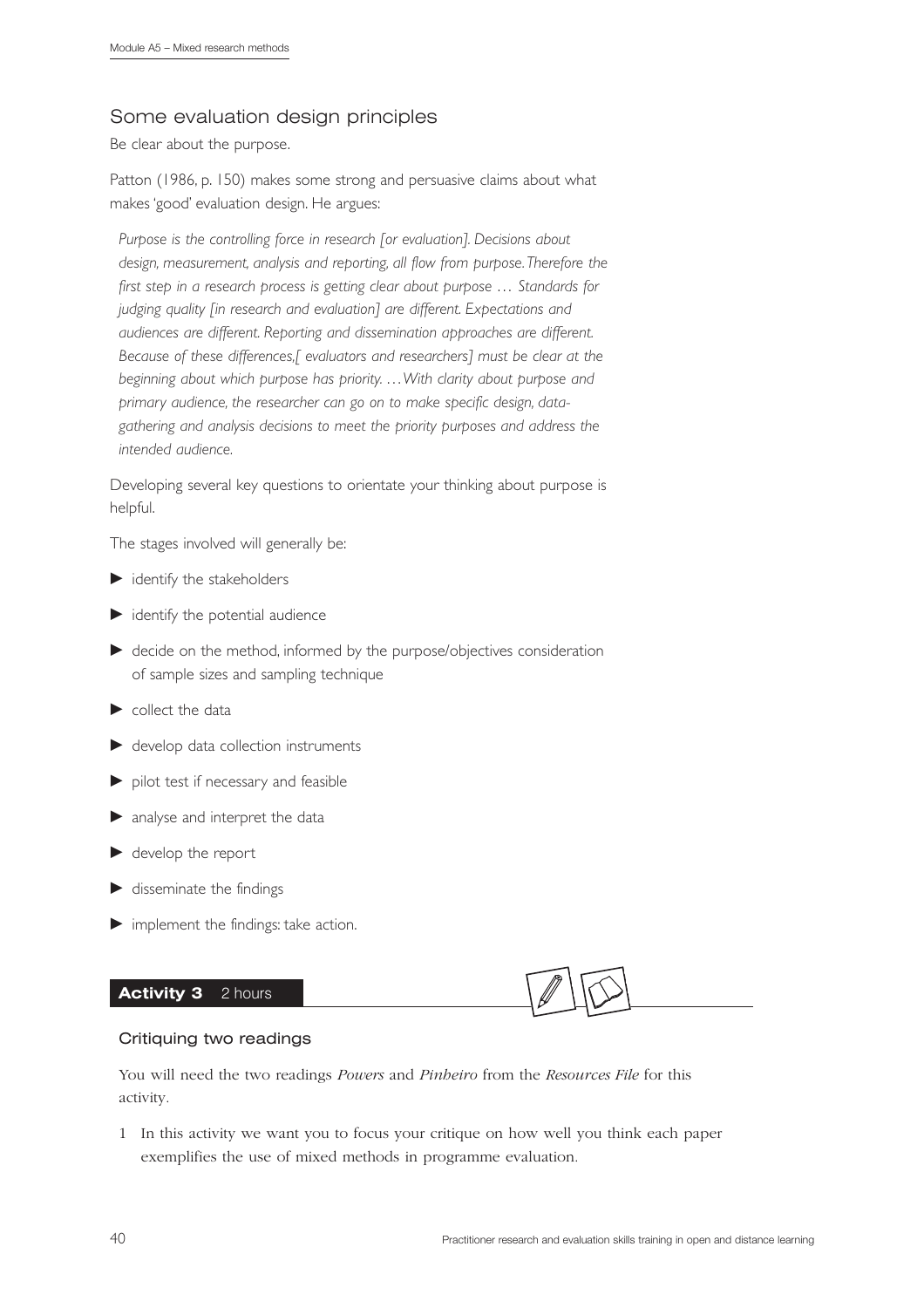- 2 Use the *Design Checklist* in *Appendix 1*, to critique these two papers.
- 3 Use the checklist table so that you can annotate easily and clearly how each paper fulfils the expectations of a 'good' mixed method design that the checklist summarises.
- 4 Take note of any criticisms that you may have of the paper methodologically.

#### **Notes**

- 1 Don't get too worried about the substantive disciplinary content of either paper; this task is about analysing the justification for the evaluation design and choice of mixed methods. We'll return to these papers after the next section to review their claims as legitimate reports of the stated evaluation.
- 2 The Powers paper is long, but it serves our purposes. The field of environmental education may not be yours; however, if you take a 'principles based' approach to your review, then the paper can offer some instruction in the 'doing' of mixed methods evaluation.

*The feedback to this activity is at the end of the unit* 

# Standards in research

A North American consortium of professional education associations has published *The Program Evaluation Standards,* to support evaluation approaches in any setting. In the view of this consortium, evaluations must have four identified basic attributes, **utility**, **feasibility**, **propriety** and **accuracy**. (http://www.wmich.edu/evalctr/jc/)

**Utility standards** mean that the evaluation serves the needs of intended users.

**Feasibility standards** mean that the evaluation is realistic and prudent.

**Propriety standards** require that all aspects of the evaluation be conducted ethically and legally with due regard for the welfare of all concerned.

**Accuracy standards** require that the evaluation will reveal and convey technically accurate information.

The details of these are included in *Appendix 1*.

(As an aside the group at Western Michigan publish a free online multidisciplinary *Evaluation Journal* at http://evaluation.wmich.edu/jmde/JMDE\_Num001.html)

Standards such as these serve to formalise the accepted principles of practice that govern evaluation as it is understood by a particular professional community.These standards are approved by the American National Standards Institute (http://www.ansi.org/).

The standards may help you as you develop your thinking about evaluation generally and also assist you to conceptualise the kinds of issues that you need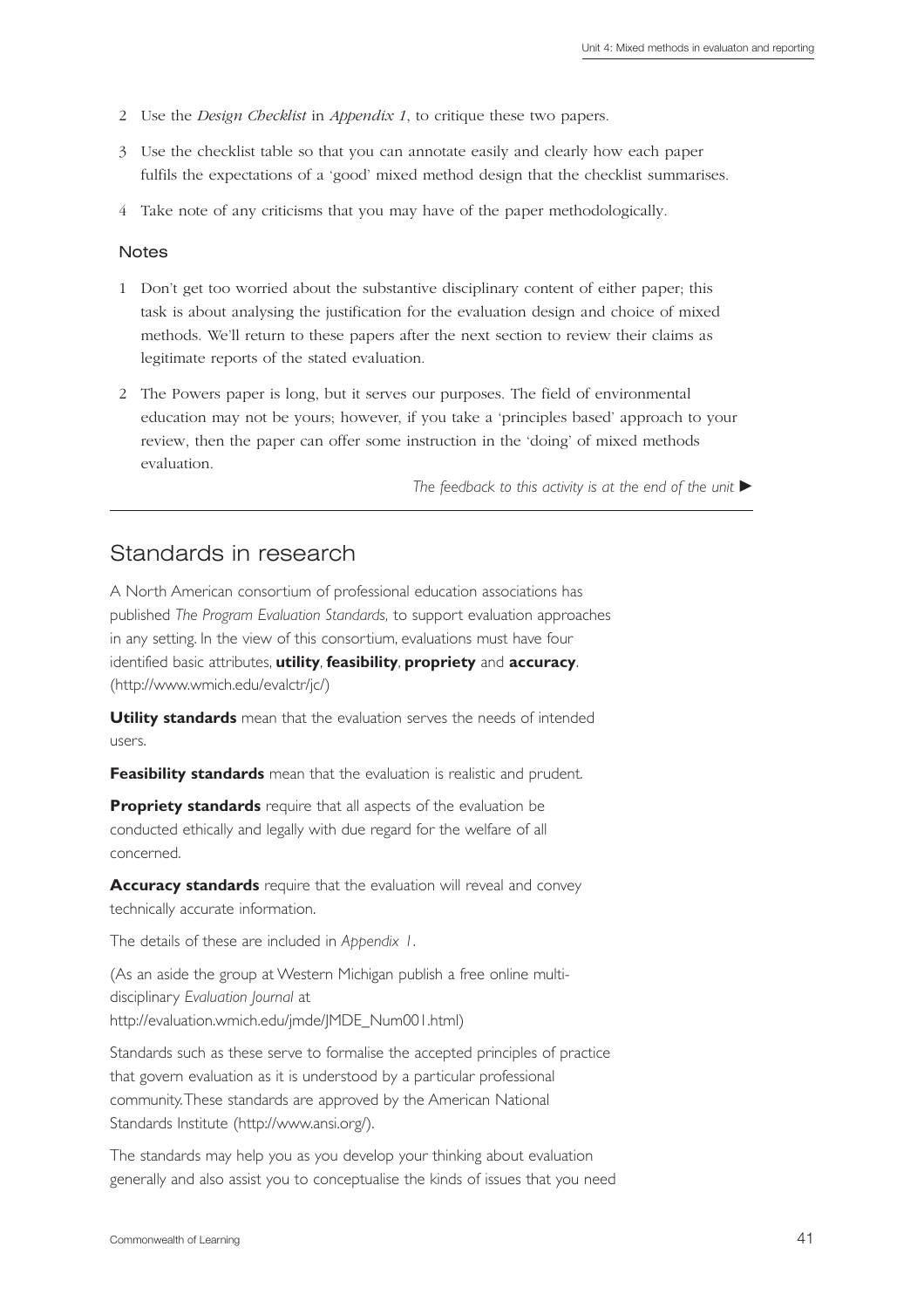to bear in mind in designing mixed methods approaches to evaluation studies yourself.

This part of the unit has reviewed the principles of evaluation in open and distance learning and used an evaluation study reported in the literature to develop your capacity to critique a mixed method evaluation study. In doing so we have analysed the way in which effective mixed method evaluation studies may be developed and implemented.The following brief final section explores issues in reporting mixed method evaluation studies.

# Issues in reporting mixed method evaluation studies

Reporting or 'writing up' the kinds of research and evaluation studies that we have explored in this module can be demanding. Importantly, the nature of the writing up (style, structure, tone etc) will be heavily influenced by the anticipated audience of the report.

Writing in the *Evaluation Journal of Australasia*, Greene (2002, p. 23) reminds us that 'evaluative results cannot be generated from a neutral position within the politics of the contexts within which we work'.What she is arguing here is that evaluation practices are deeply entwined with politics and can be 'a powerful contributor' to our professional domains. She believes that mixed methods in evaluation have the potential to actively invite 'diverse ways of thinking and valuing to work in concert towards better understanding' (p. 24). And documenting the results from any such evaluation is integral to the success of the evaluation and the way in which its outcomes or recommendations will be used to improve the project being evaluated.

#### Activity 4 30 mins



#### Mixed-method evaluation

Read the *Greene* paper from your *Resources File*.

*There is no feedback to this activity*

#### **Activity 5** 1 hour



#### Comparison of two papers

Compare the presentation of two papers you reviewed in Activity 3.

*The feedback to this activity is at the end of the unit*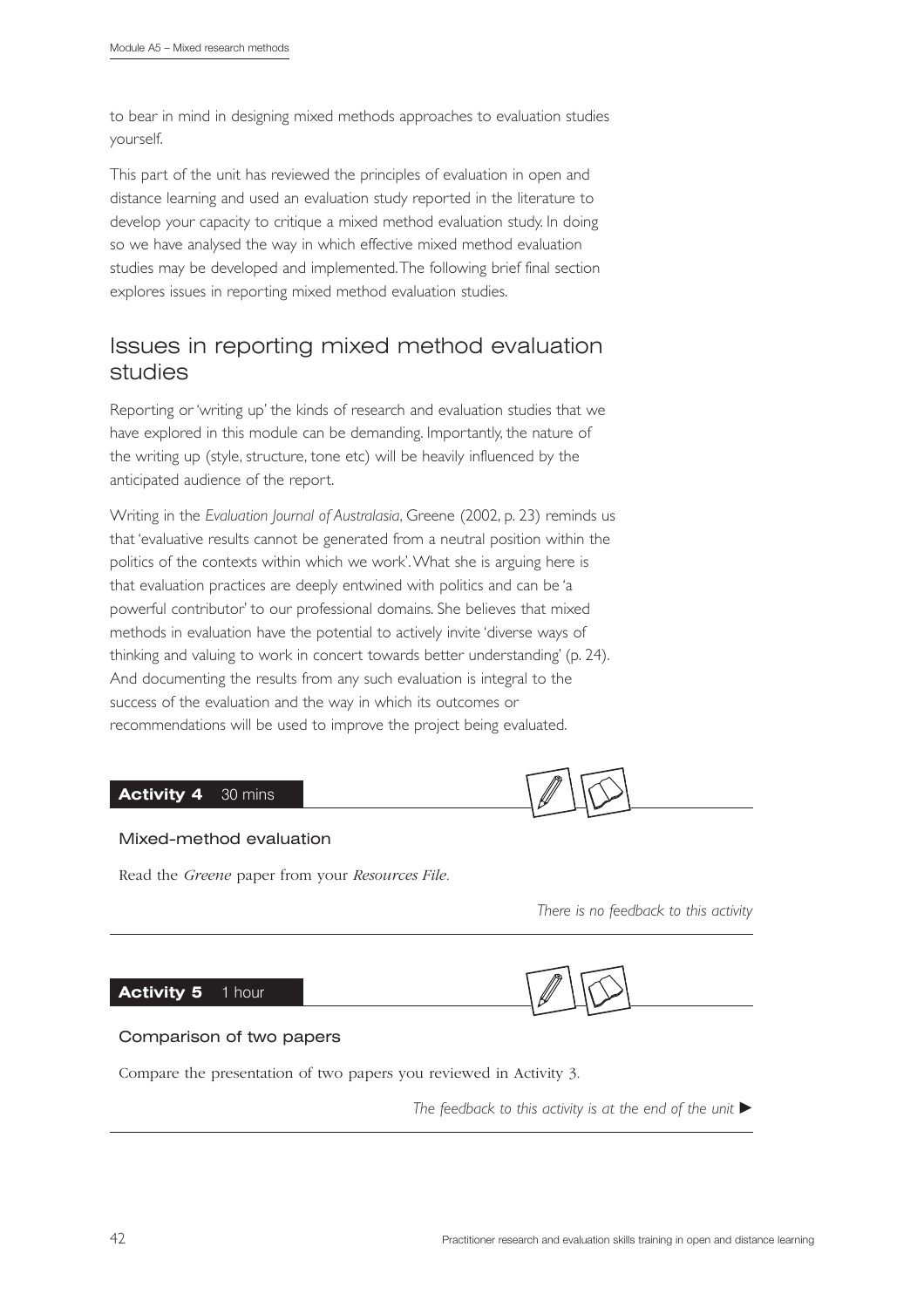# Structuring the evaluation report

Let's take *Powers'* paper for demonstration purposes and highlight its structure.

# **Title**

There is the **title** which may seem self explanatory but it is well to remember that the report title is an important introduction to the reader. In the paper I mentioned earlier that my colleague and I have recently submitted for publication, two of the three reviewers argued that the title didn't reflect the thrust of the paper's argument.This was highly embarrassing to us, but have now changed it according to the reviewers' advice! (This highlights an important issue which we will discuss later and that is the value of having your report read critically by others prior to finalisation.)

# Abstract/executive summary

In this case as we are talking about a paper for an academic journal the **abstract** provides the summary. Alternatively in an evaluation report there may be an **executive summary** that summarises the report and often includes **recommendations** as well (these are also repeated in the body of the report). Abstracts need to be written with care because they are often used by librarians to index articles.The terms you use in the abstract may therefore determine how your paper is accessed in on-line and other searches.The abstract should therefore contain the key words that you want to identify your paper.

# Introduction/background: setting the context

The **introduction** often describes the background and context and may be separated with sub-headings. It may also describe the structure and intent of the forthcoming report.While there is no sub-heading, Powers section is quite long as she explains the PEEC cooperative which in itself is quite complex. It's important to write enough about the background of the study so that the reader understands the context of what is to follow.The skill is deciding when enough context is enough and not too little! This is where your critical reader friend or colleague can be helpful.

# Body of the report

In the **body** of the report the text can be structured in ways that accommodates a description of and rationale for the **evaluation method**. Details of **stakeholders***,* the kind of **information** that is sought, relevant **data collection, analysis** and **interpretation** will be included here. Importantly the presentation of this kind of data ought to make use of diverse and appropriate **presentation strategies** such as illustrations, graphs or other non-textual illustrations.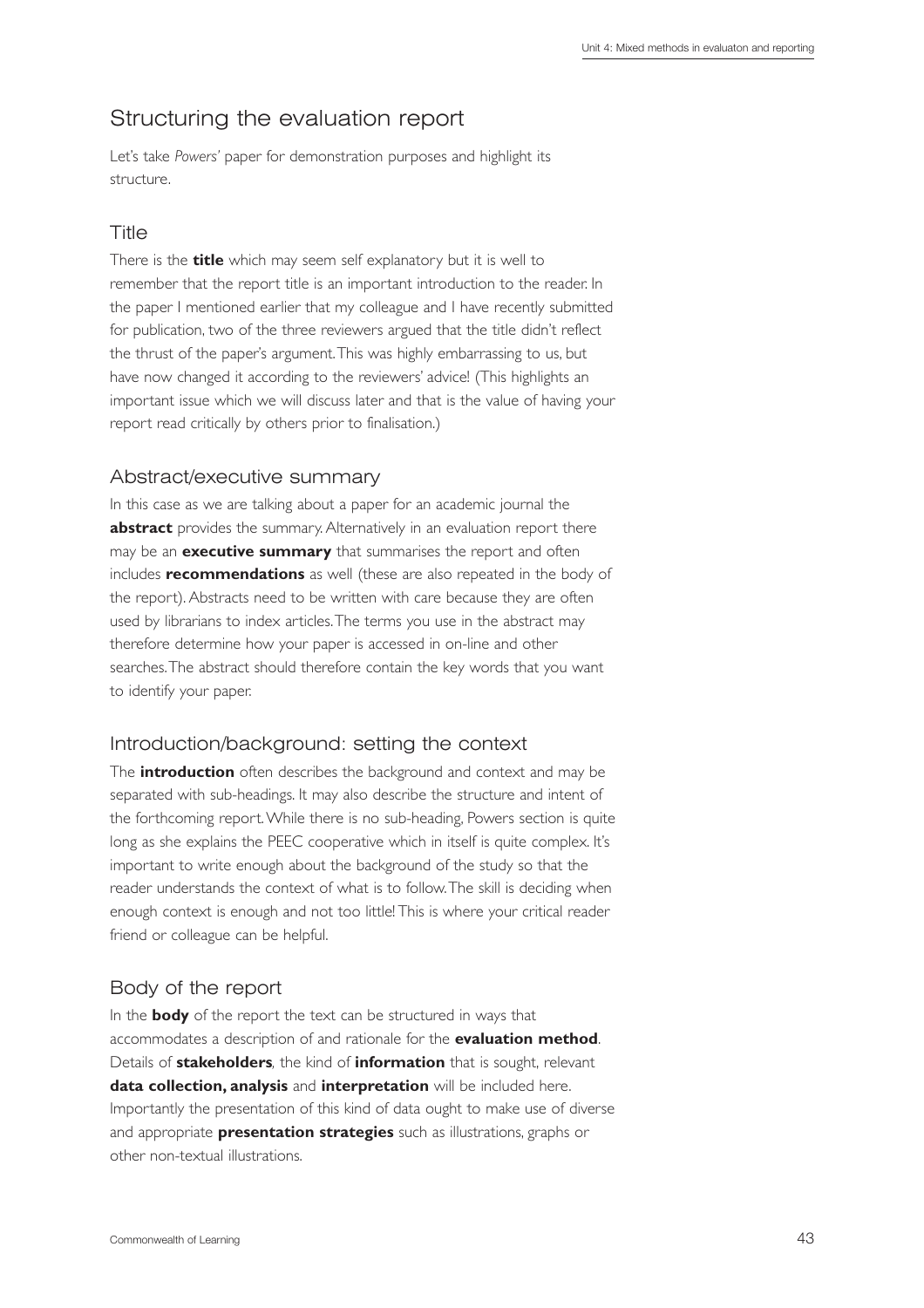**Findings** will normally be presented in the body of the report and a **discussion** of findings will follow subsequently.

The method and analysis will determine the presentation of findings. In Powers' paper, *Findings and discussions* are placed under a combined heading. I might have reorganised this section and separated the findings from the discussion. I might have had 'strengths and weaknesses' as the first sub-heading for example. However, I still think it reads well enough as it is.What do you think?

The body of the report also allows you to include interpretations or findings that that may have emerged from the data collection and analysis and which may not have been a key focus of the evaluation.The links between findings and interpretations need to be both convincing and explicit. Powers confronts this in her report on p. 26.

# Conclusions

Powers annotates six major **conclusions** from the complex multiprogramme evaluation which her group undertook.The conclusions evolve realistically from the discussion and are written succinctly.They are convincing statements based on the data presented and the analysis developed.

# Recommendations

Similarly the **recommendations** flow rationally from the conclusion. She has separated them into groups, pragmatic recommendations and research recommendations, for easier reading and they seem to be a natural separation. I wonder whether the recommendations might have been more specific.They seem broad and I wonder whether the stakeholders might have been looking for more concrete recommendations; by this I mean clearer directions about how to 'facilitate networking' and how to actually 'develop recognition of community partners'.

Appendices are an important component of any detailed report and careful consideration ought to be given to using the appendices to put material that might overwhelm the body of the report.This can help tighten the report.

# General comments about developing an evaluation report

The use of mixed methods evaluation ought to enlarge the scope of the evaluation's analysis.

# The audience

Knowing and understanding the **audience** for the report is integral to decisions about writing the report and the forms or forms it may take. If you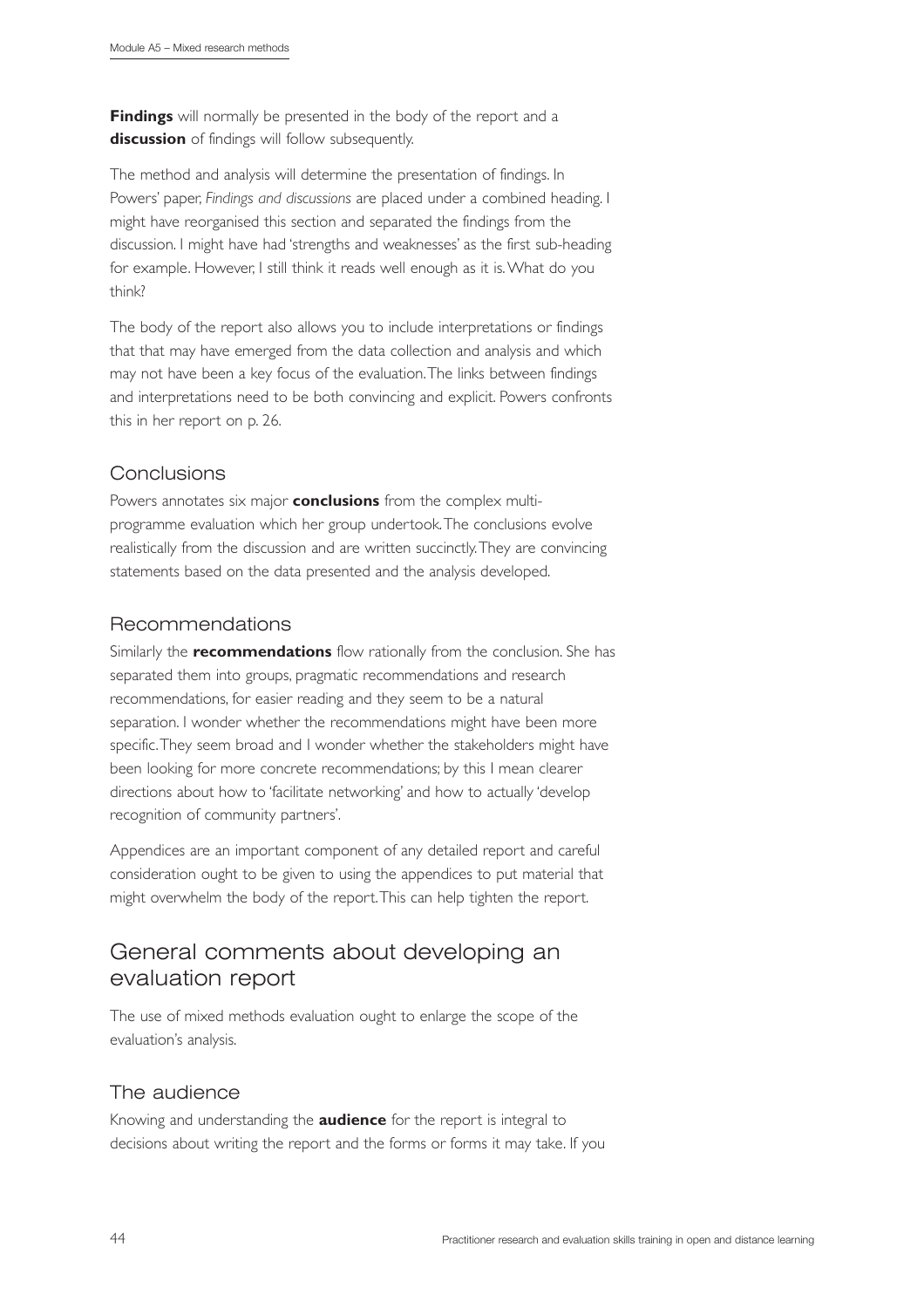appreciate the audience and their needs and expectations, you will be able to write a report for **impact**, **influence**, **persuasion** and **change**.

Your findings will need to be tailored for your stakeholders. By this we mean the way the findings lead the structure of the report not that they are manipulated! Rhetorical devices can be highly influential.

The organisation of the report is crucial to ensure that the study's findings will be influential to specific audiences.

Particular audiences may be interested in specific sections of the report.You may want to consider the need for any adaptation of the report for particular stakeholders or audiences.This may mean that the report is not always a written document.There might be instances where the findings and recommendations are presented in other ways, for example as a workshop or seminar presentation.

# The ethics of developing the report

Depending on the context of the evaluation study, you will need to consider the way in which you **present data** collected from participants or informants. **Confidentiality** is crucial in mixed methods evaluation where qualitative strategies such as interviews have been a key investigative data gathering method. **Anonymity of participants must be preserved** in any documentation about the evaluation, if it was guaranteed as part of the conduct of the study.This is tied up with the ideas around the politics of research and evaluation which we have discussed in this module and others. In small evaluation studies, where participants may be easily recognisable, you may need to negotiate around issues of confidentiality especially in reporting.

#### Start writing early

We suggest that writing early and often will contribute to the development of a 'good' report.Writing helps us clarify our thinking and organise our arguments. Starting a draft early will reap rewards in the longer term.

# Enlist a critical friend or friends for critique

It's important to make sure that your project team reviews the completed report. In a perfect world, you would have the team who has assisted in the evaluation with you, working collaboratively on developing the report. In any event, having one or two people to review the report to see if it achieves its purposes is important. Ideally, the report will also be edited prior to final submission or printing.

#### **Style**

The writing style that you chose will depend largely on the audience as we have already discussed. Further, it is advisable to remember that you want to be able to persuade the audience. So the use of a variety of presentation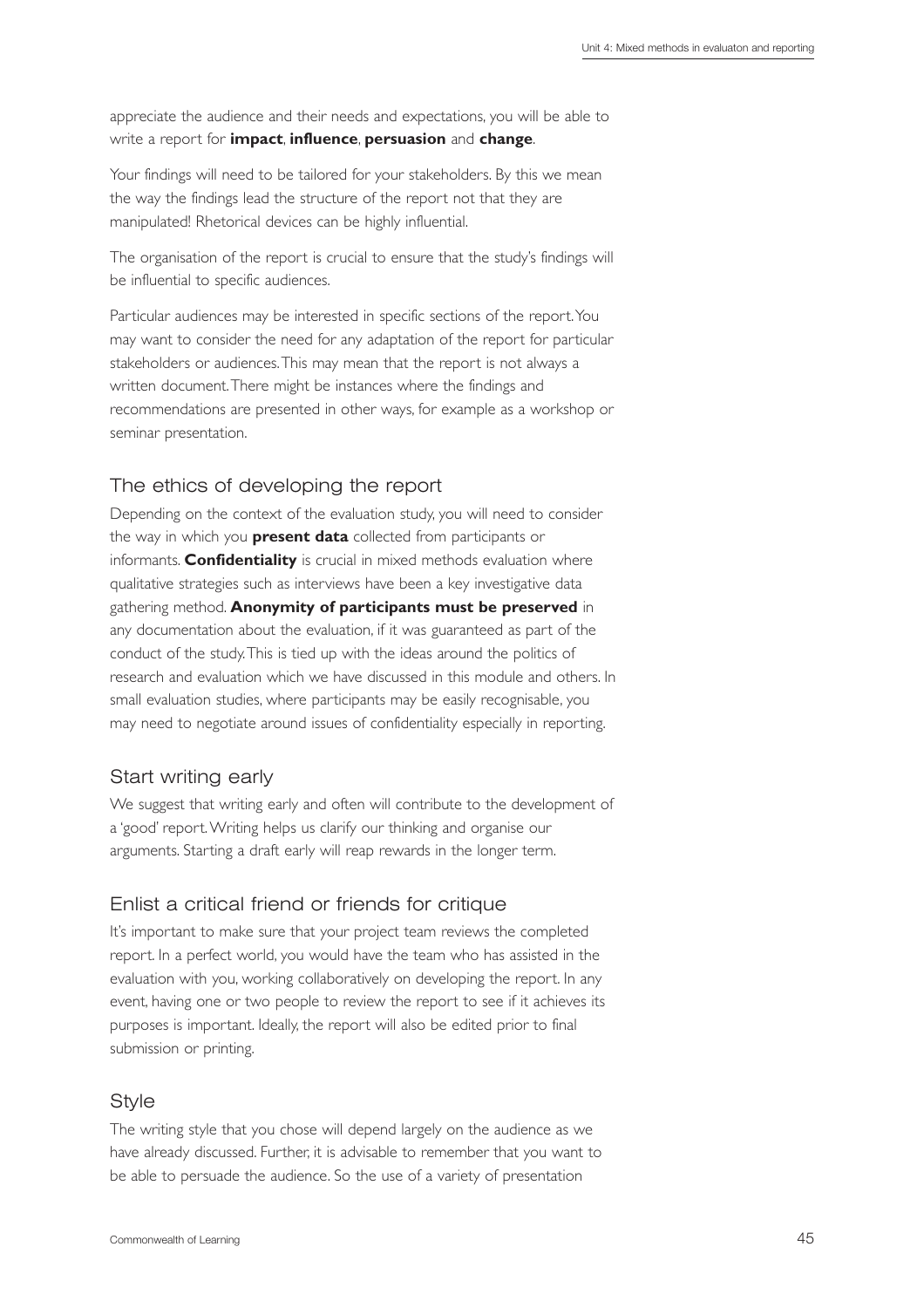options will contribute to developing an appropriate style for the identified audience. Sensible use of appendices, charts, graphics devices for example in a written report can make a major contribution to the clarity of the report, which in turn, will influence the report's impact.

# Summary

In this unit we have taken a fairly pragmatic approach to looking at the use of mixed methods in educational evaluation. In the absence of some welldescribed open learning or distance education examples, we have drawn on several other disciplines in an attempt to take a rather 'principles-based' approach to the application of mixed methods in education evaluation. Given your backgrounds and experience we anticipate that you'll be able to draw on the studies we've analysed here and apply them to your own settings. In summary then, the unit has:

- Explained the principles of programme evaluation broadly so you can apply them in your own settings in open and distance learning.
- Drawn on several current research and evaluation papers in an attempt to assist you to develop the capacity to plan, design, develop and implement a programme evaluation using a mixed methods strategy.
- Rationalised reporting approaches in specific evaluation contexts.

# References

Fetterman, D. 1988 *Qualitative approaches to evaluation in education: the silent scientific revolution*, New York, Praeger.

Greene, J. 2002 'Mixed method evaluation: a way of democratically engaging with difference', *Evaluation Journal of Australasia* 2, 2: 23-29.

Guba, E. and Lincoln,Y. 1988 'Do inquiry paradigms imply inquiry methodologies?' in D. Fetterman (ed.) *Qualitative approaches to evaluation in education: the silent scientific revolution*, New York, Praeger. (pp. 89-115).

Guba, E. and Lincoln,Y. 1989 *Fourth generation evaluation*, Newbury Park, CA: SAGE Publications.

Johnson, R. and Onwuegbuzie, A. 2004 'Mixed methods research: a research paradigm whose time has come, *Educational Researcher* 33, 7: 14-26

Kemmis, S. 1989.'Absent Presences in Educational Research', revised Version of 'Action Research Revisited', paper presented to the, *American Educational Research Association Annual Conference 1989*, San Francisco, March/April.

Phillips, R., Bain, J., McNaught, C., Rice, M. and Tripp, D. 2001 Handbook for learning-centred evaluation of computer-facilitated learning projects in higher education, Committee for University Teachers' Staff Development (CUTSD)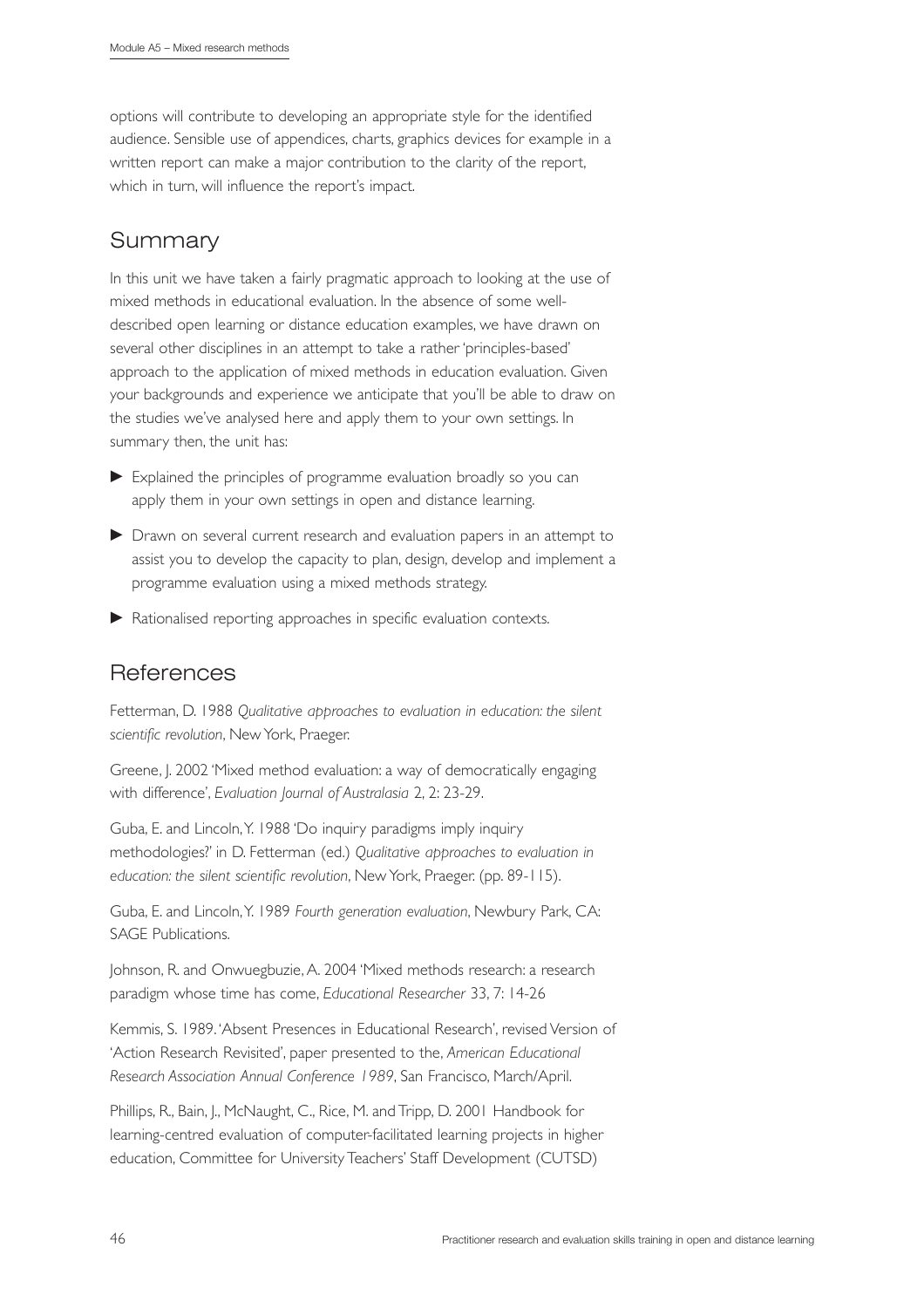Project, Brisbane: Commonwealth of Australia, available at: http://www.tlc.murdoch.edu.au/archive/cutsd99/finalpdfreports/Frontpages.pdf

Potter, W. 1996 An analysis of thinking and research about qualitative methods, New Jersey: Erlhaum and Associates

Patton, M. 1986 *Utilisation-focussed evaluation*, Newbury Park: Sage

Powers, A. 2004 'An evaluation of four place-based education programs', *The Journal of Environmental Education* 35, 4: 17-32.

Pinheiro, S., Rohrer, J. and Heimann, C. 1998 'Assessing change in the teaching practice of faculty in a faculty development program for primary care physicians: toward a mixed method evaluation approach', *American Educational Research Association Annual Conference 1998*,April, San Diego

University of Wisconsin, 2005. Program development and evaluation, logic models in evaluation module, available at http://www.uwex.edu/ces/lmcourse (accessed January 5 2005)

**Feedback to selected activities**

#### Feedback to Activity 1

**1 Comments on 'Using more than one method in a research or evaluation study enables the researcher to balance strengths and weaknesses.'**

Using one method also accommodates triangulation where, for example, claims can be compared from different data sources.

The use of survey questionnaire as sole data gathering strategy can be limiting.

Focus group interviews can usefully precede questionnaire design.

Individual interviews can extend findings from a survey questionnaire.

Using one method may assist in generalisability.

**2 Comments on 'Given any particular audience, a mixed method study has the potential to add credibility where a single method may have lacked legitimacy for that particular audience'.**

Findings from research or evaluation studies ought to speak clearly to the intended audience and also be transparent to audiences who may be peripheral to the study, but still interested in its findings. Politics and power is alive and well in the methodological arguments you will have come across in other sections of this unit and in other units you may be studying concurrently!

The audience for research and evaluation studies are often highly influential in relation to progressing outcomes from stated research findings.This is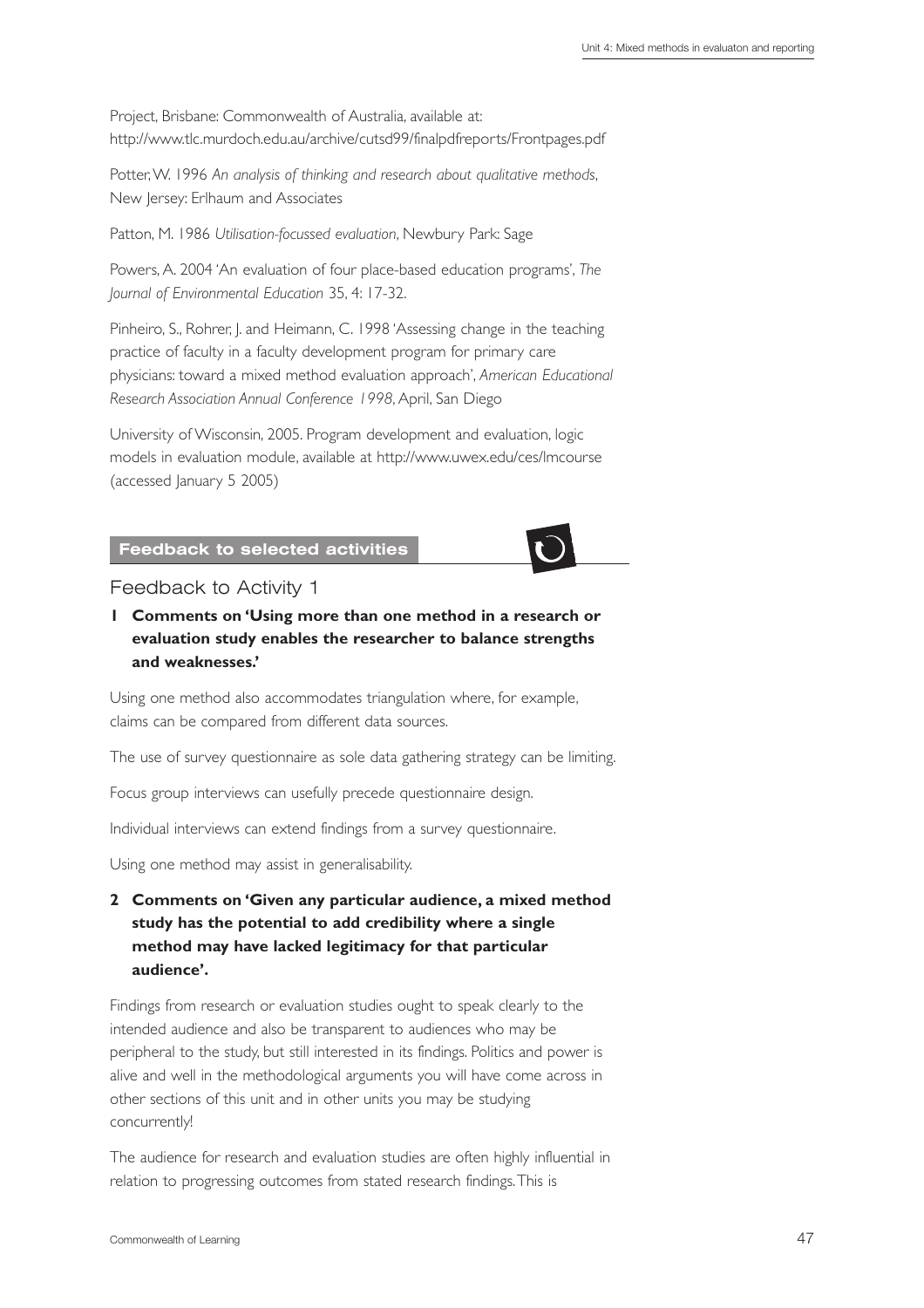especially so in relation to research and evaluation in publicly and privately funded organisations.The politics of method can be instrumental in how decisions and judgements are made.

While we may hope that the paradigm wars are dead, it is still often the case that people will make judgements (as we do!) about the rigor and authenticity of research based on their own backgrounds and predispositions of what constitutes valid research.

Combined methods may enhance acceptability in cases where die-hard quantitative researchers may not be convinced of the findings from purely qualitative studies

# **3 Comments on 'Mixed method research strategies have the potential to see phenomena under study from different perspectives and this may contribute to a deeper understanding'.**

Attempting to 'know how', 'know what' and 'know why' are fundamental questions in research design. Finding research or evaluation strategies that can gather data to answer all three broad questions is appealing and it can also provide for triangulation and converging views.

For example, we may be interested to know if a new teaching strategy influenced student satisfaction and how it did. Students may be interviewed for the 'knowing what' aspect and examination results may be compared and statistically analysed for the knowing how aspect.

# Feedback to activity 2

I've taken this example from The health communication unit at the University of Toronto (http:// www.thcu.ca/infoandresources/evaluation.htm)

- 1 Get ready to evaluate
	- a Clearly define parameters of the collection of information (e.g. personnel, time, financial resources)
	- b Identify key stakeholder groups and their desired modes of participation
- 2 Work with stakeholders
- 3 Describe the programme
- 4 Design the evaluation
	- a Select the types of evaluation to be carried out
	- b Consider possible data sources and measurement methods
	- c Develop timeframe for data collection
	- d Determine the nature/degree of stakeholder involvement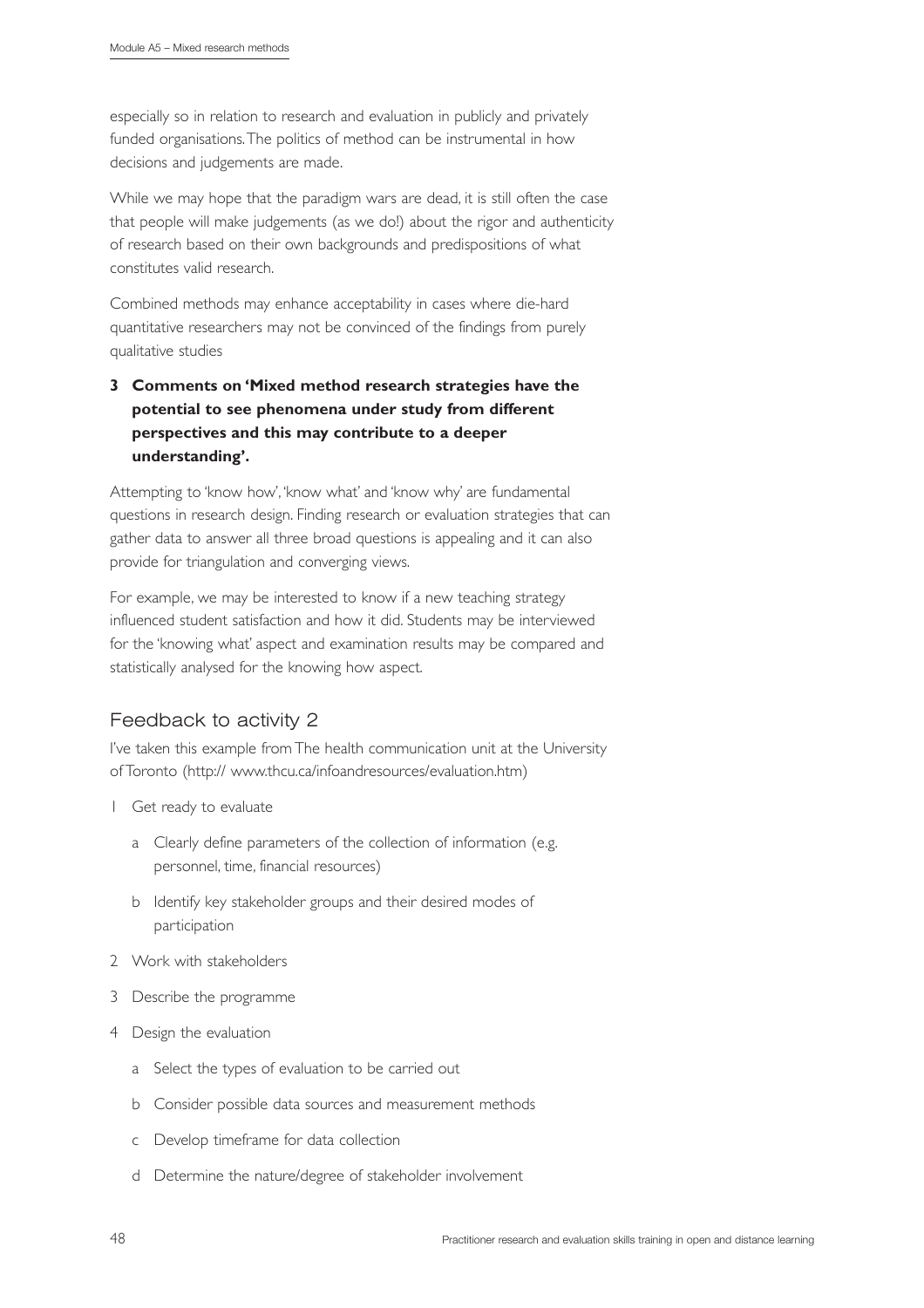- 5 Collect the data
	- a Pilot test the instruments
	- b Develop data collection techniques
- 6 Analyse and interpret with stakeholders
	- a Prepare the data for analysis
	- b Analyse the data with stakeholder input
	- c Use statistical analysis
	- d Interpret data with stakeholder input
- 7 Develop and review recommendations
- 8 Disseminate findings
	- a Disseminate findings to funding body and other stakeholders in a meaningful and useful form
- 9 Take action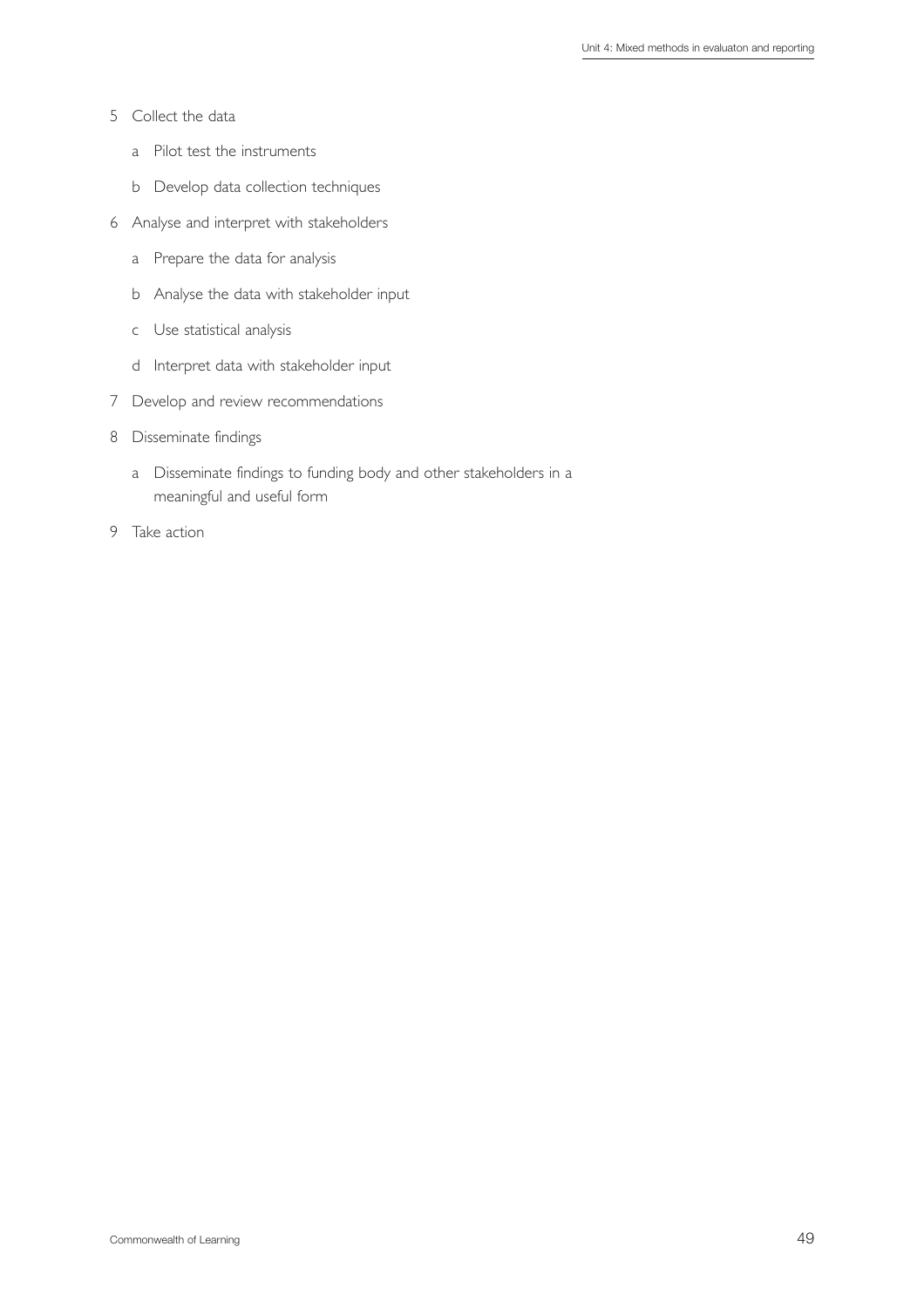# Feedback to Activity 3

**Paper I:** An evaluation of four place-based education programs: Amy Powers

| <b>Expected criterion</b>                                     | Powers paper                                                                                                                                                                                                                                                                                                                                                                                                                                                         |
|---------------------------------------------------------------|----------------------------------------------------------------------------------------------------------------------------------------------------------------------------------------------------------------------------------------------------------------------------------------------------------------------------------------------------------------------------------------------------------------------------------------------------------------------|
| Purpose identified<br>unambiguously                           | Abstract summarises paper. Background to place based evaluation outlined p. 17. PBE<br>described and its rationale discussed in early stage of paper. Reviews several related research<br>and evaluation studies (p. 18).                                                                                                                                                                                                                                            |
| Key questions identified                                      | Purpose of study noted last paragraph p. 18. Isolates three objectives of the Evaluation<br>Consortium on p. 18. Seemed like a potentially complex undertaking to evaluate four large<br>projects. Therefore established project team. Key questions noted in 'Method' section p. 20.                                                                                                                                                                                |
| Stakeholders identified                                       | Identifies stakeholders as four major programmes. Seems that evaluation team was external<br>to stakeholders. This is not clearly stated. One can presume the stakeholders in each<br>programme (e.g. students, local community groups, teachers, CEO or management).                                                                                                                                                                                                |
| Potential audience identified                                 | Not clearly.                                                                                                                                                                                                                                                                                                                                                                                                                                                         |
| Epistemology or conceptual<br>framework acknowledged          | Epistemology of PBE discussed briefly and outlined in Figure 1, on p. 20. but this is not about<br>the epistemology of the evaluation.                                                                                                                                                                                                                                                                                                                               |
| Method justified and<br>informed by the<br>purpose/objectives | Method driven by a logic model. (A logic model serves as a framework for a results driven<br>evaluation.) Likened to Patton's utilisation-focussed evaluation. Free online module here if<br>you're interested: http://www.uwex.edu/ces/lmcourse                                                                                                                                                                                                                     |
|                                                               | Method section is brief. Highlights that the project team called on others to assist in the<br>design phase for the evaluation. Two key questions isolated here. Isolates mixed method<br>approach on paragraph 2 p. 21. States it is primarily qualitative. It is not until p. 30 that the<br>author notes for the reader that the evaluation did include other mixed method approaches<br>e.g. survey questionnaire of over six hundred students and other adults! |
| Data collection described                                     | Called mixed method but looks only qualitative: semi structured interviews and focus group<br>interviews described methodologically on p. 21. Is this confusing? What are the implications<br>for progress of study? However, does go on to describe 'other data collection methods; for<br>'triangulation'. (p. 21) Note references to Patton's 'utilisation-focused evaluation'.                                                                                   |
| Instruments outlined                                          | Semi-structured interview schedules. Summary of data collection in Figure 2, p. 22. The<br>description of the evaluation as mixed method and utilisation focussed in design is confusing I<br>think. Perhaps the idea of using Patton's framework is more about the conceptual design than<br>the method.                                                                                                                                                            |
| Pilot tested if necessary and<br>feasible                     | No.                                                                                                                                                                                                                                                                                                                                                                                                                                                                  |
| Analysis and interpretation<br>described and justified        | These next few sections are a bit confusing I think. Perhaps the paper tries to do too much<br>in the way it is reported. Journal articles such as this have well defined word limits and I think<br>the evaluation reported here loses something by having to stay within the probable word<br>limit constraints of a publication such as this.                                                                                                                     |
| Discussion of dissemination<br>of findings                    | Grouping the findings and discussion together adds to the confusion. This section isn't well<br>structured. Perhaps more sub-headings might have helped.                                                                                                                                                                                                                                                                                                             |
| Implementation of findings<br>discussed                       | Recommendations are outlined on p. 28 and 30.                                                                                                                                                                                                                                                                                                                                                                                                                        |
| Evidence of meta-evaluation                                   | This is insinuated on p. 29 last paragraph.                                                                                                                                                                                                                                                                                                                                                                                                                          |

**Paper 2**: Assessing change in the teaching practice of faculty in a faculty development program for primary care physicians: toward a mixed method evaluation approach: Pinheiro et al.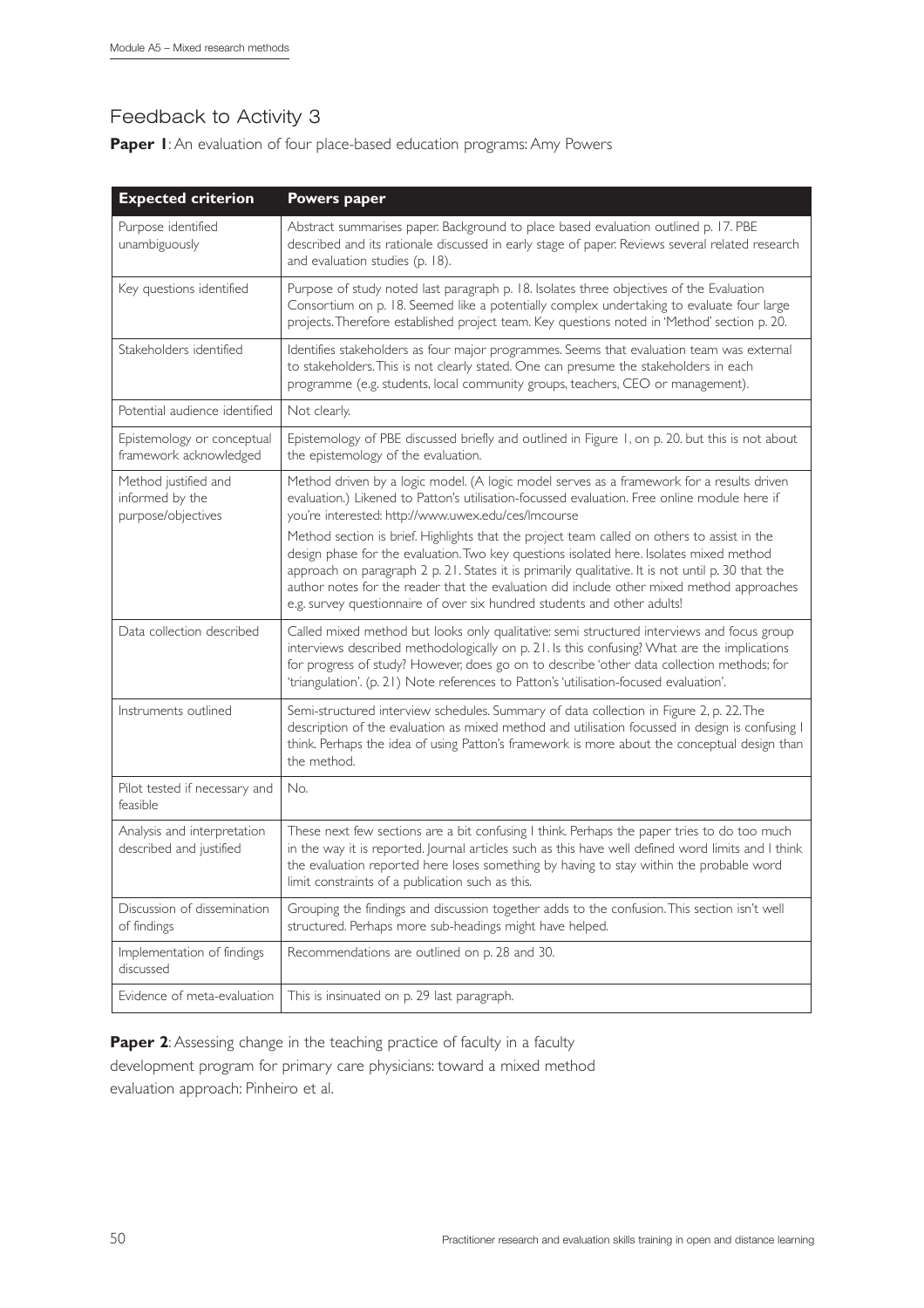| <b>Expected criterion</b>                                  | <b>Pinheiro paper</b>                                                                                                                                                                                                                                                                                                                                                                                                                           |
|------------------------------------------------------------|-------------------------------------------------------------------------------------------------------------------------------------------------------------------------------------------------------------------------------------------------------------------------------------------------------------------------------------------------------------------------------------------------------------------------------------------------|
| Purpose identified unambiguously                           | Abstract summarises paper. Identifies it as a report of a mixed method evaluation<br>study in the abstract. This paper is a report of a paper presented to a conference and<br>written for the proceedings.                                                                                                                                                                                                                                     |
| Key questions identified                                   | Section A concisely outlines purposes and objectives. They identify both the purpose<br>of the evaluation and also state their interest in seeing how well the mixed method<br>worked for the purposes of the evaluation!                                                                                                                                                                                                                       |
| Stakeholders identified                                    | Implicit. Stakeholders presumed to be the authors who manage the fellowship<br>programme that is being valuated and presumably the fellowship participants. One<br>suspects that the Medical Faculty is also a stakeholder and the community setting who<br>support the clinicians.                                                                                                                                                             |
| Potential audience identified                              | Implicit. Session delivered to conference attendees but evaluation aimed at those who<br>conducted the fellowship and the fellowship participants.                                                                                                                                                                                                                                                                                              |
| Epistemology or conceptual<br>framework acknowledged       | Identified on p. I in section titled Background/theoretical framework. Not really<br>discussed in detail which may have been more helpful for the reader if this section<br>was expanded.                                                                                                                                                                                                                                                       |
| Method justified and informed by<br>the purpose/objectives | Mixed method description transparent. Chosen as an appropriate strategy to<br>investigate stated evaluation purpose which was to assess effectiveness of faculty<br>development programme to promote change in teaching practices. Identified as pilot<br>study on p. 2.                                                                                                                                                                        |
| Data collection described                                  | Rationale for choice of quantitative pre-post test design made.                                                                                                                                                                                                                                                                                                                                                                                 |
| a Instruments outlined                                     | Instrument for pre/post test data collection described and justified. Comprehensive<br>description of PALS on pp. 2-3.<br>Describes and rationalises choice of videotaping teaching sessions. Connected video<br>review criteria protocol with PALS instrument. Video reviews also pre/post fellowship.<br>Description p. 3 details choice of fellows whose tapes reviewed.                                                                     |
| b Pilot tested if necessary and<br>feasible                | Yes. Study reported as a pilot.                                                                                                                                                                                                                                                                                                                                                                                                                 |
| Analysis and interpretation<br>described and justified     | Separated PALS findings from video findings. Reporting of video findings isolates<br>importance of ensuring consistency between two evaluators: this is important for face<br>validity and reliability. (This issue raised again in Limitations on p. 5). Use of tables can<br>contribute to understanding results so Table 1 and Table 2 (pp. 4-5) are useful for the<br>audience in interpretation and understanding of interpreted findings. |
| Discussion of dissemination of<br>findings                 | Follows findings and serves to summarise and raise issues and make comparative<br>points which evaluation set out to do. Serves to draw conclusions that are convincing<br>based on data analysis.                                                                                                                                                                                                                                              |
| Implementation of findings<br>discussed                    | Acknowledge limitations of pilot and makes statement about future progress.                                                                                                                                                                                                                                                                                                                                                                     |
| Evidence of meta-evaluation                                | Could have been more explicit.                                                                                                                                                                                                                                                                                                                                                                                                                  |

# Feedback to Activity 5

I'd argue that they have been presented in a format that is very similar to the research papers we have used throughout the module.This is largely because the audience for these reports will probably be academics or other intellectuals, such as you or postgraduate students, interested in the area of the particular study. Scholarly journals aren't usually read by the general public (perhaps Google and free online journals will change this soon!). As you were reading them, did you note any stylistic differences in the way in which the Pinheiro et al study is reported compared to the Powers paper? Pinheiro et al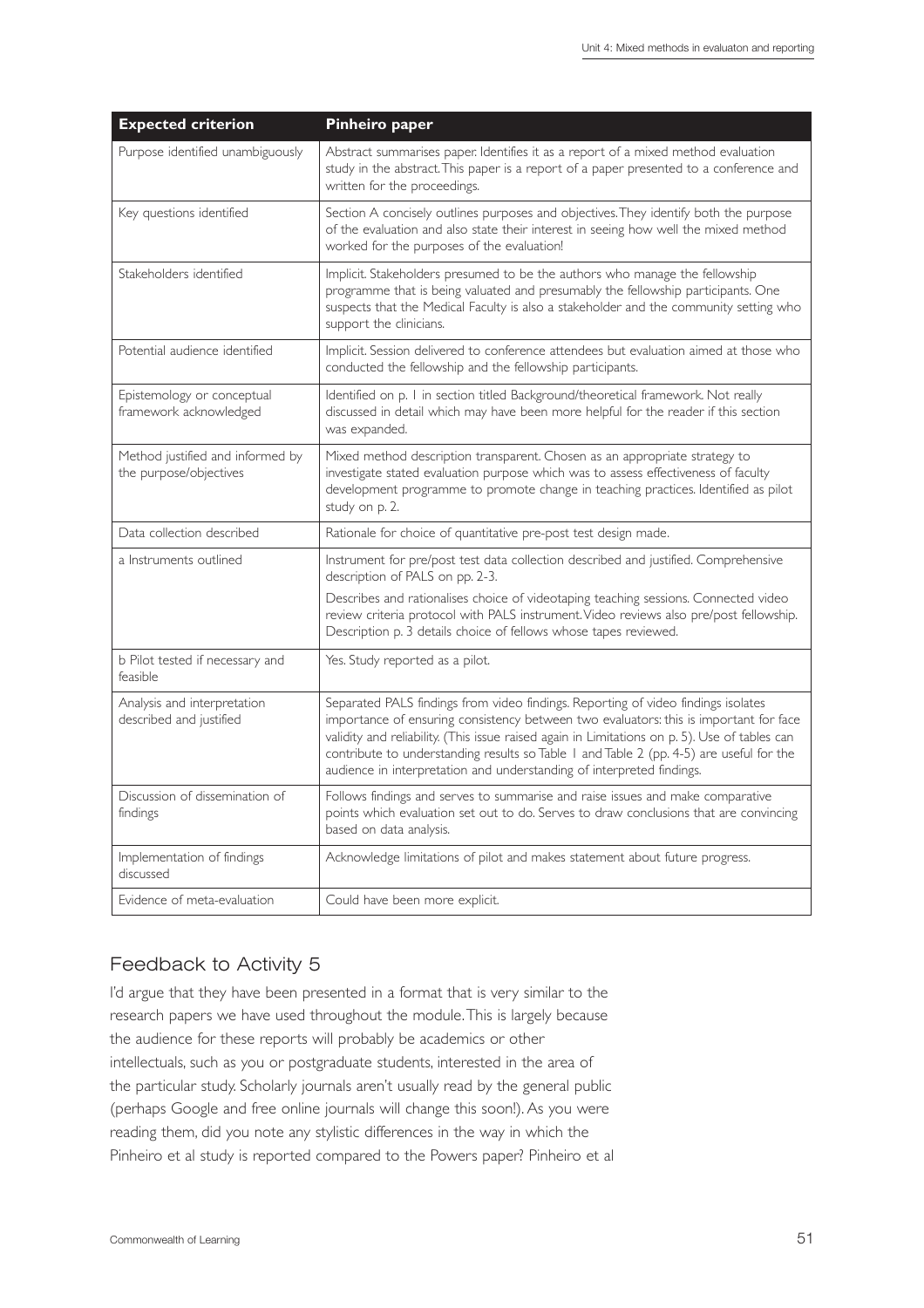is a report of a paper presented to a conference and written for the proceedings.

Having said this, evaluation reports often accommodate a more flexible approach to documentation and formatting than the reporting of more traditional empirical evaluation and research, especially when they are prepared for an organisational department, the funders of an evaluation project or particular community group rather than an 'academic journal'.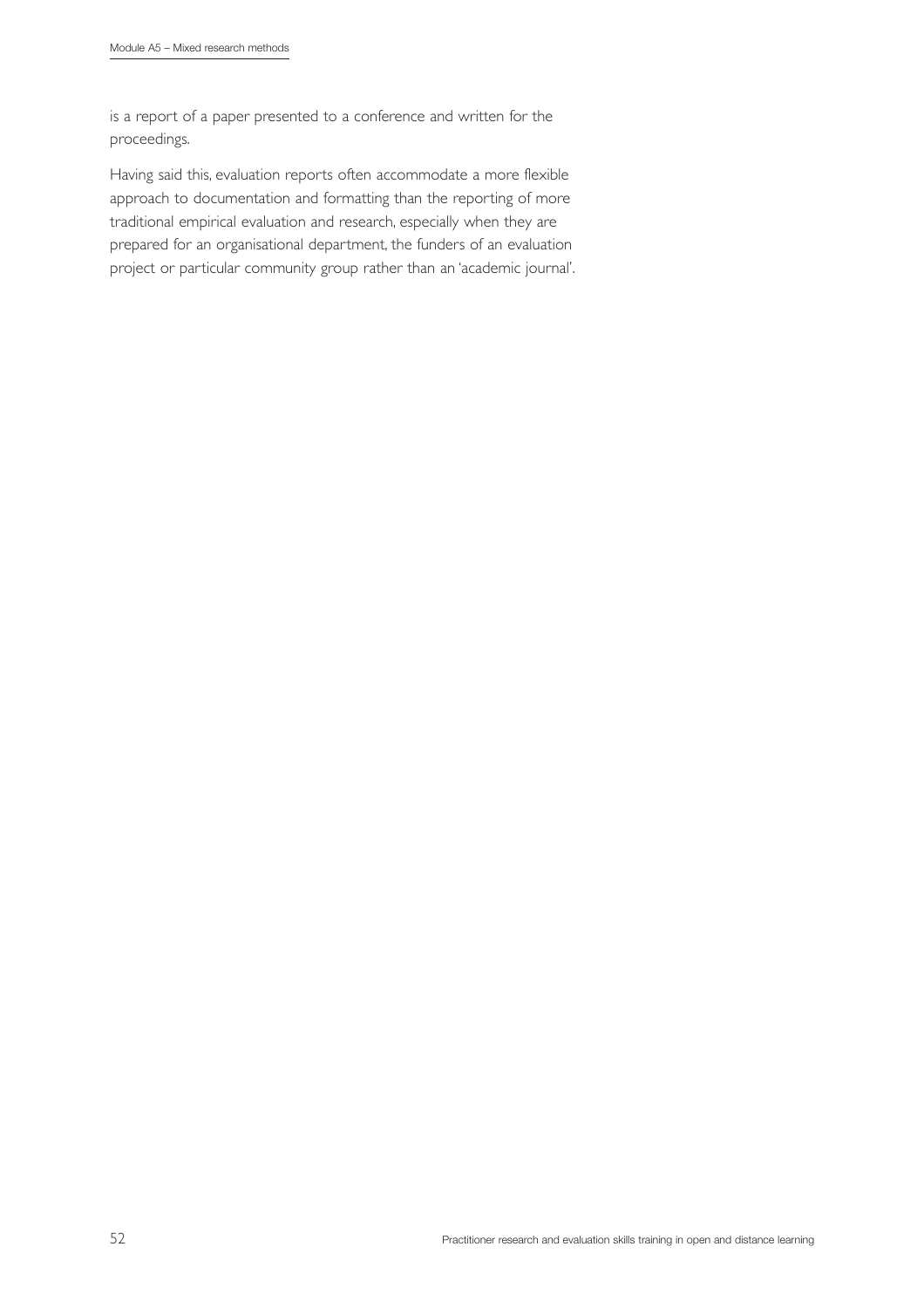# Appendix 1: Evaluation design checklist

| <b>Expected criterion</b>                                  | <b>Evidence of criterion: Powers</b> | <b>Evidence of criterion:</b><br>Pinheiro et al |
|------------------------------------------------------------|--------------------------------------|-------------------------------------------------|
| Purpose identified unambiguously                           |                                      |                                                 |
| Key questions identified                                   |                                      |                                                 |
| Stakeholders identified                                    |                                      |                                                 |
| Potential audience identified                              |                                      |                                                 |
| Epistemology or conceptual framework<br>acknowledged       |                                      |                                                 |
| Method justified and informed by the<br>purpose/objectives |                                      |                                                 |
| Data collection described                                  |                                      |                                                 |
| Instruments outlined                                       |                                      |                                                 |
| Pilot tested if necessary and feasible                     |                                      |                                                 |
| Analysis and interpretation described<br>and justified     |                                      |                                                 |
| Discussion of dissemination of findings                    |                                      |                                                 |
| Implementation of findings discussed                       |                                      |                                                 |
| Evidence of meta-evaluation                                |                                      |                                                 |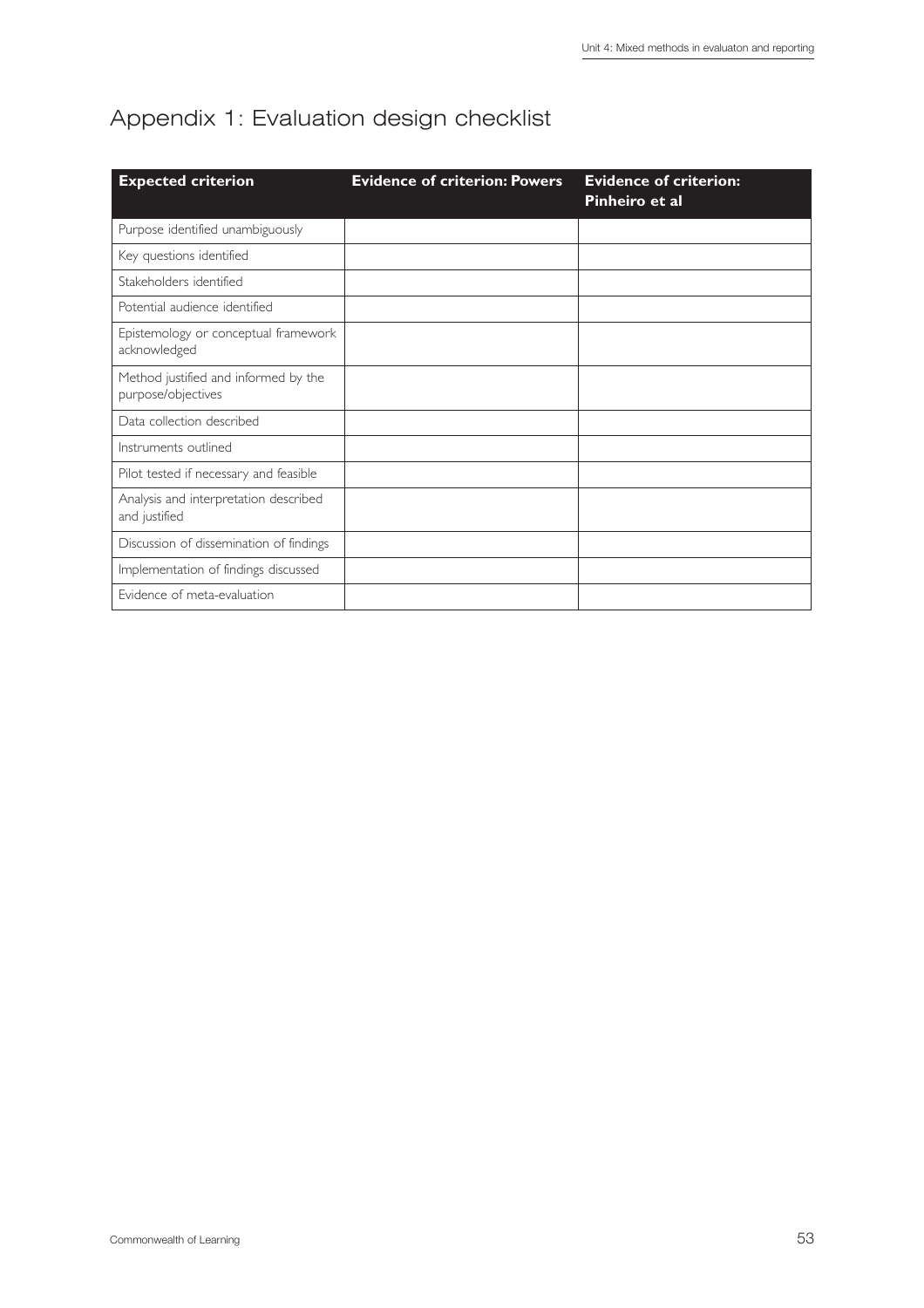# Permissions

The publishers, editors and authors of this handbook are very grateful to the following copyright holders and authors for permission to include extracts from their work.We are particularly indebted to those publishers and individuals who supported the project by waiving copyright fees.We have made every effort to track down copyright holders. If you consider we have used material which is your copyright without acknowledgement, please accept out apologies and let COL know so the correction can be put into the next edition.

# Unit 1

Sage Publications Inc for permission:

- 1 to reproduce and adapt a table on p. 11 of Tashakkori, A. and Teddlie, C. (eds) 2003 *Handbook of mixed methods in social and behavioural research*. Thousand Oaks, CA: Sage Publications, Inc
- 2 to reproduce a diagram on p. xv of Crabtree, B. and Miller, W. (eds) 1992 *Doing qualitative research*, Newbury Park Ca: Sage Publications

Jossey-Foss for permission to quote from Greene, J. and Caracelli,V. 1997 'Advances in mixed-method evaluation: the challenges and benefits of integrating diverse paradigms', *New Directions for Evaluation 74*, San Francisco: Jossey-Foss

# Unit 2

Professor Julian Elliot and Taylor and Francis Journals (at http://www.tandf.co.uk/journals/default.asp) for permission to quote from and use as a reading Elliot, J. 2004 'Multimethod approaches in educational research' *International Journal of Disability, Development and Education* 51*,* 2: 135-149

Open University Hong Kong Press for permission to link to Fung,Y. and Carr, R. 1999 'Tutorials in a distance education system: students' expectations and preferred approaches' in R. Carr, O. Jegede,Wong Tat-Meng and Yuen Kin-sun (eds) *The Asian Distance Learner*, Hong Kong: Open University of Hong Kong Press (pp. 150-164) at:

http://www.ouhk.edu.hk/cridal/gdenet/Teaching/Instruction/EATL37B.html

The Information Technology, Learning and Performance Journal for permission to quote from and use as a reading Rocco,T., Bliss, L., Gallagher, S. and Perez-Prado, A. 2003 'Mixed methods research in organisational systems', *Information Technology, Learning and Performance Journal* 21, 1: 19-40

# Unit 3

Kogan Page for permission to use as a reading Tarbin, S. and Trevitt, C. 2001 'Try, try again' in D. Murphy, R.Walker and G.Webb. *Online learning and*